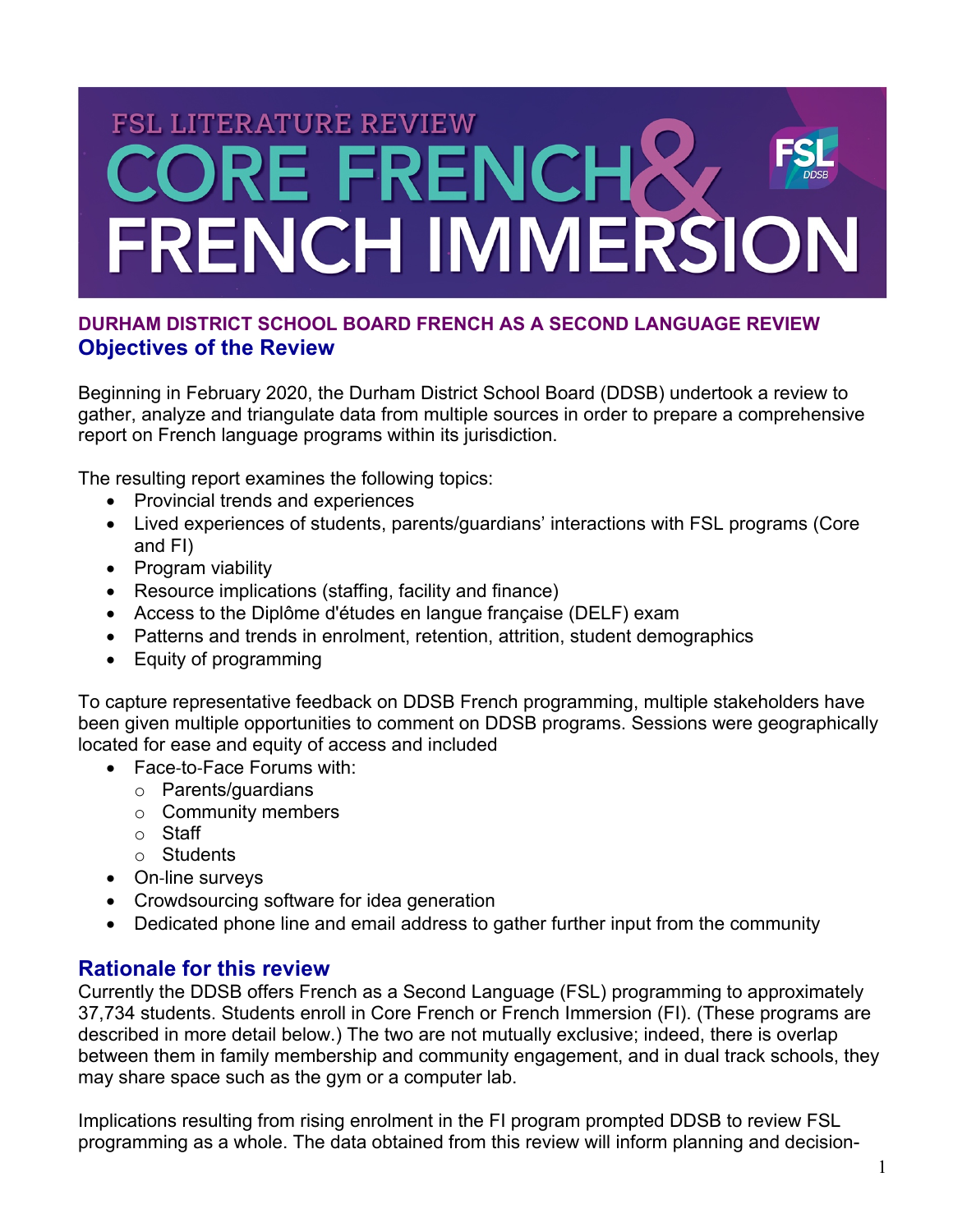making for the board and will provide community members with a big-picture context in which these decisions must be made.

The overarching question to be informed by the review is this: How should DDSB best move forward to meet the Ontario Ministry of Education goals of FSL programming while ensuring high quality inclusive education for all students?

This review is being released simultaneously to consultations in the interest of transparency. By providing the information we have examined thus far it provide the opportunity for feedback on other research sources that may be helpful in our deliberations, while also give equity of access to the research we have currently consulted.

# **Literature review**

This section presents an overview of trends and issues related to Canadian FSL programs, with emphasis on the Ontario context, and the place of DDSB within this landscape.

# **English-French bilingualism in Canada**

While local and national identities remain influential features of the 21<sup>st</sup> century, rapid technological developments have encouraged the emergence of global awareness and citizenship. Contemporary issues such as climate change, economic co-dependency, pandemics, and mass migration of people show us that the future of our students may be an uncertain one, but definitely it will be a global one. The ability to communicate in a global context is a significant advantage to individuals and to the societies in which they live.

Approximately 270 million people on Earth speak the French language. As one of the official languages of the United Nations, it is recognized as a language of international relations. English and French are Canada's two official languages. English-French bilingualism in Canada has grown steadily since the first Official Languages Act of 1969, reaching the highest peak so far (17.9%) in 2016. In 2016, 11.2% of Ontario's population was bilingual (Statistics Canada, https://www12.statcan.gc.ca/census-recensement/2016/as-sa/98-200-x/2016009/98-200 x2016009-eng.cfm ).

# **Benefits of second language learning**

For the individual, the benefits of learning a second language have been well documented (See Cummins, 2007; Lapkin, Mady, & Arnott, 2009; Lazaruk, 2007; Netten & Germain, 2005; Leung, 2020; O'Brien, 2017). Ontario's Ministry of Education (2013a, 2013b, 2018) lists the following advantages:

- enhanced cognitive and academic performance, notably problem-solving, creativity and reasoning
- enhanced first language and literacy skills which support the acquisition of additional language proficiency
- enhanced interpersonal and social skills through an increase in confidence and selfesteem
- increased open-mindedness and an enhanced ability to appreciate diverse perspectives
- increased awareness of diverse cultures and global issues
- enhanced career opportunities in an increasingly global economy.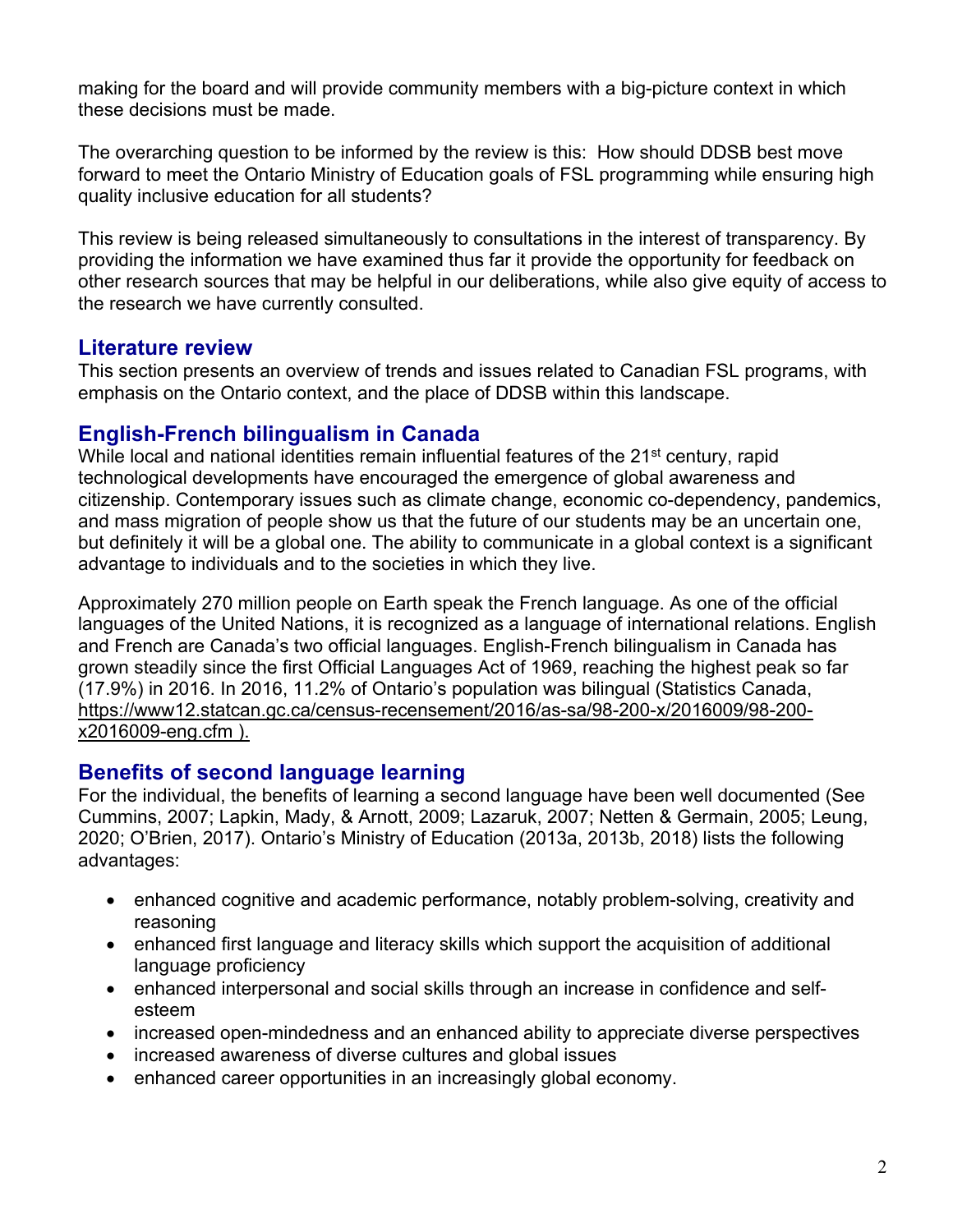In surveys conducted by various school boards (e.g., Thames Valley District School Board (TVDSB), 2015), parents indicated that they chose FSL programs, particularly FI for these reasons.

Other provinces share Ontario's perspective. Here for example, is this statement from the Saskatchewan Ministry of Education (2015):

The aim of the Core French program is not to produce bilingual students. It does, however, provide a solid introduction and base upon which students can build second language skills. The program also provides many of the cognitive and other benefits that result from second language learning (p. 7).

Bilingual students enjoy enriching opportunities to participate in cultural events and exchange programs, and language studies in post-secondary education.

A society benefits from citizens who are interculturally competent and are able to participate effectively in an international context. Given Canada's multicultural character, bilingualism can strengthen national identity and cohesion.

Despite the acknowledged benefits of bilingualism, and particularly of English-French bilingualism in Canada, there is a disconnect between the professed ideal and the lived reality. Canada is officially bilingual, yet French is essentially absent in many parts of the country. This was expressed in a study with Core French students in British Columbia who recognized the advantages of speaking French for work and travel opportunities but did not find it useful in BC because they did not see, hear or experience life in French. Additionally, they were unaware of opportunities in government, service industries or education where French would be relevant (Desgroseilliers, 2017). The advocacy organization, Canadian Parents for French (CPF) has repeatedly called for increased support for the integration of French in Canadian society.

# **French as a Second Language (FSL) Education in Canada**

In 1970, the Official Languages Act included funding for mandatory second language instruction in provinces and territories. Initially, most programs were offered as 40-50-minute blocks in secondary schools, but today instruction is usually a 30-40-minute period two to five times weekly in elementary grades. St. Lambert, Quebec, was the first to experiment with a FI program in 1965. The immersion model grew in popularity and is now in place in all provinces and territories except Nunavut.

FSL programs are intended for the development of French language proficiency among nonfrancophones, the majority of whom are native English speakers. Generally, FSL education is a success story but with some caveats. In 2016-2017, 46% of Canadian students were enrolled in an FSL program, 11.3% in FI and 34.3% in Core French. Quebec is not included in these data.

Canadian jurisdictions offering FSL programs face common challenges:

- overwhelming French Immersion enrolment
- a lack of qualified FSL teachers in all programs
- inconsistent standards of language proficiency of students and teachers

• a scarcity of teaching tools and resources designed for diverse FSL learners

(Canadian Association of Immersion Professionals (CAIP), 2018; Ontario Public School Boards' Association (OPSBA), 2018, 2019). These issues are discussed more fully in this report.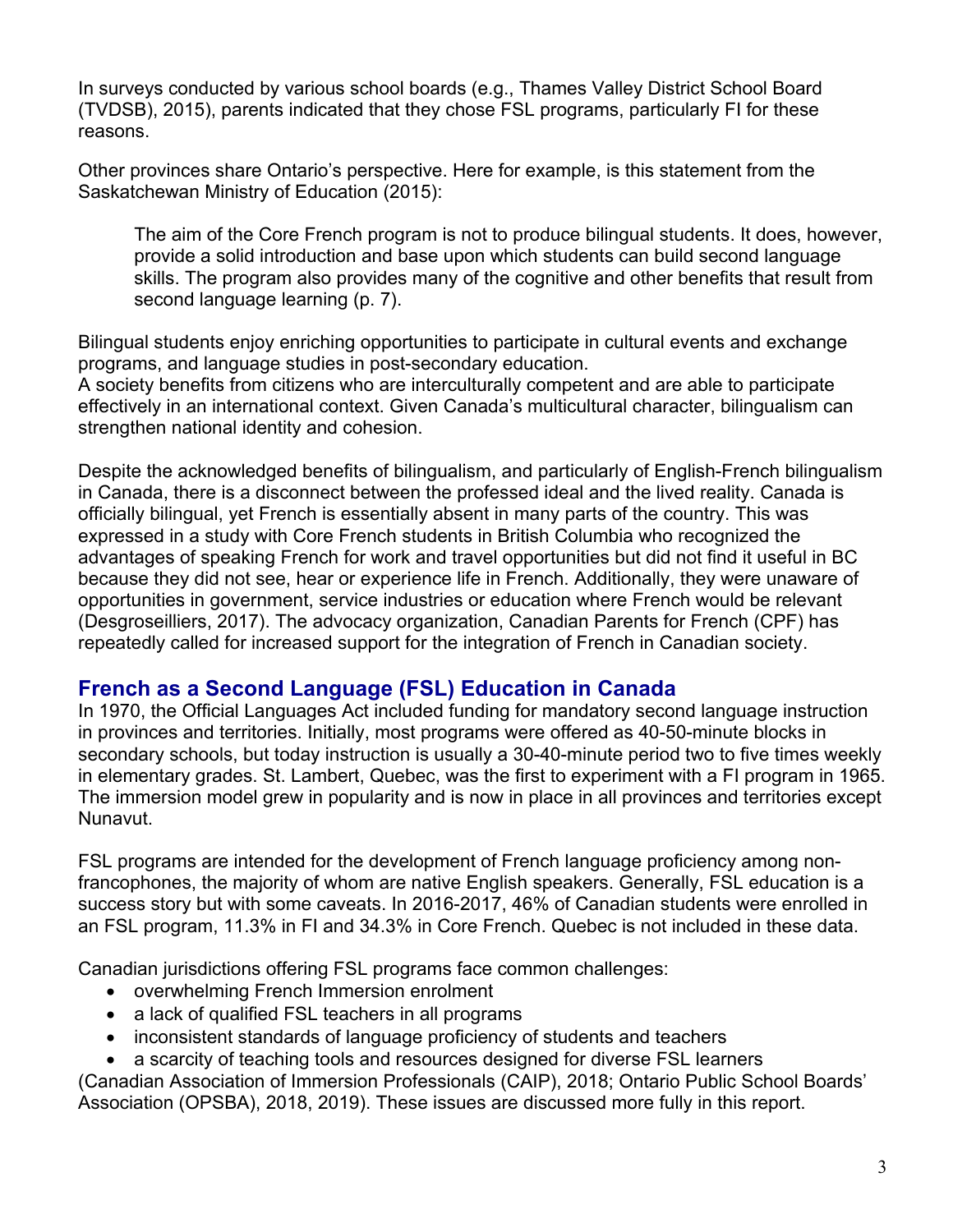# **Models of FSL programs**

This section outlines the models of FSL in Canada. Although these descriptions below refer to Ontario, the models are replicated in similar fashion across the nation. Ontario students commonly choose among three options: Core French, Extended French and FI. Not all boards offer all three options. For example, the DDSB does not offer Extended French. It is important to note that even in the FI program, English language curriculum policy documents determine the curriculum for any subject other than FSL, even though instruction is in French.

#### **a) Core French**

Core French enrolment is compulsory in elementary grades and is usually offered in Grades 4-8. Ontario students in Core French must have accumulated a minimum of 600 hours of French instruction by the end of Grade 8. One French credit for the Ontario Secondary School Diploma (OSSD) is mandatory. Students usually satisfy that requirement in Grade 9. Students can take French as a subject from Grades 9 - 12. Elementary school Core French enrolment remains steady but drops significantly between Grades 9 and 10.

| <b>Core French</b><br><b>Enrolment 2016-</b><br>2017 | <b>Canada</b> | <b>Ontario</b> | <b>Durham DSB</b>                    |
|------------------------------------------------------|---------------|----------------|--------------------------------------|
| JK & SK                                              | 8,456         | 6141           | <b>NA</b>                            |
| Grade 1                                              | 35,954        | 27,436         | <b>NA</b>                            |
| Grade 2                                              | 39,197        | 28,749         | <b>NA</b>                            |
| Grade 3                                              | 44,151        | 30,395         | <b>NA</b>                            |
| Grade 4                                              | 176,648       | 109,830        | 4297                                 |
| Grade 5                                              | 200,561       | 108.699        | 4531                                 |
| Grade 6                                              | 199,446       | 109,683        | 4404                                 |
| Grade 7                                              | 187,955       | 111,452        | 4534                                 |
| Grade 8                                              | 192,529       | 112, 861       | 4636                                 |
| Grade 9                                              | 111,875       | 68,369         | 1625 (Applied)<br>2608<br>(Academic) |
| Grade 10                                             | 43,652        | 21,247         | 1035<br>(Academic)                   |
| Grade 11                                             | 28,874        | 13,640         | 561 (University)                     |
| Grade 12                                             | 15,731        | 8,406          | 373 (University)                     |

Table 1 Enrolment in Core French 2016-2017 (Canadian Parents for French, 2018a, p. 4)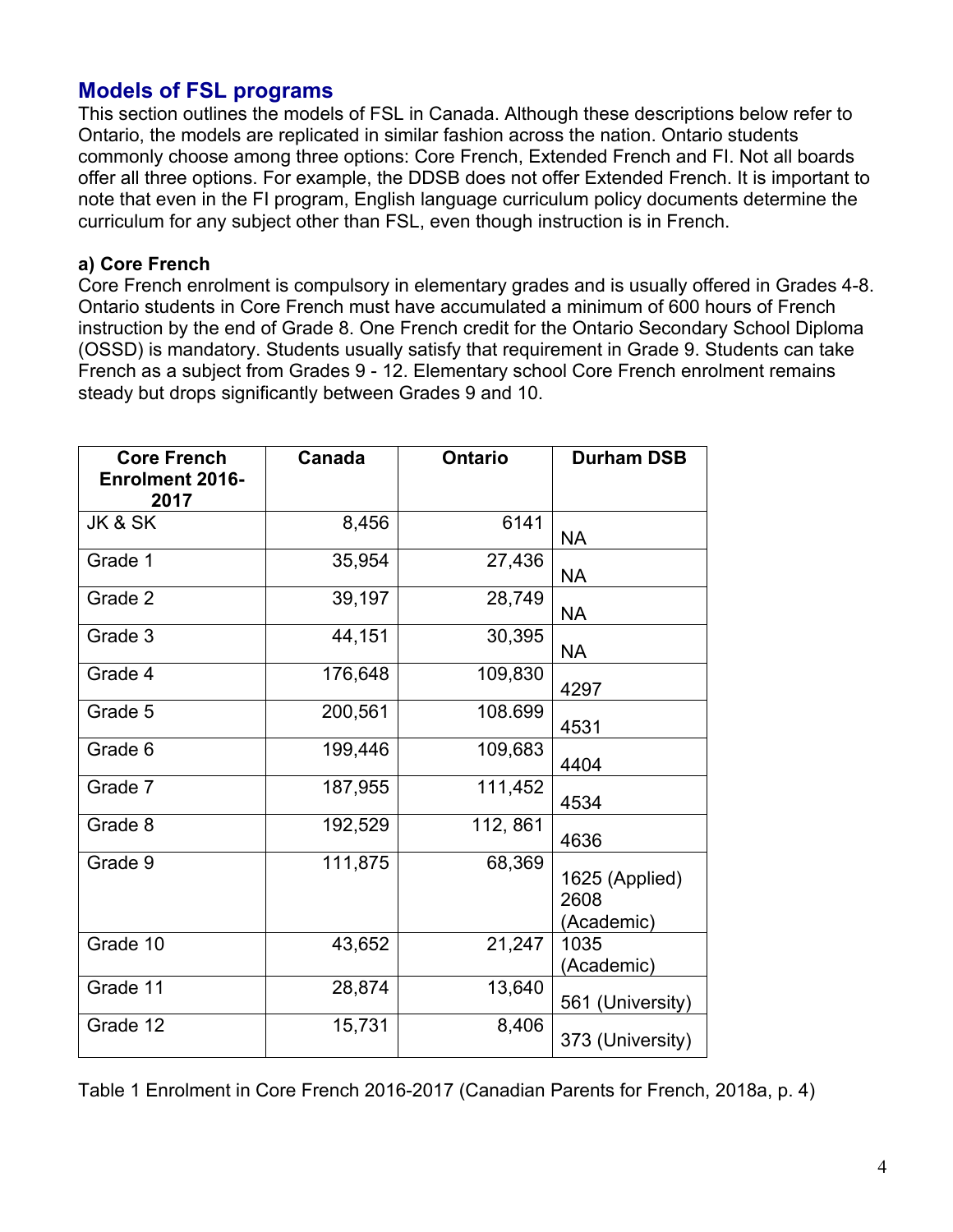Upper Grand District School Board (UGDSB) (Upper Grand District School Board, 2017b) found that only one in four students continued in Core French beyond Grade 9. Female students and students in the Academic course-type were far more likely to remain in French courses until graduation (p.19-22). Student survey responses provided reasons for dropping French, the top ones being lack of interest, lower grades because French was too difficult, and timetable conflicts with other priority courses. The UGDSB recommended the strategies suggested in *A Framework for French as a Second Language in Ontario Schools* (Ontario Ministry of Education, 2013a) to increase student engagement (UGDSB 2017, p. 25-26). These include taking advantage of student interest in technology, connecting face to face and virtually with francophone communities, and participating in cultural and cross-disciplinary events in French (Ontario Ministry of Education, 2013a, p. 18-19). Student surveys conducted by the Thames Valley District School Board (TVDSB, 2015) expressed similar data.

#### **b) Extended French**

Ontario students in an Extended French program learn French as a subject and French serves as the language of instruction in at least one other subject. Entry into Extended French programs varies but is usually at the upper elementary school grades.

#### c) **French Immersion**

FI is more intense. In FI, students learn French as a subject and French serves as the language of instruction in two or more other subjects. Among elementary schools, French immersion programs vary by entry point and intensity. Early entry points could be JK, Grade 1 or Grade 2. Some schools offer later immersion starting around Grade 4 or 5. The proportion of English to French as the language of instruction varies by grade. In Ontario, FI students have accumulated a minimum of 3800 hours of French instruction by the end of Grade 8.

At the secondary level, French is the language of instruction in some courses. FI students will acquire 10 credits through instruction in French: four are for FSL (language) courses, six are for other subjects. The school grants a certificate in French Immersion to students who complete the program at graduation.

Entry into FI programs has been rising steadily over the decades in Canada and in Ontario, as Table 2 indicates. DDSB data is consistent with the provincial and national trends.

|                                                  | Canada |      |           | <b>Ontario</b> |
|--------------------------------------------------|--------|------|-----------|----------------|
| <b>Enrolment</b> $\mid$ % in FI $\mid$ % in Core |        |      | $%$ in FI | % in Core      |
| 2012-2013                                        | 99     | 37.2 | 9.1       | 41.3           |
| 2016-2017                                        | 11.3   | 34.3 | 12        | 39.8           |

Table 2 FI enrolment in Canada and Ontario (CPF, 2018a, p. 1)

Why is FI increasing so dramatically? The benefits of bilingualism have been outlined above and student proficiency levels are high in FI as evidenced in student success at the B1 and B2 levels of the DELF exam (Carr, 2019). Graduates of FI programs are now parents seeking advantages for their own children (CPF Ontario, 2019). Sometimes the advantages parents seek are not just second language skills but the byproducts of a parallel school-within-a school that has been described as a "private school within a public system" (Lewis, 2016). Hutchins, writing in *Maclean's* (2015) described three-day lineups for FI registration and parents using FI to escape less desirable schools, all driven by the perception (and to some extent, the reality) that FI is a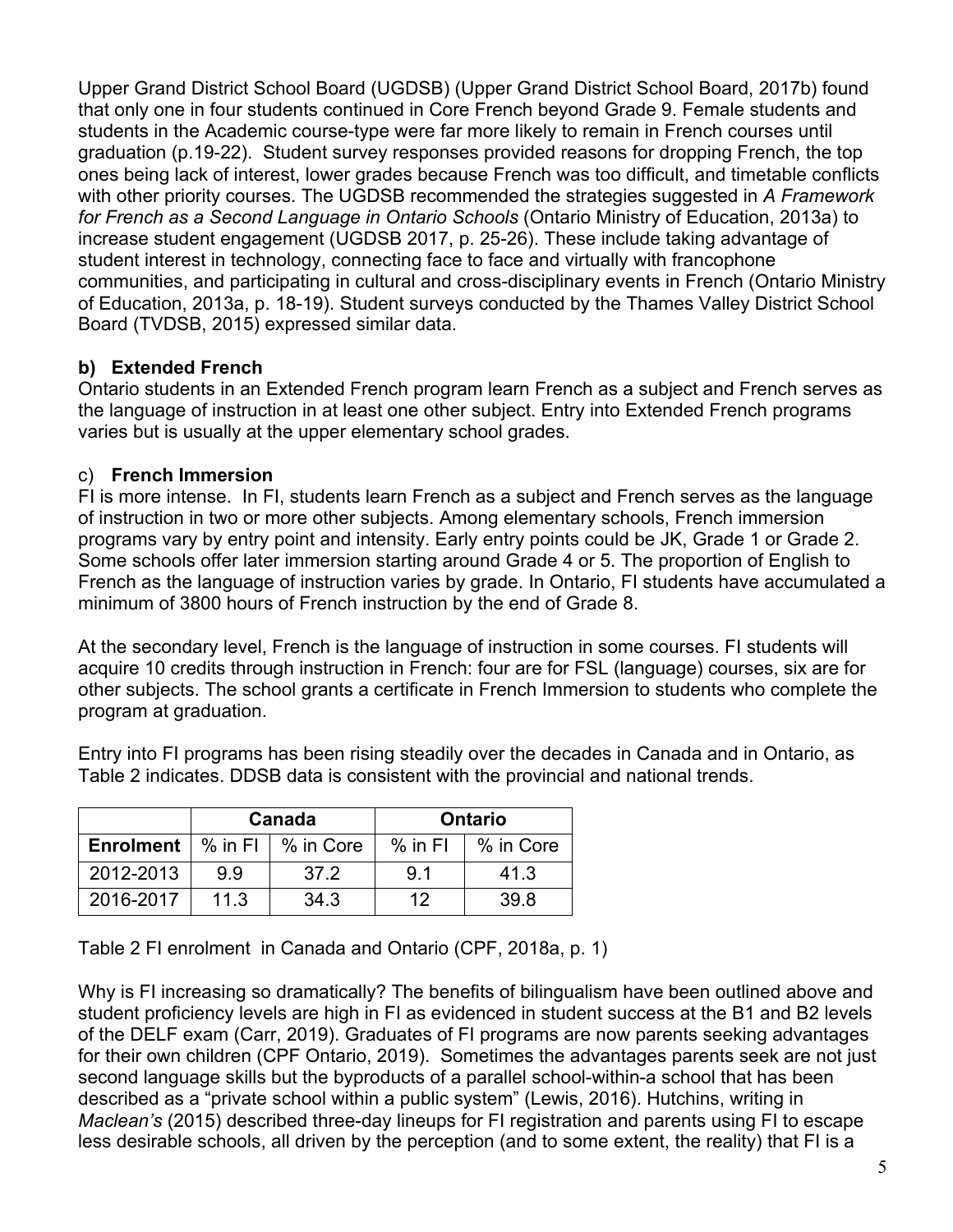gateway to a more upscale education. Many school boards struggle to implement fair, transparent, and acceptable ways to deal with wait lists for FI programs. The implications of rising FI enrolment are described in later sections of this report.

However, the initial enrolment uptake of FI is not maintained as grades progress. FI programs tend to have a single entry point. Although spaces open up in later grades, there are prerequisites in terms of language knowledge and skill, making it unlikely that a Core French student would move successfully into a FI program. The greatest drop off occurs in the transition to high school between Grades 8 and 9.

| <b>FI Enrolment</b><br>2016-2017 | Canada | <b>Ontario</b> | <b>Durham</b><br><b>DSB</b> |
|----------------------------------|--------|----------------|-----------------------------|
| JK & SK                          | 48,858 | 32, 428        | NA                          |
| Grade 1                          | 43,138 | 26,234         | 1068                        |
| Grade 2                          | 42,283 | 24,080         | 1041                        |
| Grade 3                          | 38,680 | 21,560         | 987                         |
| Grade 4                          | 37,799 | 22,289         | 954                         |
| Grade 5                          | 35,742 | 20,654         | 869                         |
| Grade 6                          | 33,883 | 18,666         | 843                         |
| Grade 7                          | 33,951 | 17,308         | 804                         |
| Grade 8                          | 30,863 | 15,566         | 733                         |
| Grade 9                          | 23,050 | 9,650          | 477                         |
| Grade 10                         | 19,932 | 8,673          | 426                         |
| Grade 11                         | 16,506 | 6,563          | 383                         |
| Grade 12                         | 13,337 | 5,391          | 324                         |

Table 3 Enrolment in French Immersion 2016-2017 by grade (CPF, 2018a, p. 4)

The TVDSB (2015) data showed that there was a slight fluctuation in FI enrolment from SK to Grade 4. From Grades 5 to 8, enrolment remained steady, even slightly increasing with the influx of Extended Immersion students in Grade 7. (The Extended Immersion has since been dropped at TVDSB.) However, roughly 32% of enrolled students dropped FI after Grade 8. Those who remained in the program in Grade 9 tended to stay with it to the end of Grade 12 (TVDSB, 2015, p. 24).

The pattern was similar in the UGDSB (2009). Of the 372 FI students who started in JK, 191 remained by Grade 8 (UGDSB, 2009, p. 2). The DDSB data also shows this pattern.

Why do students withdraw from FI? For its review, the TVDSB (2015, p. 30-37) conducted an extensive survey of students, parents and staff. The list of reasons below is a composite of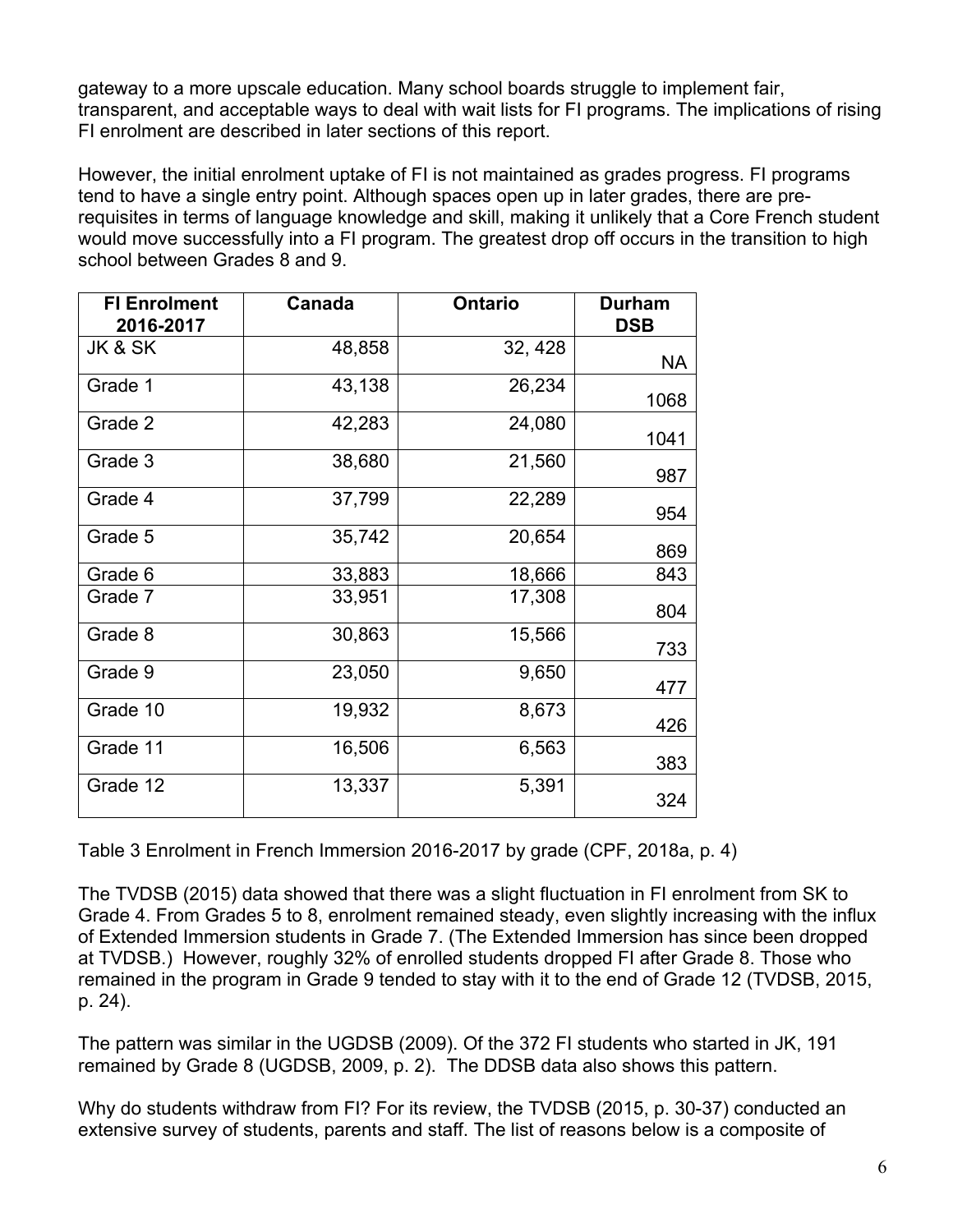findings from the TVDSB as well as from research conducted by the Peel District School Board (PDSB) (Bennett & Brown, 2017, p. 24-25) and the UGDSB (2017a, b):

- Academic challenges in the program
	- o difficulties learning French and/or English
	- o heavier workload
	- o a need to improve English language skills
	- $\circ$  a desire to improve grades (English program is considered less challenging)
	- o a need for additional support (additional tutoring more expensive, parents/guardians do not speak French)
	- o special education and English Language Learner (ELL) supports are not as easily available
	- o feeling additional pressure to succeed
	- o teacher suggested it
- Characteristics of the program
	- $\circ$  disappointed with the quality of instruction (not engaging pedagogy, lack of differentiated instruction)
	- o outdated materials/lack of resources
	- o too much homework
- Reasons behind parents'/guardians' decision to withdraw
	- o support learning, development, social, and emotional needs
	- o opinion about the French Immersion program has changed
	- $\circ$  transportation issues (transportation not provided, unsafe public transit, lack of public transit, long "commute" for children, inconsistent schedules)
	- o child struggling socially
	- o siblings/ friends at different schools
	- o childcare issues
- Reasons behind students' decision to withdraw
	- no longer interested in the French Immersion program
	- want to be with siblings, friends
- Pursuing other programs
	- o chose to attend regional or gifted programs
- Relocation
	- o moving outside the district/board
	- o FI not offered at home (middle) school
	- o complicated transportation issues
- Teachers
	- o teachers' lack of French language skills inability to speak French well
	- o high teacher turnover
	- o English speakers used as supply teachers, EAs and RCEs
- Class Composition
	- o Potential for limited social opportunities given their classmates are consistent yearafter-year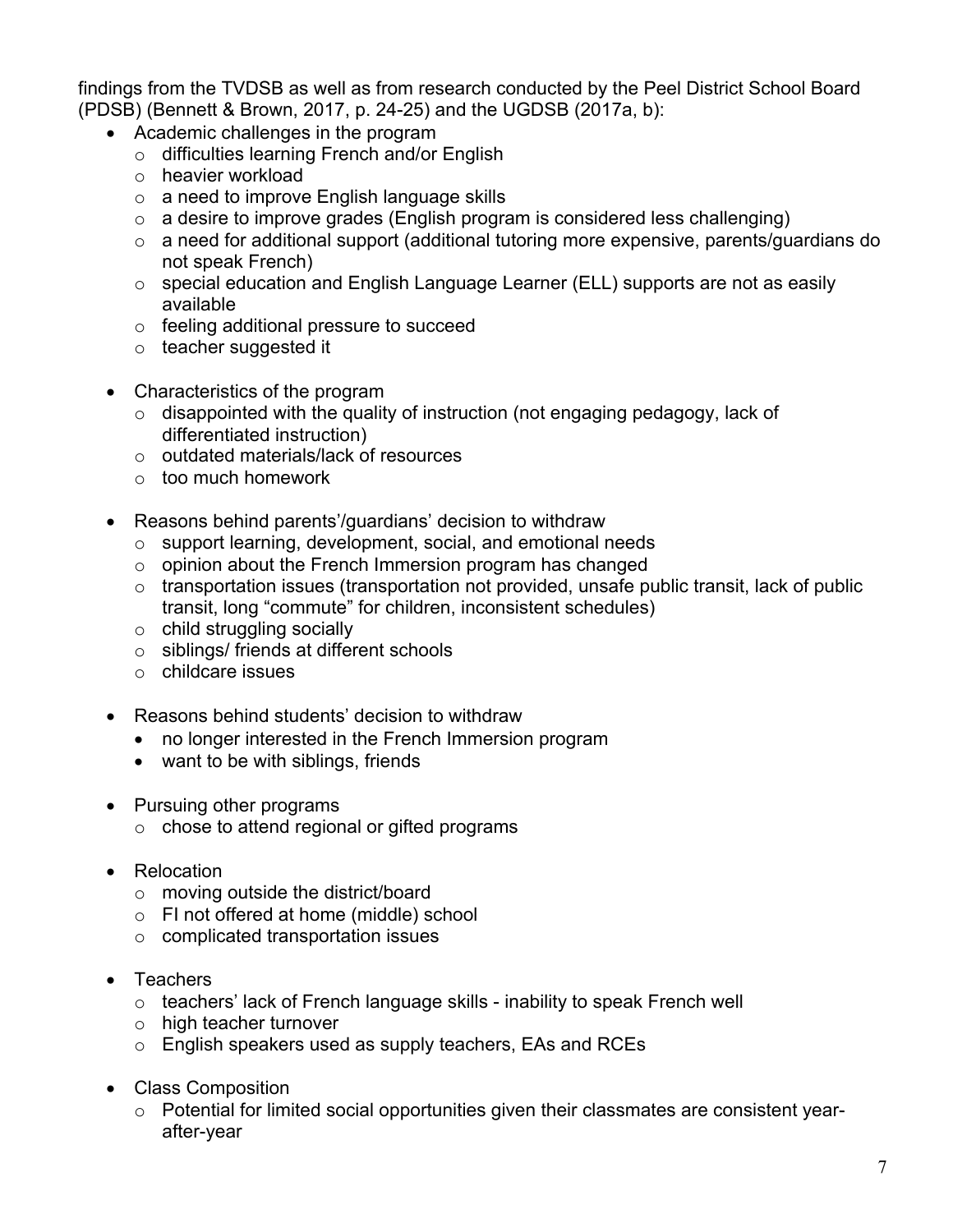#### **d) Extended French**

Extended French programs are less common. They are usually offered in secondary school. To enrol in an Extended French program in Ontario, a student must have accumulated 1260 hours of French instruction by the end of Grade 8. A student in an Extended French program accumulates seven high school credits in courses in which the language of instruction is French. Four of these credits are for FSL (language) courses and three are for other subjects. The school grants a certificate in Extended French when these requirements are met.

#### **Alternative models of FSL**

Lewis (2016) has wrote that "In the global village of today, and in the bilingual, plurilingual, pluricultural, forward-thinking country of Canada, it is the role of the Canadian school system to seek out more pathways to develop students' competencies in multiple languages." She argued that Canadian school boards should offer a wider range of models such as those described below.

#### **a) Intensive French and Intensive French with Intensive or Immersion follow-up**

Lewis (2016) described Intensive French as a mini-immersion for half a year, an enrichment of the Core French program. Students remain in their neighborhood schools – an obvious advantage. They spend three to four times the number of hours regularly scheduled for FSL in a concentrated period of time (five months) at the end of the elementary school cycle (in Grade 5 or 6). Other subjects are compressed to accommodate this in the rest of the year.

Lewis claimed that students who begin with Intensive French in Grades 5 or 6 and follow through in Post-Intensive French until at least Grade 10 arrive at an intermediate level of competence. As a variation, students have the option to move from Intensive French into Late Immersion in Grade 6 or 7.

#### **b) Late late Intensive French**

Intensive FSL is offered in concentrated blocks such as an entire immersion semester in Grade 9 or 10.

# **Distribution of Models**

In preparing its *Report of the Secondary FSL Review Committee*, the Upper Grand District School Board (UGDSB, 2017b) surveyed 32 Ontario school boards, 23 of which responded. The responses indicated the following:

- 78% of school boards offered French Immersion as the most common optional program. Extended French was offered in 66% of school boards and 50% of all boards contacted offered both FI and Extended French. Three school boards (9%) did not offer either French immersion or Extended French.
- Course offerings varied from site to site based on staff availability and qualifications. The most consistently offered optional courses in both the FI and EF programs are Geographie & Histoire in Grade 9 and 10 (82%) and Civics/Careers (63%) in Grade 10.
- Boards consistently expressed the efforts underway to shift the culture away from exemption for Grade 9 French and toward supporting special needs and English language learners to attract and retain students in FSL programs.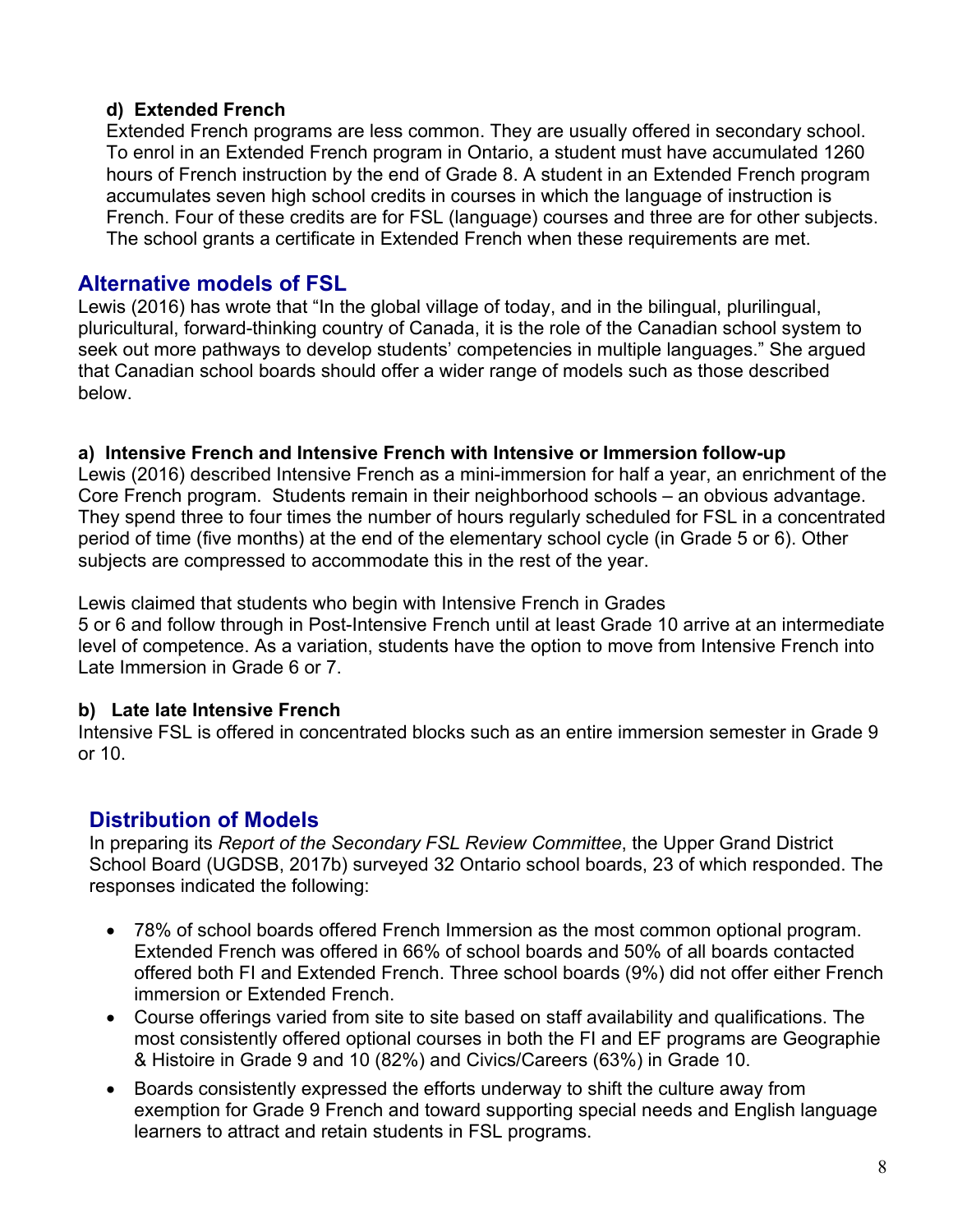(UGDSB, 2017b, p. 4)

Currently, the DDSB offers Core and Immersion FSL programs.

The distribution of Canadian students in FSL programs is of some concern. The Lang Committee Report (2013) lauded the success of FI programs but regretted the decline of Core French.

The number of youth enrolled in a regular French as a second language program fell from 1.8 million to 1.36 million, a 24% decrease. In short, despite the rise in immersion program enrolment, the proportion of youth outside Quebec who have received French as a second language instruction in the last 20 years has fallen from 53.3% to 43.9%. (Section 2.2.2)

The Lang Committee put forward several recommendations in hopes of bolstering enrolment and retention in Core French. These recommendations mirror those in the Ministry of Ontario's *A Framework for French as a Second Language in Ontario Schools (Ontario Ministry of Education, 2013a)*, document.

# **Models: Single and dual track**

Single-track elementary schools offer instruction in one language - either English or French. Dualtrack elementary schools offer instruction in English and French in various configurations. Despite its goal of a 60/40 balance, FI was growing in many dual track schools in the PDSB. The board established threshold criteria where consideration of converting a school to single-track would be necessary: when the English track would require triple-grade classes and/or when the English program dropped below 40% of the school enrolment. Community response and availability of space would then be taken into account (Brown & Bennett, 2017).

The tables below outline the advantages and disadvantages of single- and dual- track models. The tables draw upon the research conducted by the PDSB (PDSB, 2012, p. 9-11; Brown & Bennett, 2017, p. 17-20), the Ottawa-Carlton District School Board (OCDSB), 2019), the UGDSB, 2009, Appendix C) and School District 68 Nanaimo-Ladysmith in British Columbia (Ladyman Consulting, 2011).

| Topic    | Single track advantages                                                                                                                                                                                      | <b>Dual track advantages</b>                                                                                                                                                      |
|----------|--------------------------------------------------------------------------------------------------------------------------------------------------------------------------------------------------------------|-----------------------------------------------------------------------------------------------------------------------------------------------------------------------------------|
| Culture  | more opportunities for French<br>language/culture to be<br>displayed around the school<br>(e.g., posters, displays)<br>• more likely for extra-curricular<br>activities, assemblies, etc. to<br>be in French | • more exposure to Canada's two<br>official languages<br>• foster a greater understanding<br>of Canadian identity and<br>multiculturalism (are examples<br>of a bilingual Canada) |
| Language | $\bullet$ immersed in one language $-$<br>full immersion<br>• more informal opportunities to<br>use French (e.g., playground,<br>hallways)<br>• elective courses taught in<br>French                         | • exposing students at an early<br>age to both languages can<br>enable them to recognize<br>similarities between words and<br>increase competencies in both<br>languages          |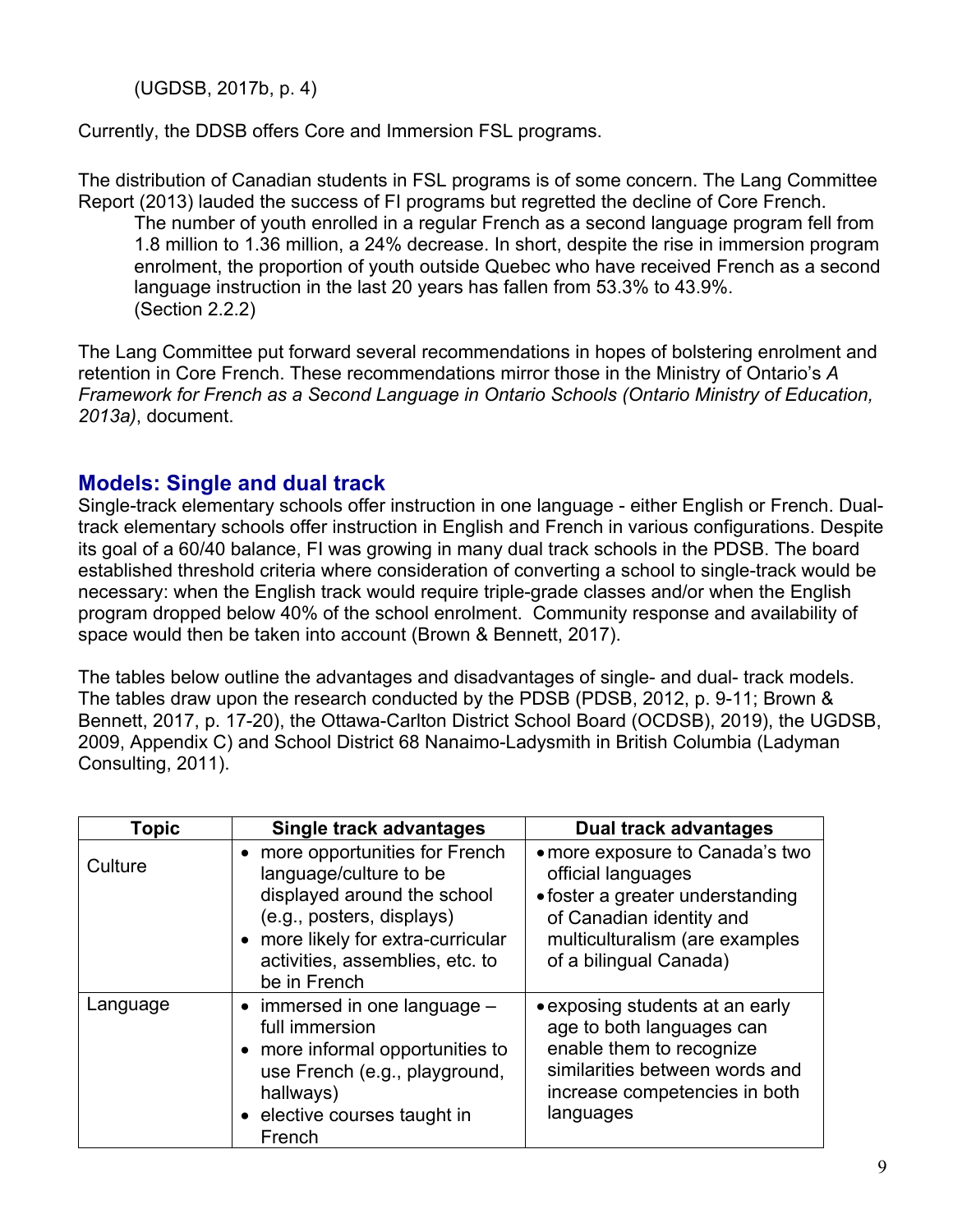|                                |                                                                                                                                                                                                                                                                                                                                                      | • non-immersion students have<br>more opportunities to be<br>exposed to French                                                                                                                                                                                                                                                               |
|--------------------------------|------------------------------------------------------------------------------------------------------------------------------------------------------------------------------------------------------------------------------------------------------------------------------------------------------------------------------------------------------|----------------------------------------------------------------------------------------------------------------------------------------------------------------------------------------------------------------------------------------------------------------------------------------------------------------------------------------------|
| Community                      | one school fosters its own<br>community environment                                                                                                                                                                                                                                                                                                  | • Students attend the<br>neighborhood school<br>• smaller community schools stay<br>open due to higher enrollment<br>at the school because of the FI<br>program                                                                                                                                                                              |
| <b>Classes</b>                 | • fewer combined grades                                                                                                                                                                                                                                                                                                                              | • FI and non-immersion students<br>may take some<br>courses/subjects together                                                                                                                                                                                                                                                                |
| <b>Resources</b>               | resources and funds for only<br>one program at the school<br>(may be cheaper)<br>easier for the administration to<br>manage the budget                                                                                                                                                                                                               | • more accessibility of resources<br>for both languages (e.g., in the<br>library, in classrooms)                                                                                                                                                                                                                                             |
| <b>Students</b>                | less likely to succumb to peer<br>pressure to speak English                                                                                                                                                                                                                                                                                          | • both FI and non-immersion<br>students interact with each<br>other, thus promoting tolerance<br>and understanding                                                                                                                                                                                                                           |
| Demission                      | • no advantages found                                                                                                                                                                                                                                                                                                                                | • students are able to stay in the<br>same school (if it's their home<br>school) if they choose to<br>withdraw from the FI program;<br>less disruptive for the students                                                                                                                                                                      |
| <b>Staff</b>                   | • more staff who speak French<br>increases the likelihood that<br>students use French outside<br>the classroom (e.g., at recess,<br>in the hallways)<br>more likely to have support<br>staff (SERTs, supply teachers)<br>who speak French<br>more likely that the<br>administrator speaks French<br>teacher satisfaction is reported<br>to be higher | • teachers of both the FI and non-<br>immersion programs benefit<br>from each other's expertise<br>• more opportunities for staff<br>collaboration and professional<br>development together<br>• CF teacher could do FI<br>coverage<br>• both FI and non-immersion staff<br>interact with each other, thus<br>being role models for students |
| Parent/Guardian<br>Involvement | • more commitment from<br>parents/guardians (e.g., willing                                                                                                                                                                                                                                                                                           | • more involvement of<br>parents/guardians if school is in                                                                                                                                                                                                                                                                                   |
|                                | to drive to FI school, become                                                                                                                                                                                                                                                                                                                        | local/neighborhood area                                                                                                                                                                                                                                                                                                                      |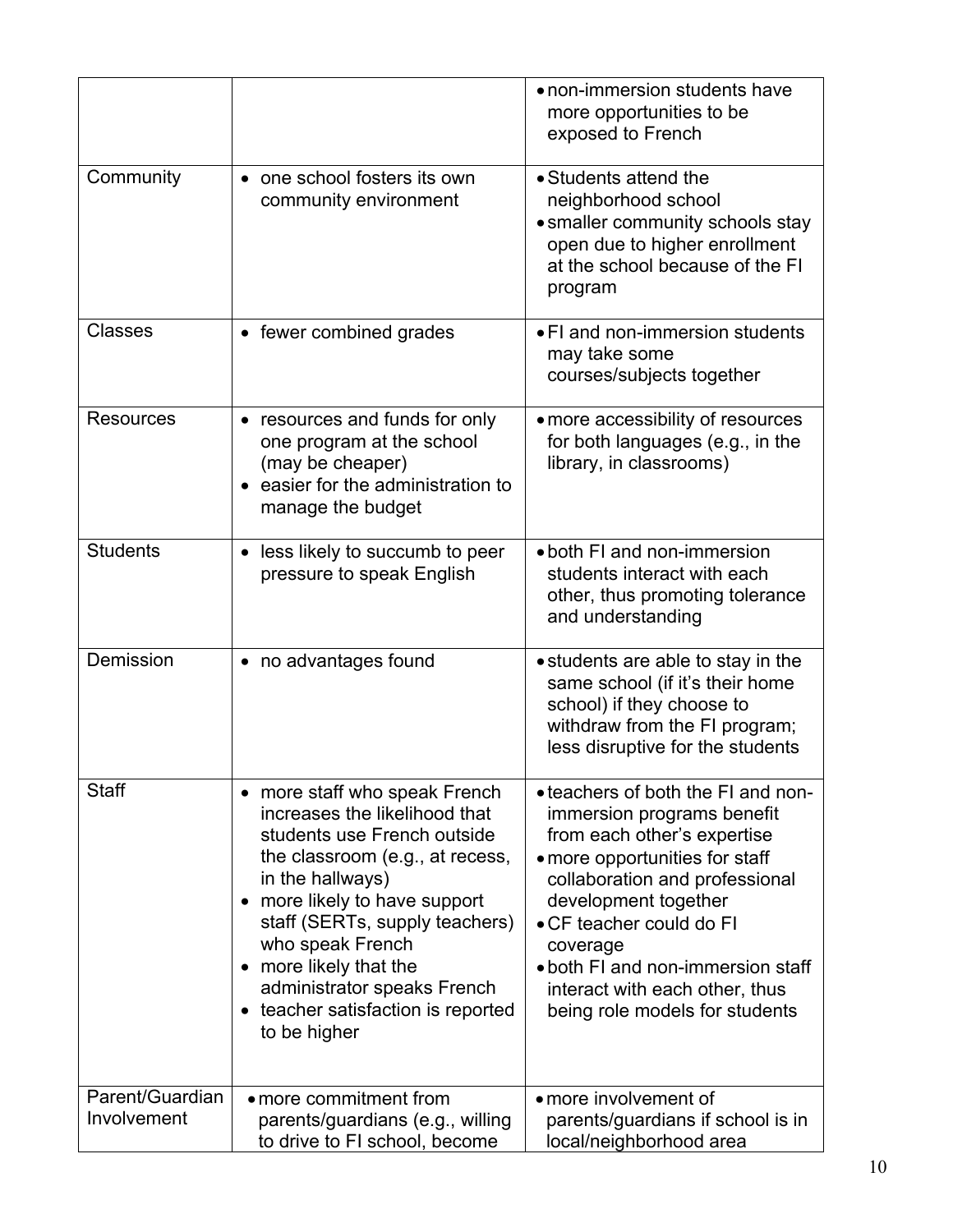|  |  | involved in the School Advisory<br>Council [SAC] |  |
|--|--|--------------------------------------------------|--|
|--|--|--------------------------------------------------|--|

|  | Table 4: Advantages and disadvantages of the dual-track model |
|--|---------------------------------------------------------------|
|  |                                                               |

| <b>Topic</b> | <b>Single track disadvantages</b>                                                                                                                                                                                                                                                                                                                                                                                                                                                                                                                                                                               | <b>Dual track disadvantages</b>                                                                                                                                                                                     |
|--------------|-----------------------------------------------------------------------------------------------------------------------------------------------------------------------------------------------------------------------------------------------------------------------------------------------------------------------------------------------------------------------------------------------------------------------------------------------------------------------------------------------------------------------------------------------------------------------------------------------------------------|---------------------------------------------------------------------------------------------------------------------------------------------------------------------------------------------------------------------|
| Culture      | • less exposure to Canada's<br>two official languages<br>less understanding of<br>$\bullet$<br>Canadian identity and<br>multiculturalism                                                                                                                                                                                                                                                                                                                                                                                                                                                                        | •less opportunities for<br>French language/culture to<br>be displayed around the<br>school (e.g., posters,<br>displays)<br>·less likely for extra-<br>curricular activities,<br>assemblies, etc. to be in<br>French |
| Language     | students may exhibit<br>٠<br>delays in learning English<br>oral and written language                                                                                                                                                                                                                                                                                                                                                                                                                                                                                                                            | • students are less likely to<br>speak French outside the<br>classroom                                                                                                                                              |
| Community    | local non-immersion<br>$\bullet$<br>students travel further<br>English-only schools are<br>٠<br>perceived as<br>less academically<br>$\circ$<br>rigorous<br>more likely to have<br>$\circ$<br>populations that are<br>new to Canada and<br>from low SES<br>backgrounds<br>more likely to have<br>$\circ$<br>more students with<br>special needs<br>more likely to<br>$\circ$<br>accommodate<br>specialized learning-<br>needs programs<br>distances to a school with<br>an English program<br>students may have to<br>$\circ$<br>be bussed or walk<br>further distances to an<br>English single track<br>school | · disappearance of the<br>English program at the<br>school<br>• English track can be<br>perceived as second best                                                                                                    |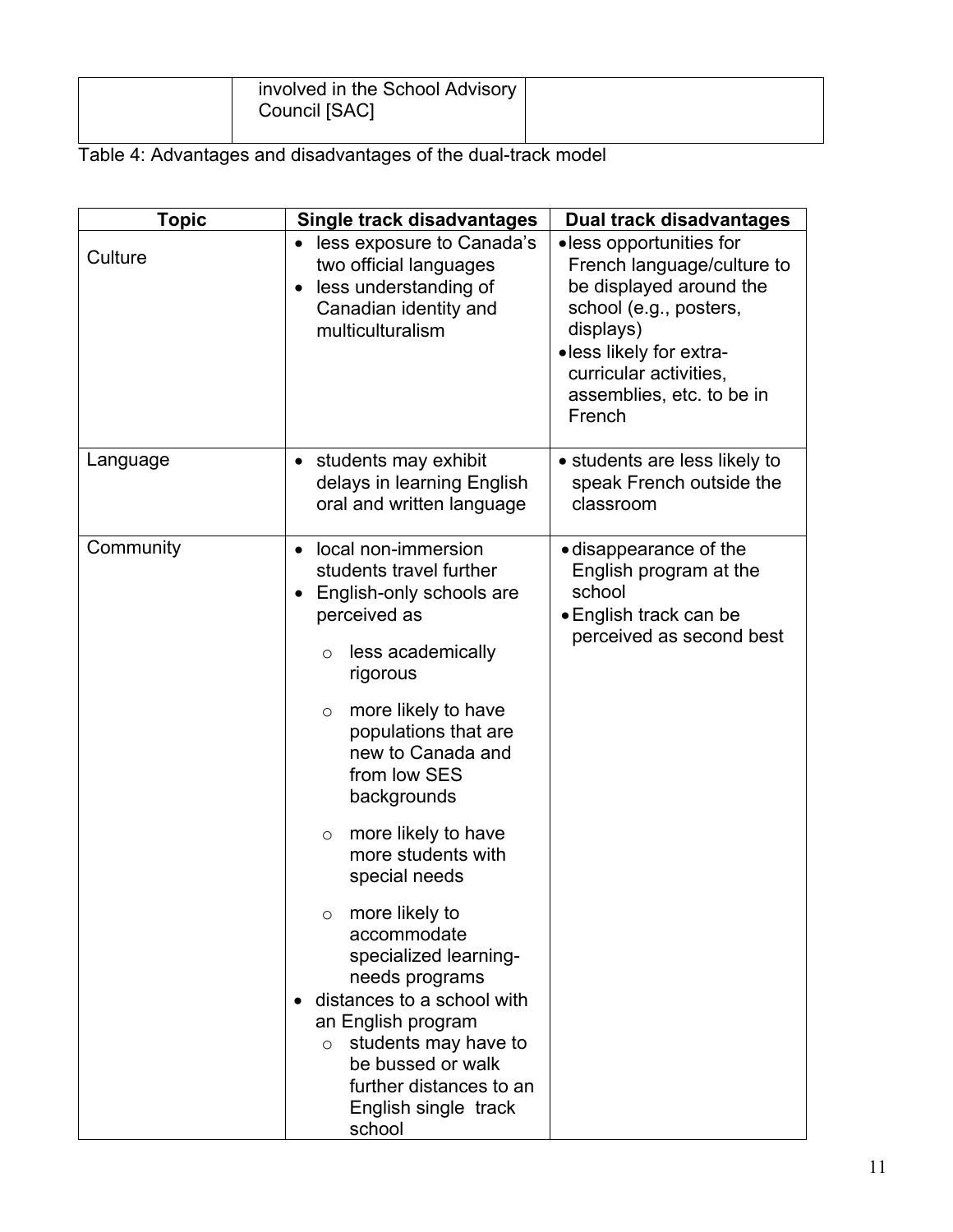| <b>Classes</b>                 | increasing demand for FI<br>$\bullet$<br>may lead to overcrowding<br>in FI schools while space<br>is available in English track<br>schools<br>possible boundary reviews<br>required | ·more combined/triple<br>grades                                                                                                                                                                                                                                                                                                                                                                                             |
|--------------------------------|-------------------------------------------------------------------------------------------------------------------------------------------------------------------------------------|-----------------------------------------------------------------------------------------------------------------------------------------------------------------------------------------------------------------------------------------------------------------------------------------------------------------------------------------------------------------------------------------------------------------------------|
| <b>Resources</b>               | fewer English resources<br>$\bullet$                                                                                                                                                | • fewer French resources<br>• harder for the<br>administration to manage<br>the budget and allocate<br>resources to two programs                                                                                                                                                                                                                                                                                            |
| <b>Students</b>                | students may consider<br>$\bullet$<br>themselves to be in a<br>better program/school                                                                                                | · division between FI and<br>non-immersion students                                                                                                                                                                                                                                                                                                                                                                         |
| Demission                      | students who withdraw<br>$\bullet$<br>from the FI program have<br>to attend another school;<br>more disruptive for the<br>students                                                  | • negative perception from<br>peers for not continuing in<br>the FI program                                                                                                                                                                                                                                                                                                                                                 |
| <b>Staff</b>                   | difficult to find/hire fully<br>$\bullet$<br>bilingual staff                                                                                                                        | • less likely to have support<br>staff (SERTs, supply<br>teachers) who speak<br>French<br>• support staff are divided<br>between the FI program<br>and non-immersion<br>program<br>•typically one teacher<br>teaches two classes<br>(English/French) so there<br>are two primary teachers<br>·limited opportunities for<br>staff collaboration and<br>team teaching<br>• dichotomy between FI and<br>non-immersion teachers |
| Parent/Guardian<br>Involvement | • less involvement if school is<br>not in the<br>local/neighborhood area                                                                                                            | • may not want to be<br>involved because they feel<br>overshadowed by the non-<br>immersion<br>parents/guardians                                                                                                                                                                                                                                                                                                            |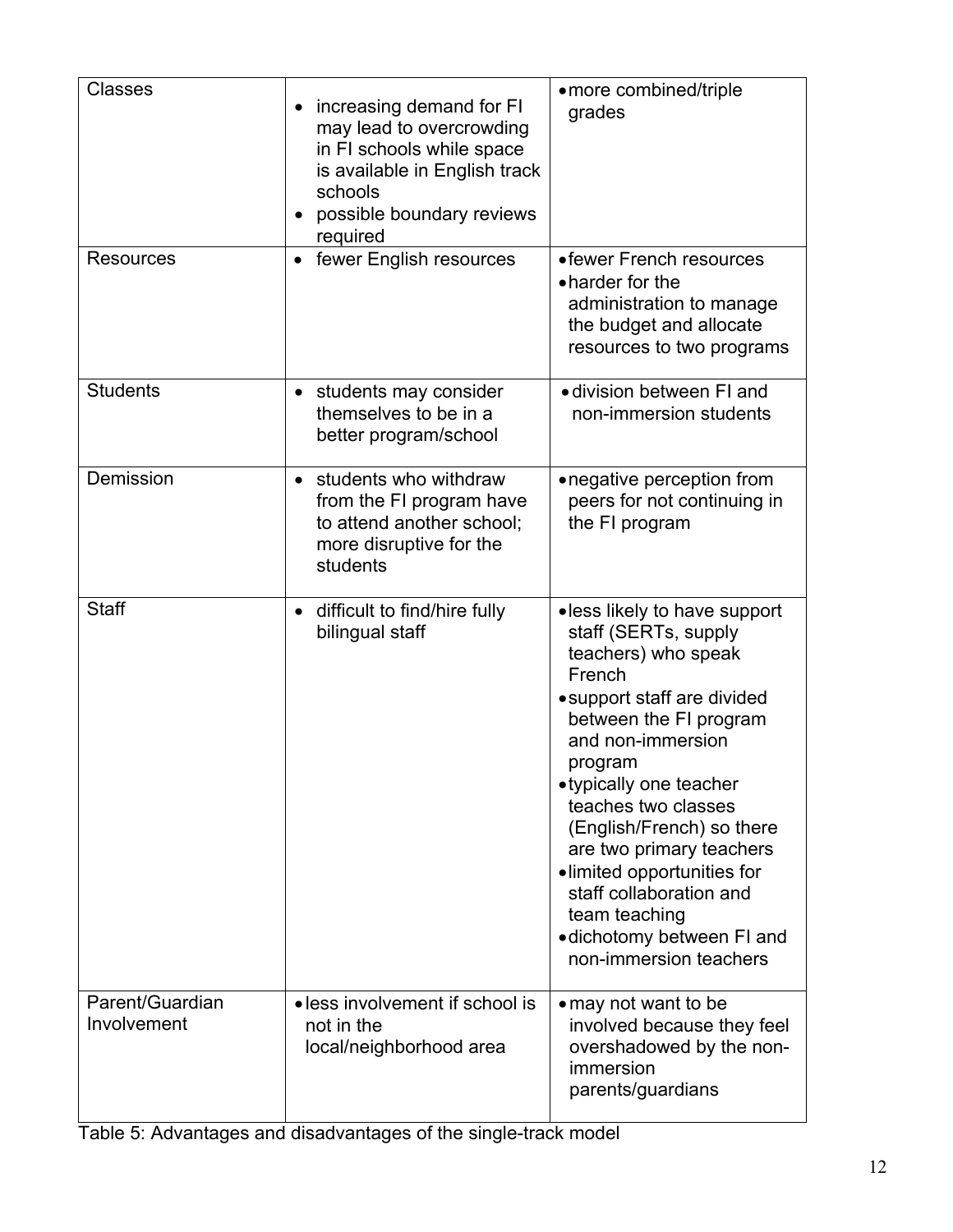The information in the tables above is supported by abundant research: Adams, Oracheski, & MacDonald, 2007; Alberta Education, 2014; Bennett, Favaro, & Lam, 2014; Crawford, 1978; Cummins, 1979; Doell, 2011a, 2011b; Hamiton Wentworth District School Board (HWDSB), 2009; Kissau, 2003; Ladyman Consulting Inc., 2011; Lapkin, Andrew, Harley, Swain, & Kamin, 1981; Manitoba Education, Citizen and Youth, 2007; PDSB, 2012; UGDSB, 2017a, 2017b; York Region District School Board (YRDSB), 2012.

#### **Models: Start Point, time and intensity**

The literature is plentiful but inconclusive as to the optimum age/grade at which to offer FSL (Netten, 2007). Murphy (2001) wrote that empirical evidence does not support the popular belief that proficiency is correlated to an earlier starting time. Turnbull, Lapkin, Hart and Swain (1998) found that oral fluency tends to be better among students who begin at a younger age but in comparing early, middle, and late immersion students, there were no statistical differences on the listening, written, and reading test scores in French. Some brain research suggests the age of 7 and under is an optimal window of opportunity for language learning (Ladyman Consulting, 2011). Other studies present contradictory findings and support an early start point (Edwards, McCarrey, & Fu, 1980; Krashen, 1981; Lapkin, Hart, & Swain, 1992).

Benefits of early introduction to FSL are transferable literacy skills across languages, stronger oral fluency, availability of more resources appropriate for younger learners, and a more inclusive class cohort (Baker, 2006; Cummins, 1979; Lepage & Corbeil, 2013; Swain & Lapkin, 2000; Turnbull et al., 1998; Willms, 2008). A drawback is that special learning difficulties may be less noticeable (Arnett & Mady, 2010), resulting in a delay of remediation.

There are advantages to delaying FSL until the middle grades and even later. Later entry into FI increases the likelihood of remaining in the program (Ladyman Consulting, 2011). However, enrolment in later FSL programs, especially when students are more participatory in the choice, is more influenced by student friendships and logistical considerations such as transportation.

The bottom line seems to be that proficiency can be achieved through multiple entry points. The Ottawa Carlton District School Board (OCDSB) found that all their immersion programs, early, middle, and later, supported success on the DELF exam. "Recent past analysis of the results showed no statistically-significant difference in success rates at the B2 level for students enrolled in EFI, MFI in grade 8 or in extended/immersion French in grade 12" (OCDSB, 2019, p. 9).

More influential than start point seem to be time and pedagogical approach. The amount of time a student spends in a francophone instructional context correlates positively on language proficiency (Lazaruk, 2007; Smyth, Stennett, & Gardner, 1974). Engagement surfaces as an influential factor in retaining students, which in turn influences proficiency. The optimal level of intensity is debateable.

Neither time nor intensity means much without effective teaching and learning strategies, which is why considerable research has been directed at pedagogy. Arnott and Lapkin (2019) have observed that

Instruction in core French has advanced from its grammar-translation roots to 'newer' approaches, emphasizing oral communication, interaction, and reconsideration of CF learners as social agents (i.e., action-oriented approach) (p. 8).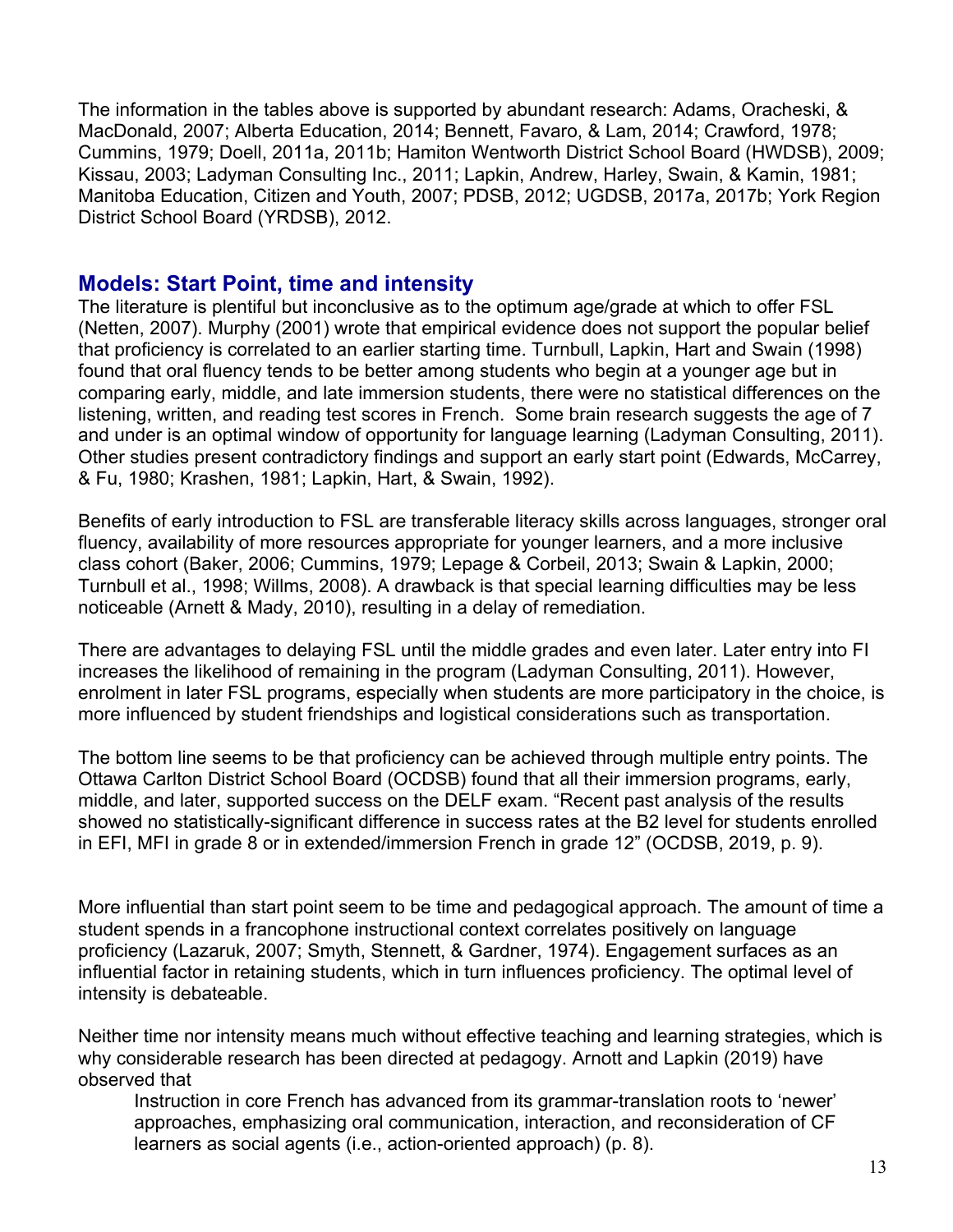Lyster (2019) described the current pedagogy that emphasizes a more holistic, active, studentcentred approach. Arnott and Masson (2019) extended this in advocating a multidisciplinary approach such as arts-based instruction.

However, Core FSL teachers continue to face undermining challenges related to the chronic marginalization of Core French in schools, less than ideal teaching spaces, less support for resources, and insufficient professional learning. Arnott and Lapkin (2019) lamented that "Overall, what should have been an exciting evolution [in pedagogy] has become an institutionalization of core French, which has hampered the potential impact of positive instructional change. Consequently, innovative thinking has been stifled regarding ways to revolutionize core French" (p. 8). Respondents to the OPSBA survey (2018) corroborate Arnott's and Lapkin's disappointment.

# **Learner Proficiency**

One challenge to measuring and comparing proficiency is the lack of a consistent cross-Canada standard. According to long-past studies (Cummings & Swain, 1986; Genesee, 1987), FI students outperform students from regular FSL programs in all types of French-language tests, approaching native French students in reading and listening comprehension. However, conceptions of second language success have changed since the 1980s (Arnett, 2013). While some educators still cherish the ideal of native-like proficiency, a shift is occurring towards a broader multidimensional definition of success that is focused on progression and real-life application. The Common European Framework of Reference (CEFR) supports this shift.

More school boards are learning about the CEFR (Council of Europe, n.d.). CEFR can be applied to student competency at all levels including university. Thus, it provides a goal-oriented roadmap for progressive attainment. Lewis (2016) described a "fine example" of the application of CEFR in the Edmonton Public School Board which has "implemented bilingual programs in six languages and has been working for years with the CEFR-inspired "student language passport": a digital portfolio of language experiences, and related benchmarks and credentials." The CEFR also contributes to fair, transparent hiring of FSL educators. In Europe, job postings indicate the level of proficiency required.

More school boards are encouraging students to voluntarily "challenge" the Diplome d'études en langue Française (DELF). The DELF is used by the French National Education to certify French language skills internationally. The CEFR and the DELF build greater clarity and consistency of expectations based on globally accepted descriptions of competency levels among jurisdictions (Carr, 2019; Lewis, 2016). The UGDSB (2015) reported that offering the DELF deepened student and teacher capacity and engagement. From 2014 to 2017, UGDSB students achieved 96% to 100% success rate on the DELF and 87 teachers had been trained as correcteurs.

The popularity of the DELF continues to grow. In the OCDSB, participation rose to over 1500 students (87% of all eligible), with 94% success rate in 2018-2019. In 2020, 350 students in the TVDSB applied to take the DELF, and 70 TVDSB educators have been trained to act as scorers (Jennifer Moodie, personal communication, March 3, 2020). In 2016, 79 DDSB students participated in the DELF. By 2019, 303 DDSB students took the exam, and 70 teachers were trained in September 2019, to be scorers. The DDSB anticipated that 400-450 students would apply to write the exam in 2020.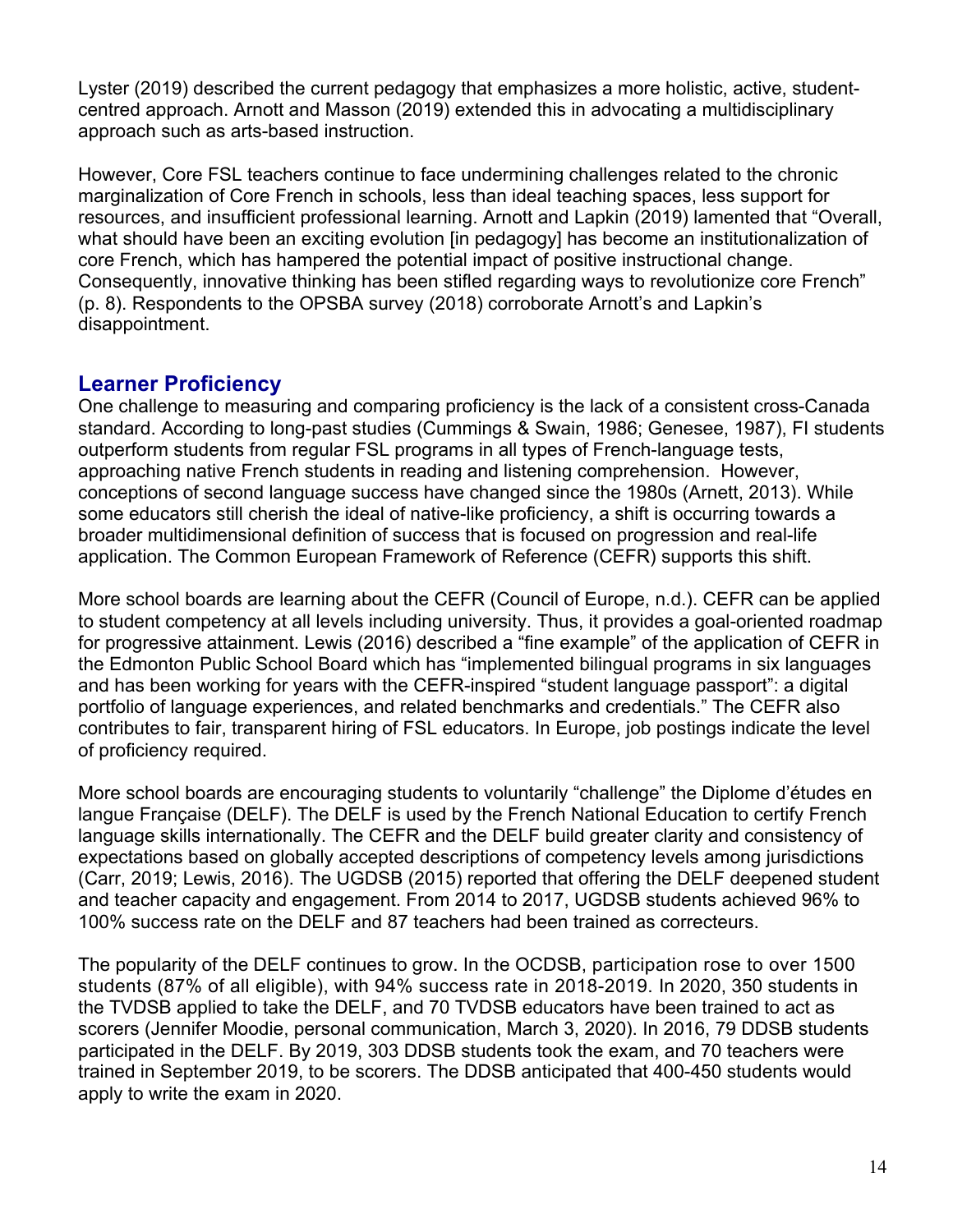The DELF is an excellent opportunity for students to capstone their FSL journey. The number of DDSB students challenging the exam, and their success rates suggest that they are confident in their proficiency in French.

| DELF Exam in DDSB | 2018                    | 2019                    |           |
|-------------------|-------------------------|-------------------------|-----------|
| Exam level        | # students who<br>wrote | # students who<br>wrote | Pass rate |
| A <sub>2</sub>    | 13                      | 41                      | 93%       |
| <b>B1</b>         | 96                      | 151                     | 90%       |
| B <sub>2</sub>    | 99                      | 111                     | 89%       |

Table 6 DDSB DELF results

The rising popularity of the DELF presents challenges for school boards attempting to accommodate the growing number of students wishing to write. Finding adequate rental space and completing the scoring within the 10-day window can be difficult, as is scheduling the oral component. In order to qualify as markers, teachers must complete a four-day specialized training session at about \$1000 per teacher – a cost that comes out of the French budget. Retraining every five years and upgrading to qualify to score the higher levels of the exam are necessary. Some school boards have applied a student fee, which offsets costs and discourages an impulsive application. However, a fee may act as a barrier to access, as does a policy of capping the number of applicants through a first-come first-served application process. In total, the DDSB spent \$49,459.60 on administering and scoring the DELF exam in 2019, up from \$24,263.05 in 2018.

# **Access & equity**

Equity across FSL programs has emerged as a compelling concern across Canada (Sinay, et al., 2018, p. 27), so much so that the UGDSB requested that the OPSBA advocate for a provincial review of FSL education with a consideration of the impact of FI in Ontario.

In 2016, Steven Hurley's (2016) article in *EdCanada* used the example of FI to tackle the issue of school choice in public education and its adjacent issue of equity, especially regarding access and support. He wondered "what pressures and concomitant effects does [broad inclusion] place on the system in terms of being able to support all who choose the program? And what commitment is there to the success of all who enroll in an FI program?"

Hurley's questions are prescient. Schools struggle to ensure adequate support to students with learning challenges given the scarcity of qualified FSL teachers, education assistants and RCEs, and the scarcity of diverse French instructional materials (Genesee, 2007; Joy & Murphy, 2012; Mady & Arnett, 2009). Arnett (2013) summed up the problem:

…there are not always a lot of resources to help FSL teachers learn how to be more inclusive. It is not just a matter of having resource teachers who can provide support to particular students in the classroom…there is a limit to how much individual teachers can reasonably do on their own to facilitate an inclusive, academically beneficial learning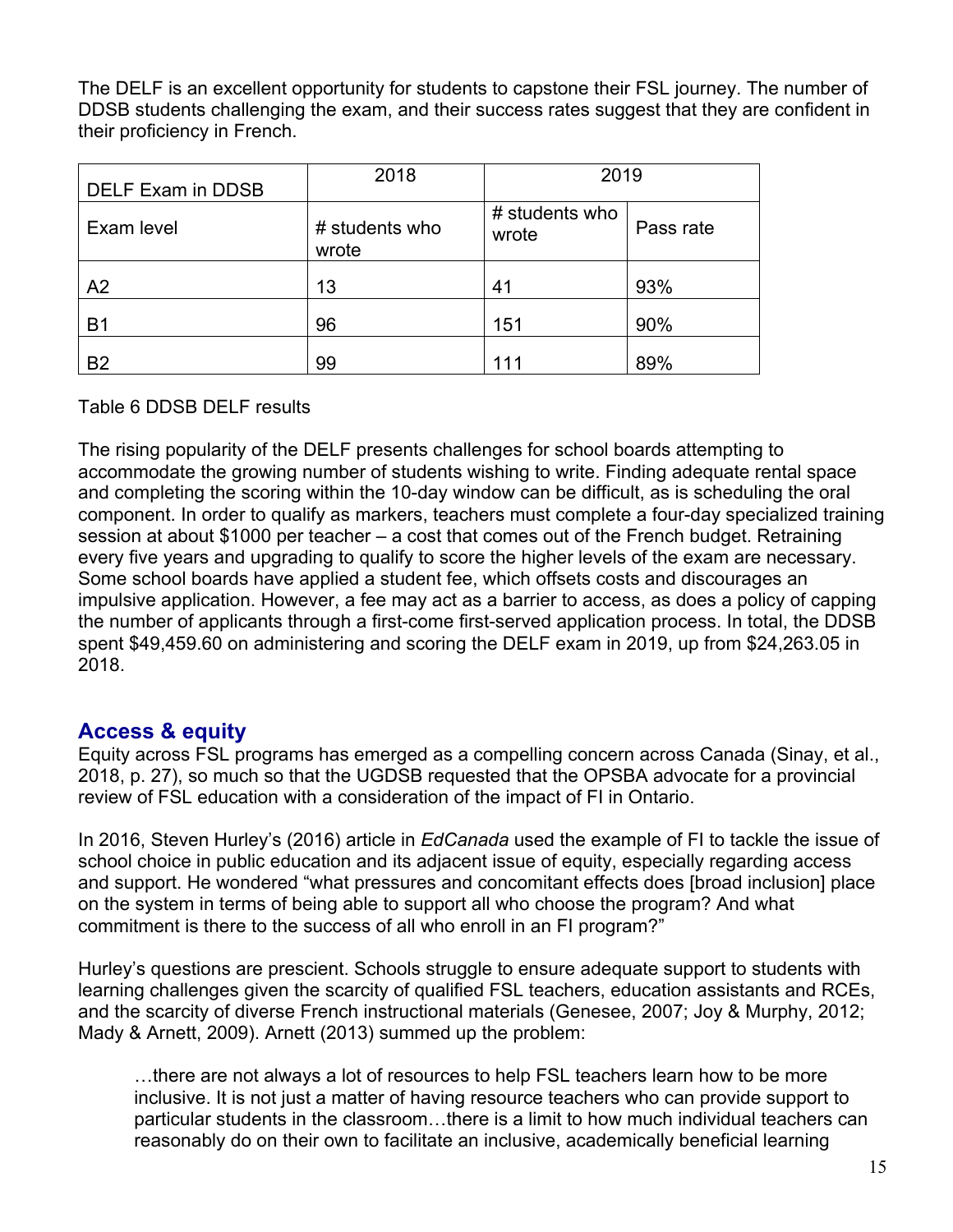experience within the classroom. I have known teachers who have metaphorically moved mountains to help all students in their classes find success in French, but I also know the toll it has taken on them. The "system" has got to do more to support FSL teachers in making their classrooms inclusive.

In her observation of FSL education across Canada, Lewis (2016) observed that "despite increased efforts to promote differentiation of instruction and inclusionary practices, French Immersion does not historically retain anywhere near the same percentages of special education students as the rest of the system, especially at the intermediate and secondary grades". Mulhing and Mady (2017) noted that policy and curriculum documents in 80% of provincial and territorial jurisdictions refer to inclusion of students with special education needs, yet actual application is inconsistent, and exclusionary practices, often informal, are widespread. For example, a perception that FI is an enrichment program may discourage enrolment. Because the exclusion of such students raises an ethical and legal issue in a publicly funded system, Mulhing and Mady (2017), along with Arnett (2013) caution against the use of exemptions to divert English Language Learners (ELL) and students with special needs away from French programs in general, and especially FI. "Exemptions are problematic because they perpetuate the idea that FSL study is not for all, and particularly that exceptionalities and FSL cannot coexist" (Arnett 2013). Furthermore, exemptions, which are not applied to other subjects such as math, imply that FSL is less important.

While school boards express commitment to choice among and inclusivity for all FSL programs, practical conundrums complicate implementation, with implications for access and equity. The surging enrolment in FI is forcing school boards to assess FI's hollowing out effect on regular English programs.

One option is limiting access to FI through capping and lotteries – strategies that advocacy groups such as Canadian Parents for French have strenuously opposed, and one that clearly restricts access.

Transportation is another practical consideration related to equity. Families in economically challenged circumstances cannot afford to pay the additional transportation costs when transportation to French Immersion schools is not provided by a school board. Likewise, school boards facing extensive budget pressures are concerned about diverting funds into more bussing, in addition to the environmental impact of such transportation plans.

Having single set entry points (e.g., Grade 1) for FI and Extended or Intensive FSL (e.g., Grade 5) programs mitigate against equity and choice. This policy contributes to the perception that certain FSL programs, particularly FI, become an exclusive school within a school.

Renown researcher Douglas Willms (2008) has made the case that FI in New Brunswick contributed to significant inequity (Cooke, 2010). His research showed that FI classes were smaller than Core English class (19.5 vs 21.3) and included fewer students with special education plans. The OCDSB review in 2019 includes data that corroborate Wilms' research. Compared to single-track FI schools, single-track English schools had a higher proportion of English Language Learners, students with special learning needs, students who live in lower income neighborhoods, and more multi-grade classes (Miller, 2019a; OCDSB, 2019, p. 7-8).

Wilms' research found that students from the highest socioeconomic group were nearly twice as likely to enroll in early FI while those in the lowest socioeconomic group were half as likely to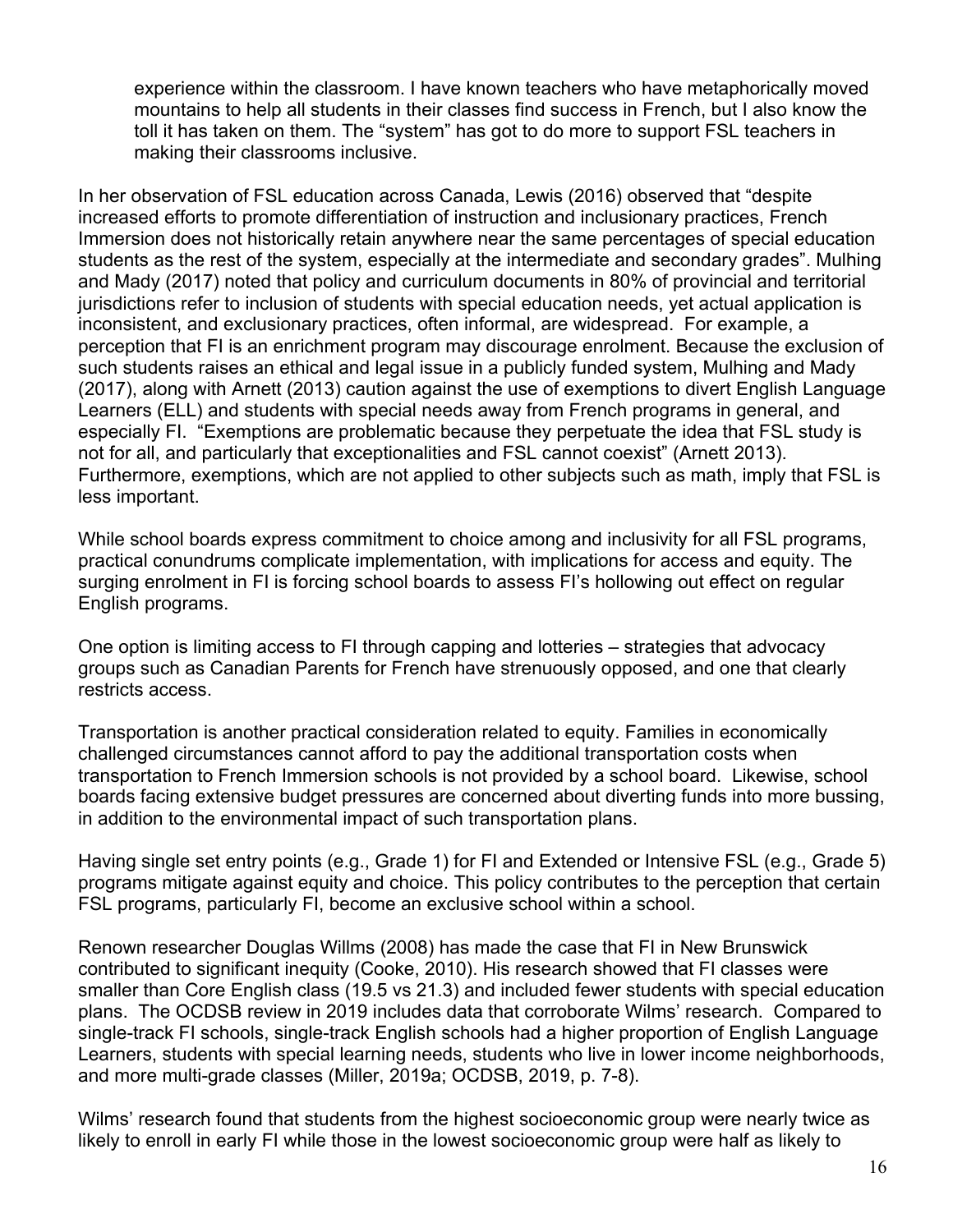enroll. In his words, "When one compares socioeconomic status of those in EFI to those in CE, the divide is comparable to or larger than the divide between non-Hispanic whites and African-Americans in the US" (p.93). Data from the Toronto District School Board (TDSB) (Sinay et al., 2018) support Willms' findings:

In Grades K-6, students whose family income was at the professional/senior management level (\$100,000+) had much higher representation in the French Immersion program (63%), in comparison to the Extended French (38%) and TDSB baseline (35%). In contrast, students with a family SES of the unskilled clerical/trades work (\$30,000– \$49,999) tended to be underrepresented in the French Immersion program (3%), compared to the Extended French (6%) and TDSB (10%) representation at the Grade 7–8 level.

Students whose family SES is non-remunerative (less than \$30,000) tended to be underrepresented—especially in Grades K–6—in French Immersion (7%), as well as slightly underrepresented in Extended French (16%), compared to the TDSB baseline (23%). (Sinay et al., 2018, p. 86)

These findings are not universal, however. The TVDSB (2015) found that "FI and non FI families did not differ for any of the socio-economic variables" (p. 30) nor did families differ regarding languages spoken at home, early childhood experiences, or parents' perceptions of their children's literacy skills (p. 31).

In FI programs, females outnumber males (TVDSB, 2015). The gender imbalance is intensified by the predominance of female FSL teachers – 86% in elementary grades (CAIP, 2018, p.13).

In addition, FI programs can segregate by ability (based on Early Years Evaluation scores), which grows with advancing grades. As early as SK, children enrolled in FI are already ahead of their peers, most likely a result of higher socioeconomic status. This feature intensifies over time. Although students can transition *out* of set-entry FSL programs, movement cannot go the opposite way. Students who do well in FI tend to remain there while those who struggle often move to the English Core program, thereby accentuating the FI exclusiveness. The attrition of FI students means that the program caters to a more and more select group (Sinay et al., 2018, p. 32-33).

Hurley (2016) went further to highlight a troublesome philosophical, perhaps ethical problem that FI brings to the forefront - the tension between the individual (the success of *my* child) and the greater society (the success of *all* children).

Refreshed narratives around personalization, the development of individual potential and the desire to have our children maintain a competitive edge appear, in some ways, to be diametrically opposed to a vision of systems that are committed to social justice, equity and the success of all. (Hurley, 2016)

This tension is evident elsewhere, including in Durham. FI enrolment at a DDSB school (Maple Ridge) grew from 263 in 2014 to 456 by 2019-20 while the regular English program enrolment rose only marginally (188 to 220) and was expected to drop. A plan to turn Maple Ridge school into a single-track FI school upset the community. One concerned parent expressed it this way: "They are bussing students from eight other schools into our school and claiming enrolment is exploding." There was a sense of division growing within the school community of those who lived within the English catchment area and those who lived within the FI boundary.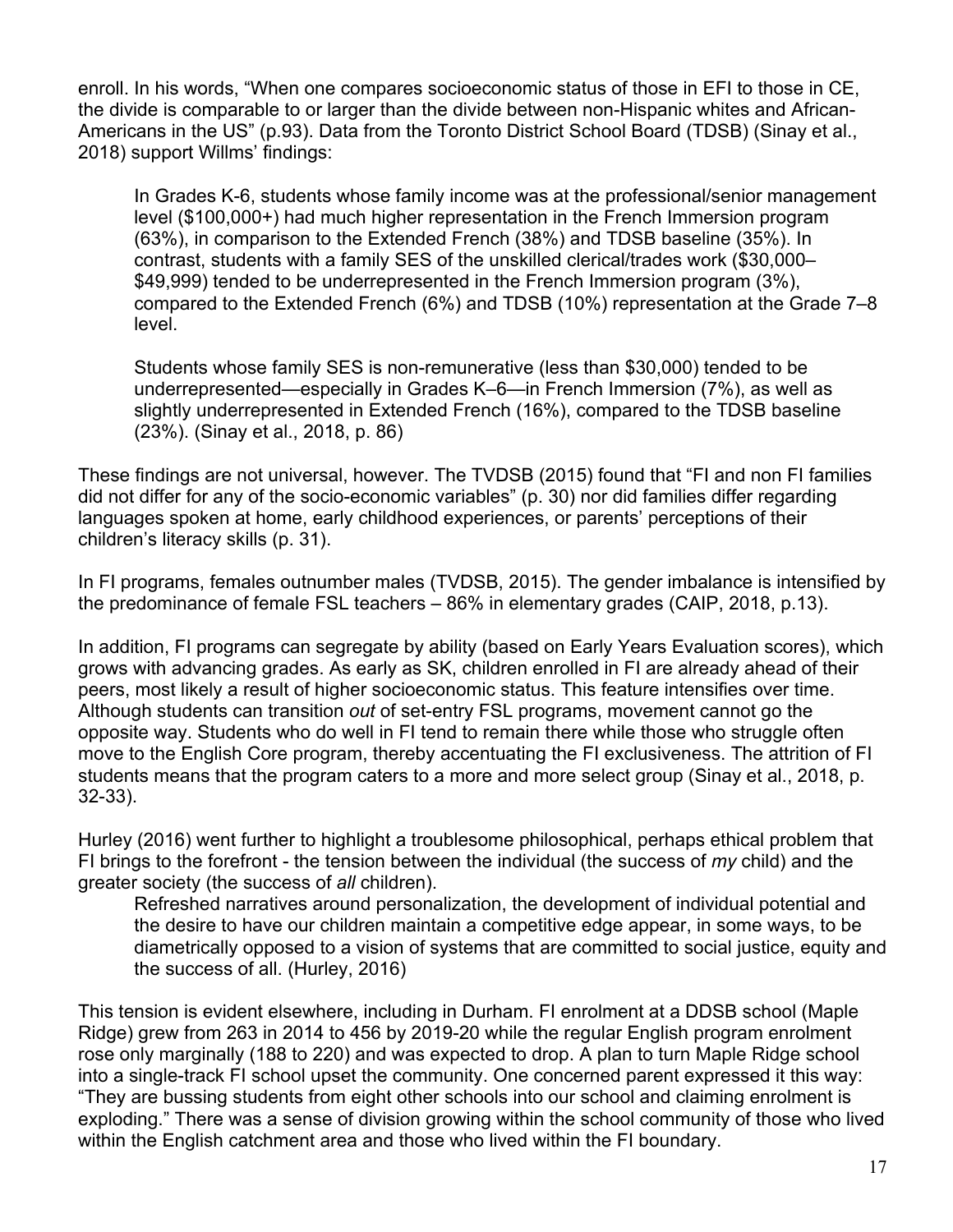Coming back to the tension between individual advantage versus collective good, Willms (2008) pointed out that early FI benefitted a few but negatively affected the majority in the English Core:

The most fundamental choice of parents in a public-school system is the right to enroll their children in a school where they can learn with their peers. But school choice is not a right when it has a negative effect on the educational choice for other children, especially those who are most vulnerable. And this is the perverse effect that early French immersion is having in New Brunswick (p. 95).

Countering Willms, Joseph Dicks maintained that eliminating or limiting early FI would deprive children of opportunity and that what was needed were broader accessibility and more support so that all students could have expectations of success (Cooke, 2010).

The New Brunswick conflict more than a decade ago has played out many times since in jurisdictions across Canada. On the one hand, FI offers the ideal of choice and advantages. On the other, its actual implementation can accentuate inequity and undermine the vision of universality of public education.

#### **FSL in Ontario**

The Ontario Ministry of Education (OME) (2013a) expressed its vision for French education in this province: "Students in English-language school boards have the confidence and ability to use French effectively in their daily lives" (p. 8). Three main goals support this vision:

- 1. Increase student confidence, proficiency, and achievement in French as a second language (FSL).
- 2. Increase the percentage of students studying FSL until graduation.
- 3. Increase student, educator, parent, and community engagement in FSL. (p. 9)

All school board decisions should be filtered through these three goals.

Underpinning the goals are guiding principles for FSL in Ontario:

- *FSL programs are for all students. A Framework for French as a Second Language in Ontario Schools* (Ontario Ministry of Education, 2013a) emphasizes that the benefits of second language learning should be open to *all* students. FLS educators should apply differentiated instruction, accommodations and modifications to meet the needs of diverse students, including students with special needs and English language learners. This principle has significant implications for access and equity, as well as for the resources of staffing and learning materials needed to implement effective FSL programming.
- *Teaching and learning French, as one of Canada's two official languages, is recognized and valued as an integral component of Ontario's education system.*
- FSL education serves as a bridge between languages and cultures. FSL promotes intercultural competency and acceptance of diversity.
- *Learning FSL strengthens literacy skills as well as cognitive and metacognitive development.* The Ministry attempts to dispel the misconception that learners should master their first language before learning a second. It references studies showing that students who participate in FSL education develop strong English-language literacy skills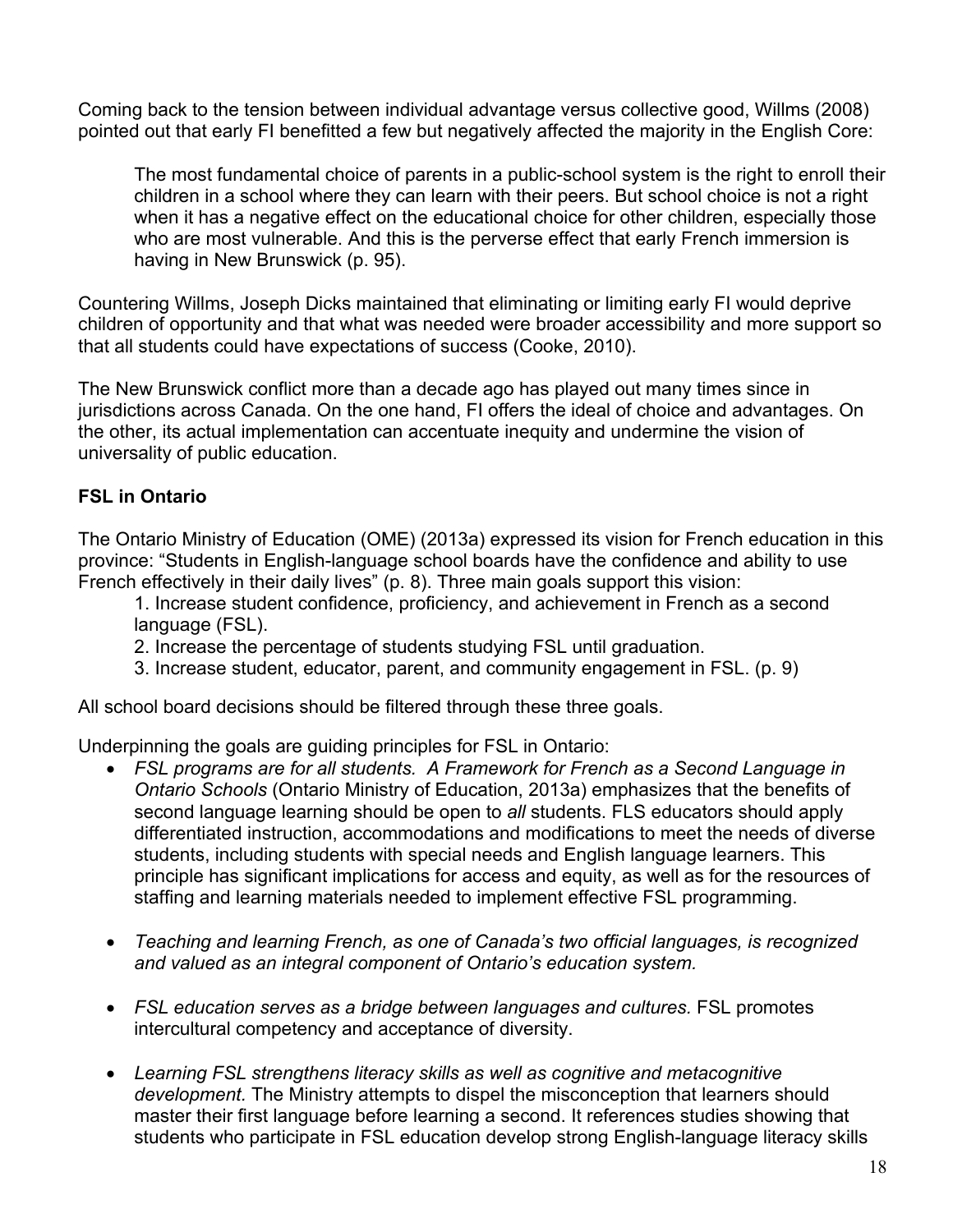(Lapkin, Mady, & Arnott, 2009; Netten & Germain, 2005) and improved memory and creativity (Lazaruk, 2007). The Ministry encourages FSL teachers to "collaborate with teachers of all subjects to help students make connections between French and English, and when possible, between French and the students' other languages. By making these connections, FSL students can develop a strong understanding of how languages work and which language-learning strategies are most effective for them" (p. 11).

- *Research informs decision making by all stakeholders***.** Some policy decisions related to FSL education can arouse strong emotions among stakeholders. The Ministry appeals for decision-making based on "research that reflects current thinking and effective practices in FSL education" (p. 11).
- *Learning FSL is a lifelong journey*. An awareness that the benefits of FSL accrue over time should encourage the long-range pursuit of FSL education into adulthood. This principle has implications for the retention of students in FSL programs.

The graphic image on page 12 of the *Framework* document (Ontario Ministry of Education, 2013a) shows how the vision, goals, guiding principles, and strategic focus areas are nested together in a coherent framework.

While there are considerable local differences among English school boards in Ontario, they share many common successes and challenges when it comes to FSL education. This next section summarizes them.

# **Successes of FSL in Ontario**

#### **a) FSL is growing**

FSL education in Ontario could be called a success story albeit with caveats.

The Education Act makes French language instruction mandatory in Ontario schools. Ontario students study French from Grades 4 to 9. One secondary school credit in French is required for graduation although students can be exempted under certain conditions. School boards have the option to offer additional FSL programming such as French Immersion and Extended French based on resources and demand.

In Ontario in 2016-2017, 51.9% students were enrolled in an FSL program – roughly 12 % in a French Immersion program, 39.8% in Core French (Canadian Parents for French, 2018a). Canadian Parents for French Ontario (2019) reported that "284,448 students were doing more French than the Ministry of Education requires and are enrolled in French Immersion, Extended French or Core French from Grades 10 to 12."

Enrolment in FI is exploding. Enrolment in FI grew 5.7% annually over 11 consecutive years, making Ontario  $7<sup>th</sup>$  in FI participation among the predominantly English provinces/territories. The success of FI in Canada has led to inter-related challenges that are being experienced in Ontario, and in jurisdictions across Canada.

# **b) FSL is becoming more inclusive**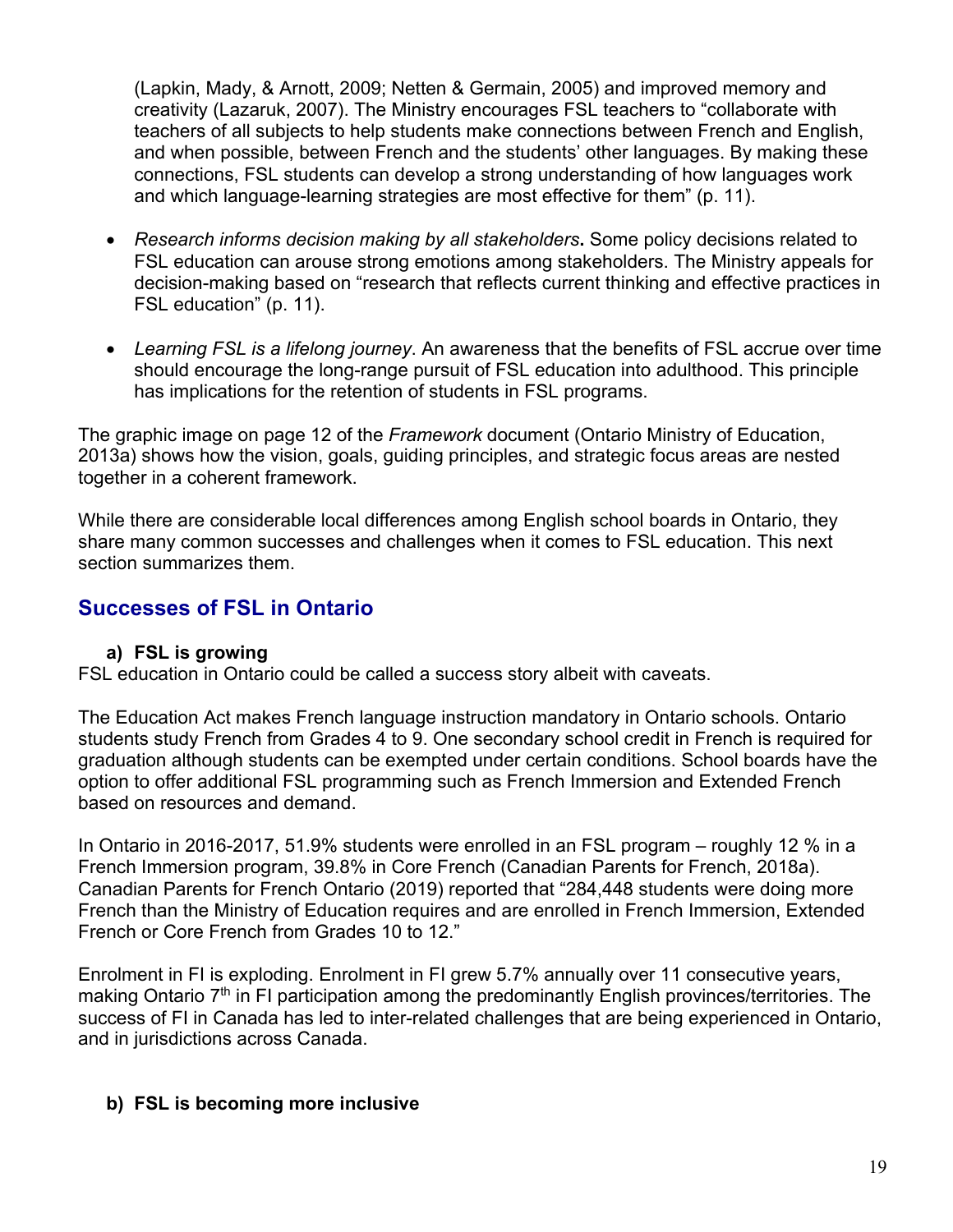A positive chicken-and-egg situation has developed in which school boards are adopting more inclusive practices, encouraging greater instructional differentiation, and attempting to provide more support for English language learners and students with special needs. There has been an increase of allophone enrolment in FSL programs, particularly in districts of high immigrant arrivals (CPF Ontario, 2018).

These practices reflect Ontario's Ministry of Education directives expressed in *A Framework for French as a Second Language in Ontario Schools* (Ontario Ministry of Education, 2013a), and supporting documents: *Learning for all: A guide to effective assessment and instruction for all students, Kindergarten to Grade 12* (Ontario Ministry of Education,2013c); *Equity and Inclusive Education in Ontario Schools: Guidelines for Policy Development and Implementation* (Ontario Ministry of Education, 2014a); *A Parent Guide on Supporting your Child's Success in French Immersion and Extended French* and *Kindergarten in a French Immersion Setting* (Ontario Ministry of Education, 2014b)*; Including Students with Special Needs in FSL Programs* (Ontario Ministry of Education, 2015)*; and Welcoming English Language Learners into French as a Second Language Programs* (Ontario Ministry of Education, 2016).

The Ministry's message is clear: all FSL programs should be available to all students, and all students should be supported in achieving success in them.

#### **c) FSL pedagogy is becoming more relevant and engaging**

A revised Ontario FSL curriculum came into play for elementary students in 2014 and for secondary students in 2015. These curricula emphasize authentic and spontaneous communication and encourage innovative pedagogy as opposed to more traditional grammar and translation (although accuracy remains important) (Arnott & Lapkin, 2019). Cross-transfer language-to-language, across programs (Core and FI), and across disciplines provides a variety of situations in which to apply language skills (Arnott & Masson, 2019; Lyster, 2019).

The use of technology (e.g., Skype conversation with francophones anywhere in the world) and access to over 8000 electronic resources through IDELLO and TFO have brought FSL into the real world of the 21<sup>st</sup> century (CPF Ontario, 2019).

Partnerships between the Ministry of Education and French-supporting organizations are building networks and creating experiential opportunities beyond the classroom for students to use their French. One example is FrenchStreet.ca, developed by CPF Ontario and the Ministry in 2015. Others include the French public speaking contest Le Concours d'art oratoire.

**d) Assessing FSL student proficiency is becoming more consistent and accurate** As mentioned above, more students are testing their French language skills by voluntarily challenging the DELF. The CERF is providing clear and consistent standards of achievement. FSL teachers across Canada are learning more about CERF and participating as markers in the program. However, countering its benefits, the DELF, which was affordable at a lower demand, is becoming increasingly costly for school boards. When boards charge exam fees and/or limit participation, the DELF becomes an example of inequity.

# **Challenges related to FSL education in Ontario**

School boards across Ontario and indeed, across the country, are facing similar challenges when it comes to FSL programming. These challenges are inter-related and are discussed in this section.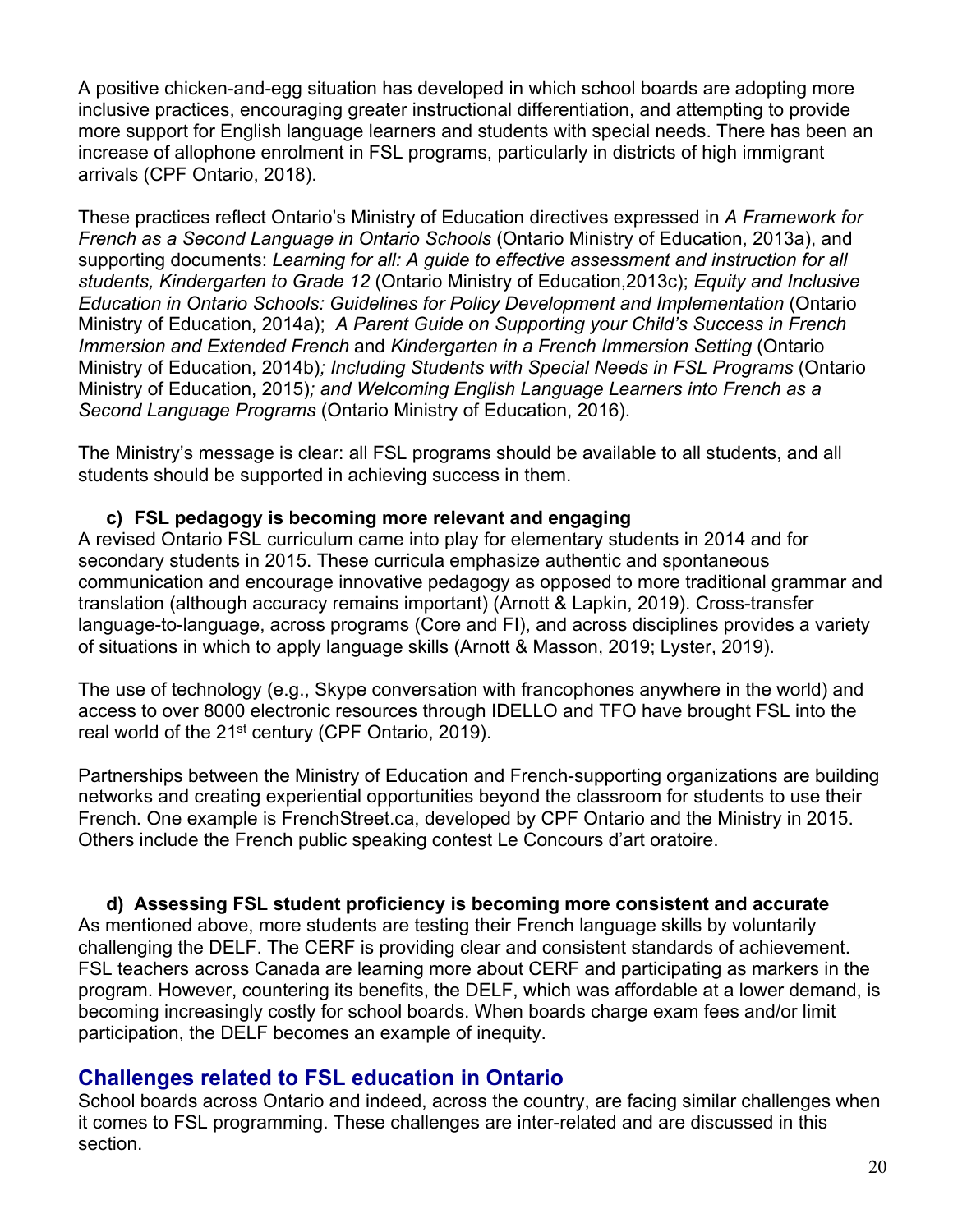#### **a) Funding**

School boards receive federal funding to support FSL education. Each board can allocate that money as it sees fit, with minimal accountability and no guarantee that the money will be spent on programming needs (e.g., reading materials as opposed to transportation).

CPF applauds the continuation of the per FSL student amount funding related to the delivery of Core, Extended, and Immersion French programs but states that school boards continue to use FSL grants to pay for other priorities. Because boards are not required to report on FSL expenditures, there is a lack of transparency and accountability which can undermine FSL programing (CPF Ontario, 2019). In its submission to the Lang Committee (Lang Report, 2013), CPF requested greater transparency in the disbursement of funds to ensure that they are directed to FSL use.

#### **b) Proficiency of Ontario FSL students**

The proficiency of students in FI programs is considered generally high by contemporary standards (CPF, 2017). Core French proficiency, while acceptable, lags behind that of FI students. The PDSB found that while French language proficiency of both English program and FI groups improved over a five-year period, achievement for students in the FI program was higher in both report card and EQAO scores (PDSB, 2012, p. 8).

To raise proficiency levels, Arnott and Lapkin (2019) have suggested a redistribution of Core French time:

Rather than increasing the time for core French in a year, the time is distributed differently; think of semestering that occurs in many secondary schools so that instructional periods last for about 80 minutes as opposed to the 30- to 40- minute periods we associate with core French at the elementary level. (Arnott & Lapkin, 2019, p. 8)

Two Ontario studies show that proficiency and retention among Grade 7 Core French students improved under this model (Arnott & Lapkin, 2019).

#### **c) Rising enrolment in French Immersion**

Consisitent with a national pattern, Ontario parents are increasingly choosing FI for their children. In 2018, 72% of Grade 1 OCDSB students were enrolled in FI (Miller, 2019b).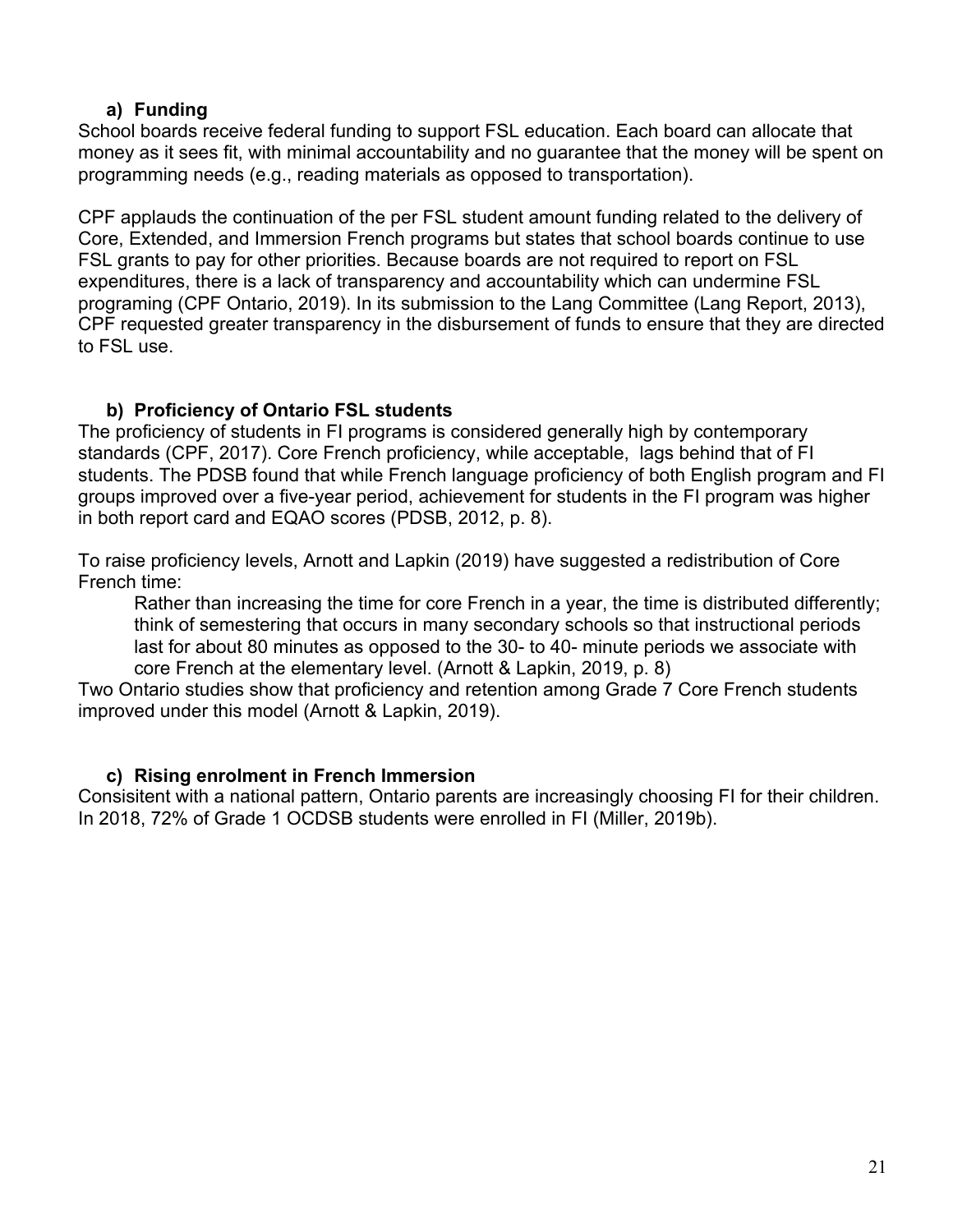

adapted from Ministry of Education data, 2014

Figure 1 Elementary French Immersion Growth Selected Boards 2011-2014 (OPSBA, 2018, p. 8)

While the graph above accurately shows general trends, it may be misleading and somewhat outdated. For example, a reason for the relatively low percentage growth for the OCDSB is because there was already a high proportion in FI prior to 2011. Many boards have experienced significant growth in FI enrolment since 2014, with an accompanying concern about the continuing viability of English programs. Over the last decade, FI enrolment in the OCDSB has increased by 10% while enrolment in English has declined by the same percentage (OCDSB, 2019). In 2018-2019, 48% of OCDSB elementary students were enrolled in FI and roughly 29% were in the English program – a seemingly lopsided imbalance.

At 14% growth, the DDSB has seen one of the greatest increases of FI enrolment in Ontario, and that was up to only 2014. Forecasting 10 years ahead, the UGDSB (2017) expected "a significant increase in secondary FI enrolment, which more than doubles by the year 2026" and predicted that English track enrolment "will drop from about 95% to about 88%. The key driver for increases in student enrolment is linked to FI, not RT [regular English track], which remains relatively static" (p. 7).

English track and all FSL programs are affected by English school boards' efforts to address the popularity of FI. Thus, it is impossible to disentangle a discussion of FI from the wider context of FSL education.

Difficulties develop when FI enrolment overwhelms English/French Core enrolment in a school. Small English/regular cohorts in dual-track schools make it difficult to create viable single-grade classes. Sometimes as many as three grades are combined to make one viable class, presenting a challenging teaching and learning situation (Halton Distrct School Board (HDSB), 2016). This is especially difficult in a split Grade 3 / 4 class when the Grade 4 students have Core French but the Grade 3 students do not. Even combined-grade classes can be too small.

The OCDSB report (2019) highlighted the comparison between English and FI class composition: In 2018-2019, there were 690 ENG classes. Of these classes, 59% (410) had straight grade levels, 40% (275) had split grades and 1% (5) had triple grades. This is in comparison to EFI [early French immersion] classes where 81% are straight grade and 19% were split grades. There were no triple EFI grades. (p. 4)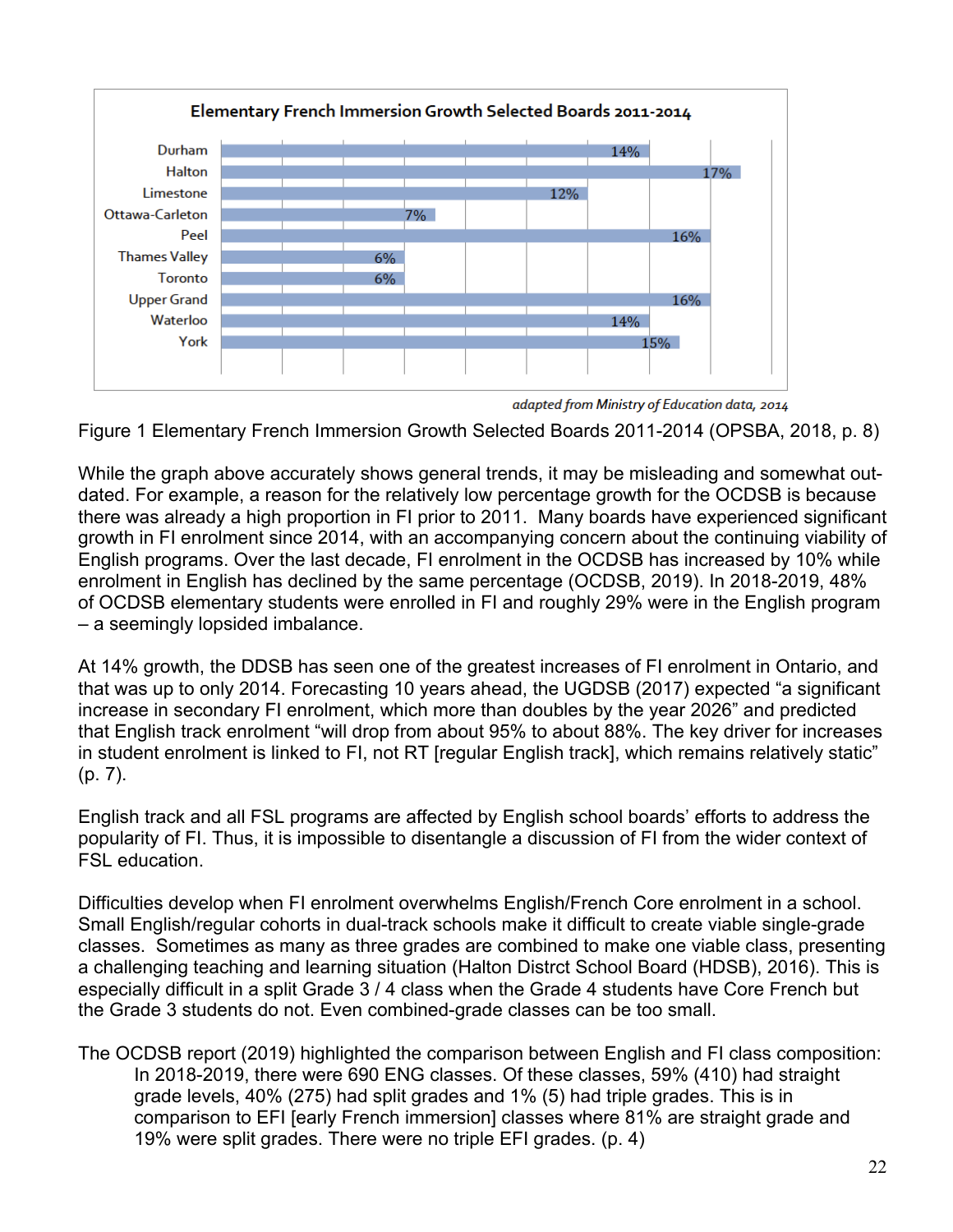One criticism of FI programs is that the same students stay together year after year, but this is also a feature of classes in small-cohort English track programs.

When FI enrolment pressure becomes too great for a dual track-school, tough decisions about multiple boundary changes and conversions into single-track schools take place. Relocating English track students out of neighborhood schools to accommodate FI raises community protest. Families are disrupted. Separated siblings, transportation scheduling and pre-and post-school child-care are all affected.

Bussing scattered students to FI schools significantly increases transportation costs and carbon footprint – factors that some consider unwarranted for a discretionary program. Some boards do not cover transportation costs for students outside the walking zone of an FI school (e.g., the Toronto Catholic School Board.). Toronto District School Board (TDSB) has proposed the elimination of bussing for students in FI and Extended French Grades SK-8 and of tokens for secondary students in FI and Extended French in 2020.

While withdrawing transportation curtails costs, it raises the question of equity of access. As CPF put it, "Without access to free transportation, providing equal opportunity for student achievement through FI or Extended French education is impossible" (CPF Ontario, 2019). The TDSB subsidizes families who meet criteria through an equity fund but its own research showed that the majority of families with children in elementary FI had household incomes in the \$100,000 range (Sinay, et al., 2018, p. 86).

Another budgetary complication arises when stakeholders do not recognize French Immersion as a rationale for capital projects.

#### **d) Teacher "shortage" and work conditions**

Perhaps the most pressing and widespread challenge for FSL education is placing qualified FSL educators in permanent and occasional teacher, Education Assistant (EA) and Registered Early Childhood Educator (RECE) positions. Every school board report referenced in preparing this report identified this issue as a persistent problem. In 2016, there were approximately 17,200 FI teachers in Canada, which was a 21% increase in four years (OPSBA, 2109, p. 84), yet this increase was nowhere near enough to close the gap between supply and demand. The demand for FSL teachers continues to grow.

In 2018, the Canadian Association of Immersion Professionals (CAIP) released its report on its cross-Canada investigation into FI teaching. Similarly, in 2017, OPSBA partnered with stakeholders to investigate and make recommendations in two reports (2018, 2019). The reports from both organizations are remarkably similar and provide a wealth of detailed information regarding three key areas: recruitment, hiring and retention of FSL educators. The recurrence of the word "collaborate" in the recommendations emphasizes the interwoven aspect of the problem, and its cross-Canada nature. For example, OPSBA recommended that school boards share successful recruitment, hiring, and retention strategies even though they are all competing to hire from a small pool. A report from the Office of the Commissioner of Official Languages (2019) echoed the findings and the recommendations expressed by OPSBA and CAIP.

#### *Recruitment of FSL educators*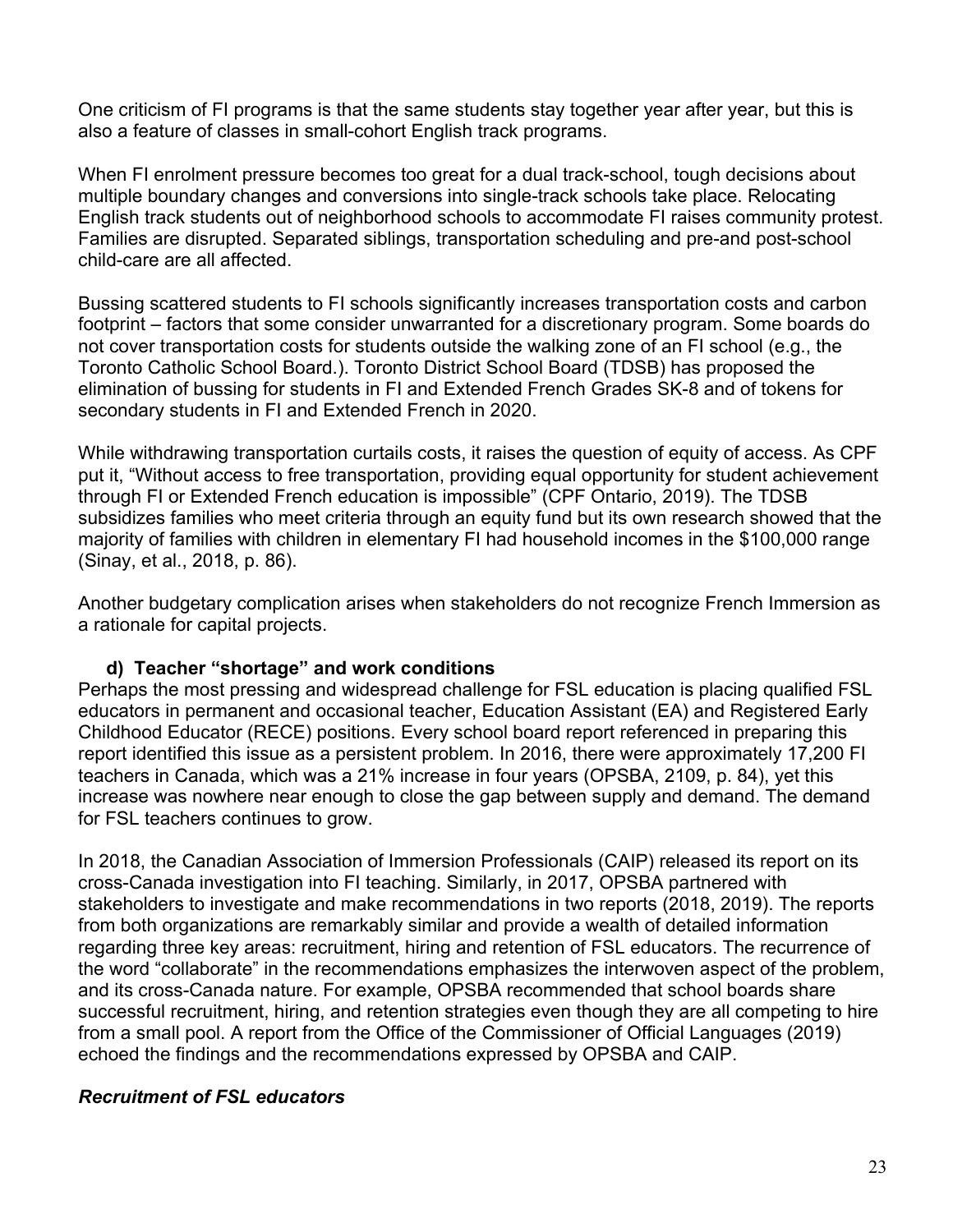When Ontario Faculties of Education introduced the two-year teacher education program in 2015, school boards saw a significant drop in applications received from teacher graduates. See Figure 2 below.



*Number of Job Applications\* by FSL Teacher-Graduates*

*\*This number accounts for multiple job applications submitted by individual teacher-graduates across multiple school boards in a given year.*

Figure 2 Number of job applications by FSL teacher-graduates (OPSBA, 2018, p. 21)

By 2019, the gap between supply and demand persisted despite the fact that No Ontario-resident French-language-program graduates report unemployment for the third year in a row. FSL teachers are also all employed….one in three FSL-qualified graduates teaching in English district school boards land permanent contracts in the first year, and by year five, four out of five have full-time employment. (McIntyre, Tallo, & Malczak, 2020, p.17)

CAIP (2018) and OPSBA (2019) have urged Faculties of Education to vigorously encourage and make space for enrolment into FSL programs. In Faculties of Education, FSL has no preferential status despite desperate demand for FSL educators. Discussions are underway to possibly provide FSL teacher education spaces outside the regular funding parameters. In addition, Faculties could recruit from secondary school FSL programs, and through partnerships with French-supporting organizations (CAIP, 2018), and school boards could provide financial incentives to entice potential candidates (Office of the Commissioner of Official Languages. (2019).

In addition, OPSBA (2019) has encouraged the Ontario College of Teachers (OCT) and the Ontario Ministry of Education to communicate FSL employment opportunities in Ontario more strenuously. Recruitment campaigns should target audiences beyond local jurisdictions and include international sources of labor to offset the tendency of applicants to focus primarily on familiar boards in their area of residence (CAIP, 2018; OPSBA, 2018). The CAIP (2018) report lists vigorous recruitment strategies on page 27-28. The OPSBA 2018 report does the same on page 24 and summarizes the factors influencing FSL teacher applications and hiring experiences on pages 29-31.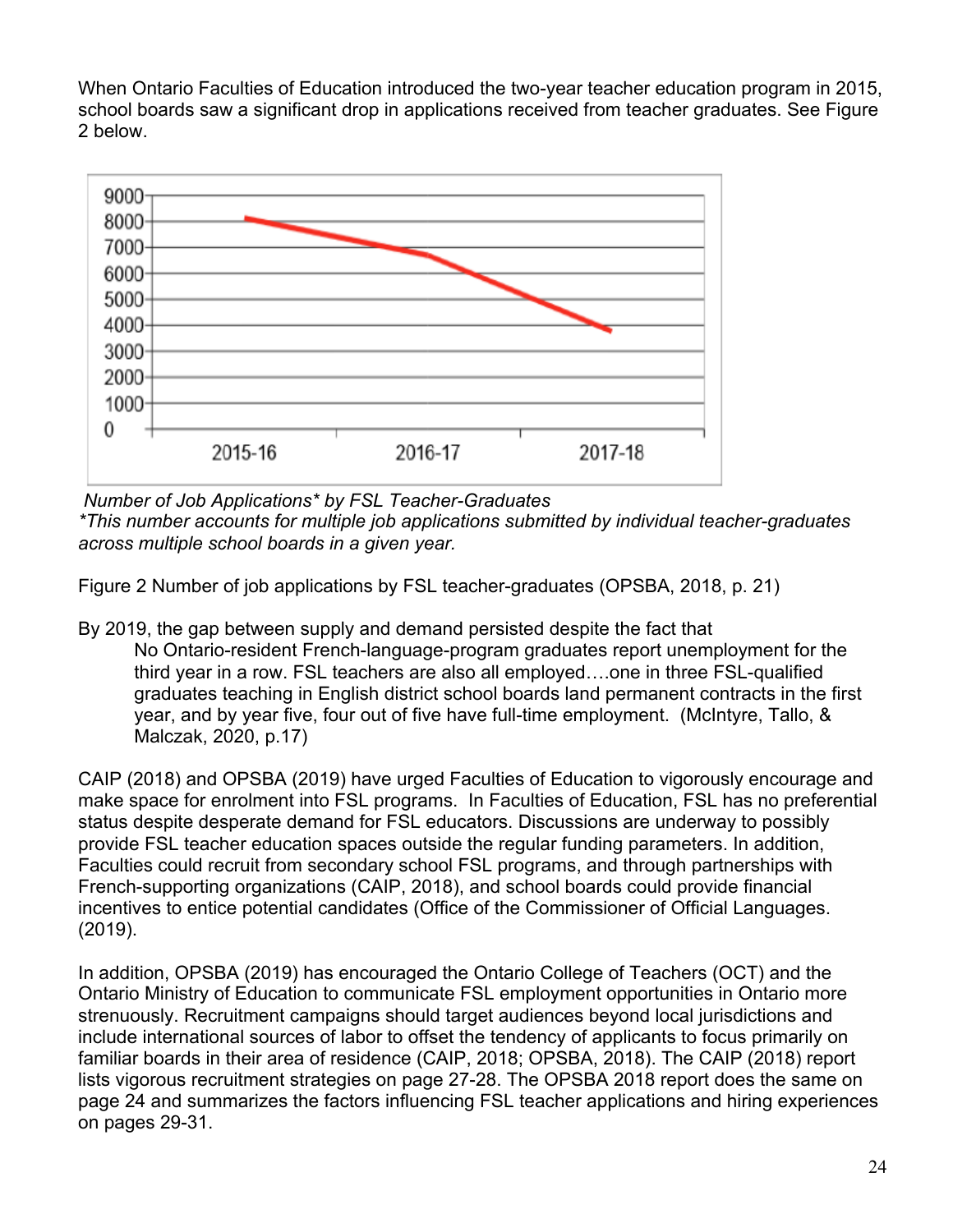# *Hiring*

If a school board is fortunate to have an FSL educator applicant, its next challenge is to assess that applicant's proficiency in French. There is considerable variation among entrance and Additional Qualifications requirements for FSL teacher education programs at Faculties of Education – all the way from self-declaration up to DEFL B2 certification with 70% or higher. Thus, graduation from a faculty is not sufficiently informative as to proficiency. On average, approximately one quarter of FSL teacher applicants do not meet French language proficiency standards established by individual boards (OPSBA, 2018, p. 26). The Office of the Commissioner of Official Languages (2019) found the following in its investigation:

Several school boards admitted to keeping language requirements low for fear of not being able to fill positions. Some felt that, in light of the lack of candidates, it was necessary to settle for teachers with only a slightly higher level of French than their students. (p. 8)

CAIP (2018), the Office of the Commissioner of Official Languages (2019) and OPSBA (2018, 2019) recommend that boards and Faculties of Education collaborate to develop a provincial framework based on the CEFR as British Columbia has done. A framework would give applicants and hiring committees consistent expectations of proficiency. Beyond initial hiring, CEFR could be used to upgrade status of progressively more qualified existing teachers in the system.

OPSBA iterates that shortages apply to all FSL education workers, not just teachers. Education workers in roles other than teaching report that they are often not asked about their French language proficiency at hiring, even when their potential placement is in a French-focused program (OPSBA, 2019). OPSBA notes this can be a missed opportunity to target hiring, to place education workers more effectively, and to target professional development. One third of the education workers surveyed (OPSBA, 2019) believed their limited ability in French did not impede their value in the classroom, yet 60% also said proficiency would have a positive impact and that they would welcome opportunities to improve their skills in French. Details about this topic can be found in the report (OPSBA, 2019, p. 49).

Language proficiency is not just an issue in new hires; it surfaces in a sort of trickle-down way as FSL teachers move within the system. When FI teachers opt to move into the regular English program, Core French teachers are asked to move in to fill the FI opening, or they voluntarily move in order to improve their working conditions. However, a level of proficiency considered acceptable for Core French may not be up to the demands of FI. Then to fill the now-vacant Core French positions, administrators are desperate and resort to Letters of Approval to hire an unqualified, less proficient candidate (Jennifer Moodie, personal communication, March 3, 2020).

# *Retention*

What has been described as a "shortage" of FSL-qualified teachers may well be more a question of retention. School boards may already have many more potential FSL teachers than they realize. One scenario has an FSL-qualified teacher getting hired readily, and once having gained permanent status, transitioning to the regular English program as soon as possible, and actively seeking jobs outside of FSL. In one example, the FSL teacher was the sixth in one year for a class. The PDSB (2012) noted that in 2014, 35% of its FSL teachers no longer taught French, 23% in 2015, 14% in 2016. Unsatisfactory working conditions play a role in encouraging the shift of teachers from the FSL to the English track (Office of the Commissioner of Official Languages, 2019).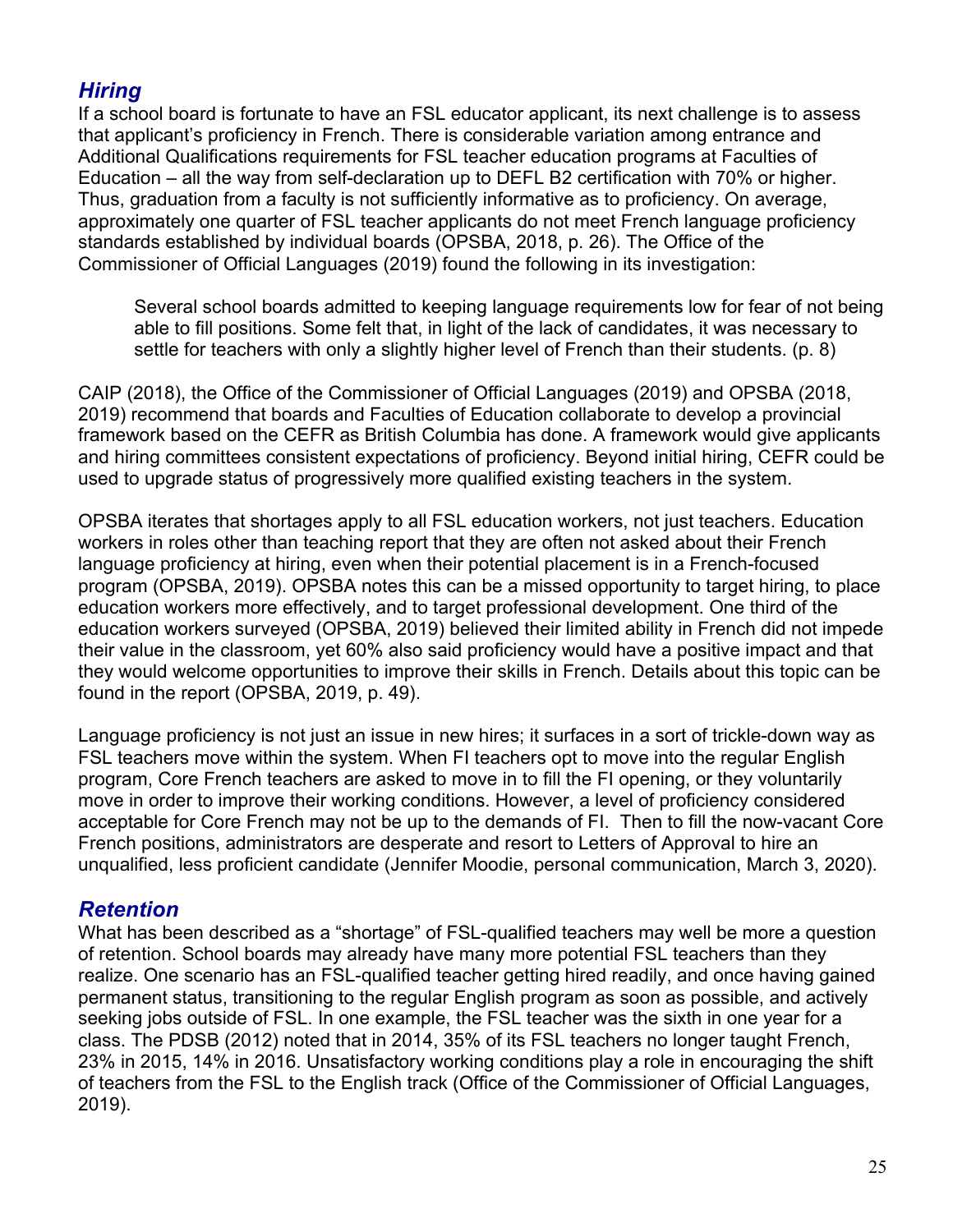#### **e) Working conditions**

Poor working conditions of various sorts discourage retention of FSL educators.

# *Lack of resources*

FSL teachers generally but emphatically FI teachers from across Canada, cite a lack of time (73%), a lack of resources (71%) and coping with growing demands of the work environment (57%) as their greatest challenges (CAIP, 2018, p. 16). FSL teachers in Ontario stated that their greatest challenges were the lack of suitable teaching resources followed by students' attitudes towards learning French (Office of the Commissioner of Official Languages, 2019; OPSBA, 2018, p. 33-34). These challenges are interconnected.

Core French and FI programs may not receive sufficient funding to update resources. Out-dated textbooks that are not aligned with current pedagogical philosophy and strategies are commonly in use. FSL teachers create their own materials – an exhausting enterprise, and one that leads to inconsistency in quality and approach within a school and across a school board (OPSBA, 2018).

Teachers say they do not have enough time to participate in programs that would improve their language and teaching skills, partly because they spend considerable time translating teaching materials. They cite this as a blatant and unrecognized inequity (CAIP, 2018). School boards often have professional translation services, but these are not made available to teachers. In a pinch, FSL teachers revert to materials presented in English.

# *Lack of respect and a sense of isolation*

According to an Ontario College of Teachers 2008 report, "the conditions necessary to foster excellent second-language learning experiences are hindered by the school environment and the provincial policies that influence it." (Salvatori, 2008). More than a decade later, these conditions are unchanged.

In line with the 2008 study that Salvatori (2008) summarized, consultation with teachers' federations indicated to t OPSBA (2018) that two linked issues are predominant concerns: teacher workspaces and the status of the FSL Core teacher within a staff.

Core French teachers express a sense of isolation. Unlike other teachers in a school, they lack a home base. They often do not have their own classrooms in which to store resources, display learning materials and student work, or prepare technology. Instead, they teach as many as eight classes of different students a day, traveling from room to room, up and down stairs, teaching from a cart. Compounding the challenge is that some Core French teachers must travel to different schools daily.

These conditions, when present, create unique challenges for Core French teachers. Intentionally or not, a FSL teacher's experience is sometimes compounded by the homeroom teacher. Some FSL teachers report microaggressions such as treating the arrival of the FSL teacher as an interruption or turning off the classroom computers, thus delaying the start of the FSL class. There can also be challenges as far as having an appropriate workspace during preparation time or parental meetings.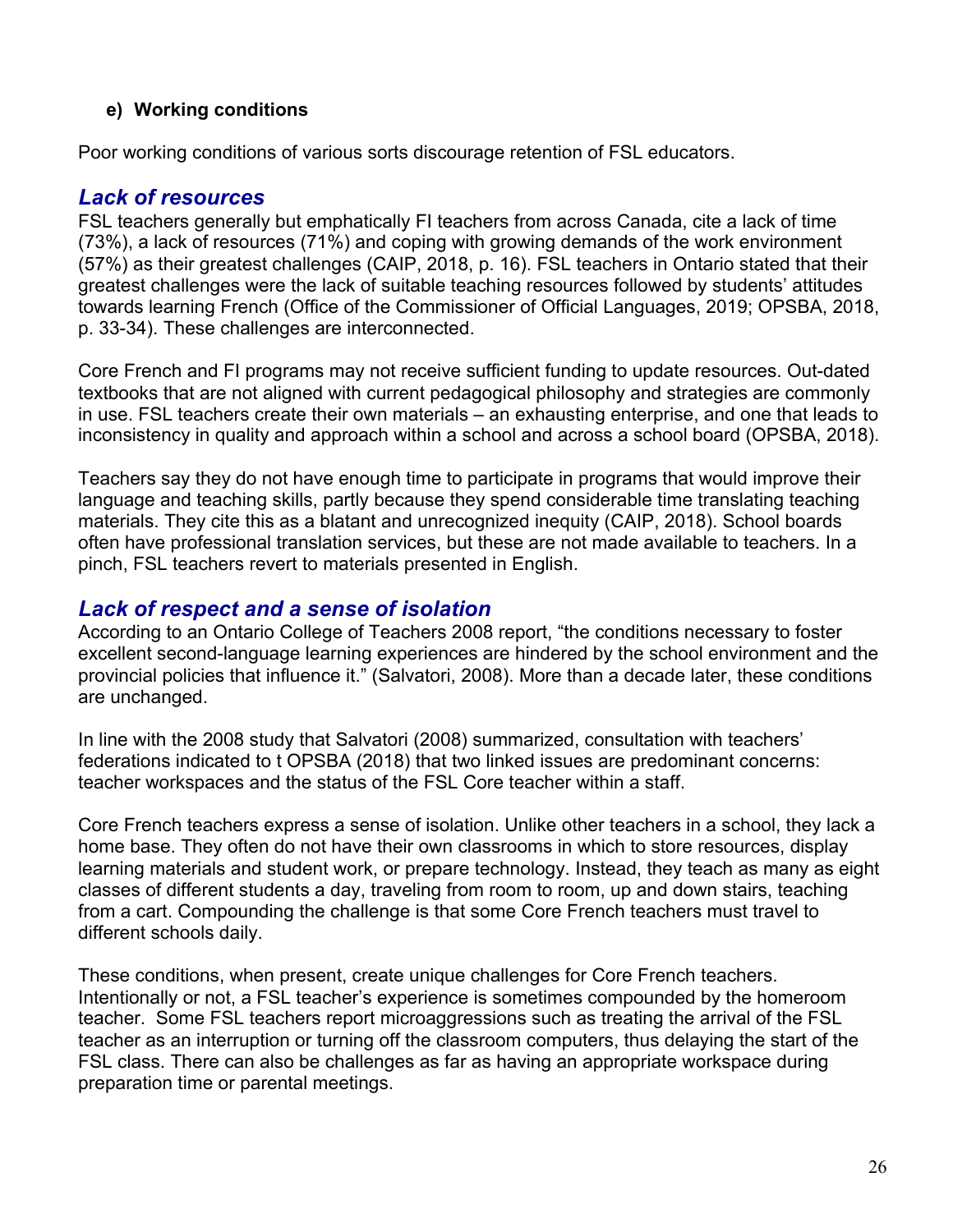Fewer than half the respondents in the CAIP investigation (2018) (except those in the Northwest Territories) said they felt supported by their administrators and managers and only 39% of the respondents felt supported by their colleagues (CAIP, 2018, p. 25). While both regular English and FSL teachers share much in common, FSL teachers face a host of issues specific to them. The cumulative impact is that many crave a stronger professional learning community (OPSBA, 2018), and look to the working conditions of their English colleagues as being superior.

#### **f) Professional development**

FSL teachers have expressed a desire for professional development geared toward their specific FSL needs. However, they can have a dual identity in schools where the FSL teacher is also teaching subjects in English. That teacher will often opt for professional development in English, with the long-range plan to transition completely to the English program.

More committed FSL educators identified their professional need for improved proficiency in French and for more varied and engaging pedagogy (OPSBA, 2018). Their needs dovetail with the reasons for student attrition in FSL programs.

OPSBA (2018, 2019) made several recommendations to enhance professional development among FSL educators. As with recruitment, OPSBA recommended a coordinated provincial strategy that would cultivate a community of practice among FSL educators. Indeed, in 2013- 2014, boards did just that in response to the release of *A Framework for French as a Second Language* (OME, 2013a). See pages 33-37 in the OPSBA Phase II document (2019) for a list of strategies intended to develop of a community of practice, French-language proficiency and pedagogical knowledge among FSL educators.

One suggestion is that the Ontario Ministry of Education offer financial subsidies for professional development such as Additional Qualifications courses. While the educators surveyed by the OPSBA responded positively to that idea, they preferred development in a more relevant and local context. FSL teachers in Ontario are relatively new to their positions. Of FSL- qualified teachers with permanent contracts with English district boards, 37% are in their first year, 72% are in their third year and 83% are in their fifth year of experience (McIntyre, Tallo, & Malczak, 2020, p. 38). Not surprisingly then, FSL educators expressed the desire and need for collaborative, non-evaluative professional learning environments that build skills, confidence and professional relationships, particularly in their first five years of practice (CAIP, 2018; OPSBA, 2019). Their wishes are aligned with Canadian studies into effective professional learning (Campbell, 2017; Karsenti & Collin, 2013).

# **g) Unpredictable staffing**

Ministry policies regarding class size and teacher qualifications make predicting staffing needs difficult (Salvatori, 2008; UGDSB, 2017). The UGDSB (2017) noted that class sizes in FSL (Core French and FI) varied widely, ranging from 10 or 12 to 31. Principals may allow smaller FSL classes to support the program, but this exerts pressure on other classes. Sometimes regular track classes are even cancelled to allow FI to run (UGDSB, 2017, p. 11). Smaller classes in rural areas still need teachers, yet potential teacher candidates express an unwillingness to relocate to more rural, northern and/or remote schools (Office of the Commissioner of Official Languages, 2019). All boards need part time assignments to fill Core French and FI positions. Thus, a teacher may have a blend of Core French, FI, and regular track classes – a combination requiring various levels of proficiency and diverse pedagogical strategies. Split grades with different time and intensity for French instruction complicate teacher placement.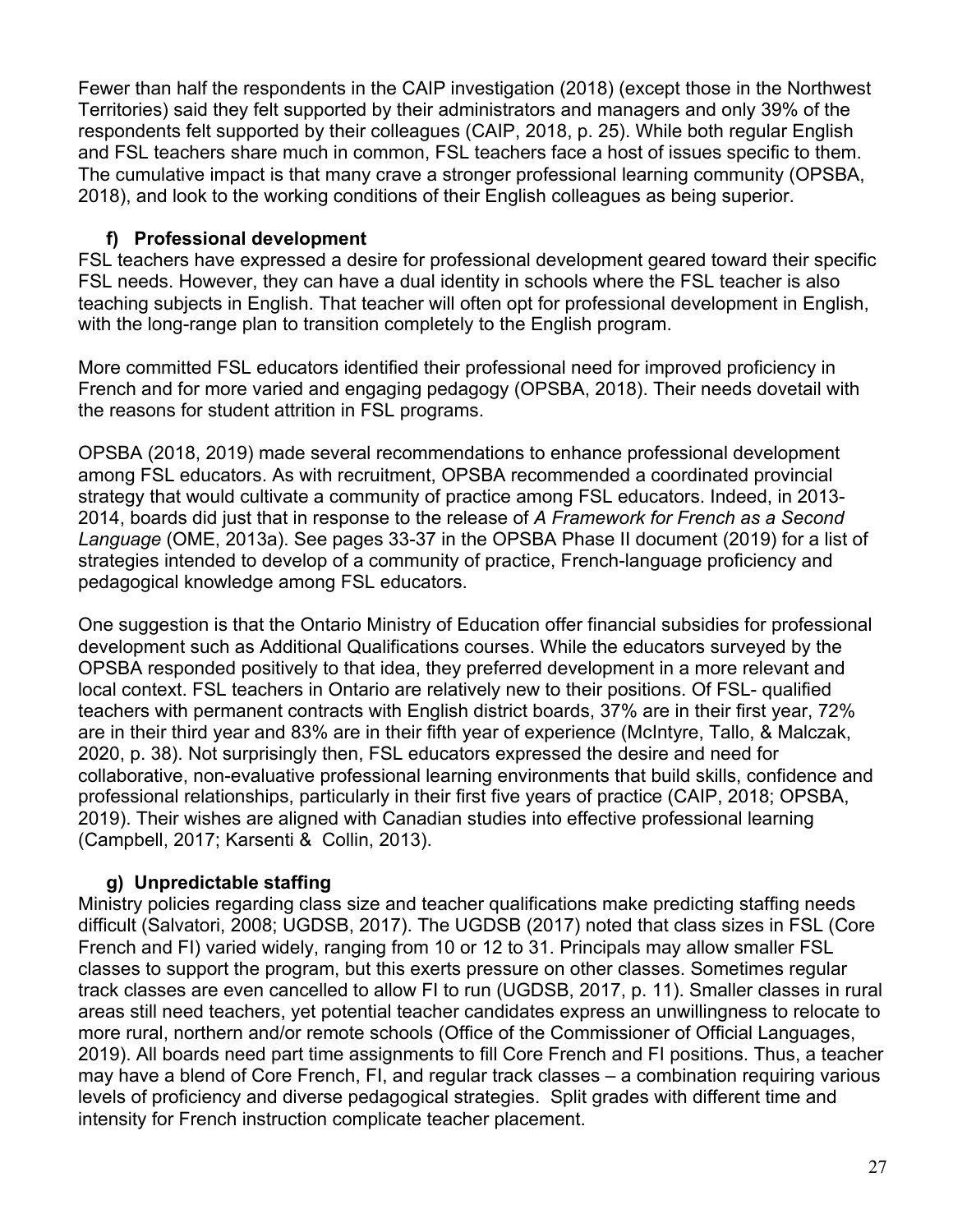The UGDSB review (2015) identified administrators' biggest problems as hiring for single-section and part-time assignments, getting an adequate number of daily occasional FSL teachers, and qualified FSL teachers across the board.

In secondary schools, a consistent offering of content subjects in French is difficult because it depends on the subject specialties of current staff, which can vary from year to year (UGDSB, 2015, p. 12-13).

# **Work arounds**

This section outlines some of the ways Ontario boards are attempting to resolve the problems in their FSL programs, but the situation is dynamic and procedures set at one point in time do not always reflect a current situation.

- Improve Core French to make it more appealing to parents as an FSL option. This may relieve some pressure on FI enrolment (Sinay et al., 2018, p. 24;).
- Improve Core French to make it more engaging to students. This may improve proficiency levels and help retain enrolment (Sinay et al., 2018 p. 24-25).
- Ensure that before Grade 9, students in all FSL programs are aware of the benefits of being able to communicate in French.
- Encourage students to challenge the DELF by providing subsidies, although this practice requires an increase to current funding (UGDSB, 2015).
- Restrict enrolment in FI through caps and lotteries (UGDSB, 2015). HDSB (2015, 2016) considered and rejected capping because limiting choice would conflict with the board's mission statement. The decision was aligned with the results of its stakeholder survey summarized in the 2016 review. Respondents' open text comments stressed that they saw FI as a right because Canada is a bilingual country and that restrictions on FI enrolment was a violation of the right to choose and to have access to FI (HDSB, 2016, pp.63-68).
- Make FI available only in single-track schools. When the school reached capacity, there would be no further acceptance. This was another consideration for HDSB (2015, 2016). The HDSB stakeholder survey (2016) indicated that the majority of respondents (44.83%) preferred the dual-track model, 29% preferred a single-track model, 20% thought the board should have a mix of single- and dual-track models, and 5.37% were unsure of their preferences (HDSB, 2016, p. 5). Staff feedback showed a mix of opinions with a slight preference for single- track FI schools. At the time of the review, HDSB rejected the single- track option because it would restrict choice, it would increase competition for space, and it would require relocating English students and boundary reviews.

In 2009, the UGDSB (2009) also rejected the single-track-only option. The board wished to maintain continued flexibility for movement between FI and regular track programs without excessive travel distance for students. It hoped that the dual-track model would allow schools that were vulnerable to closing to remain open.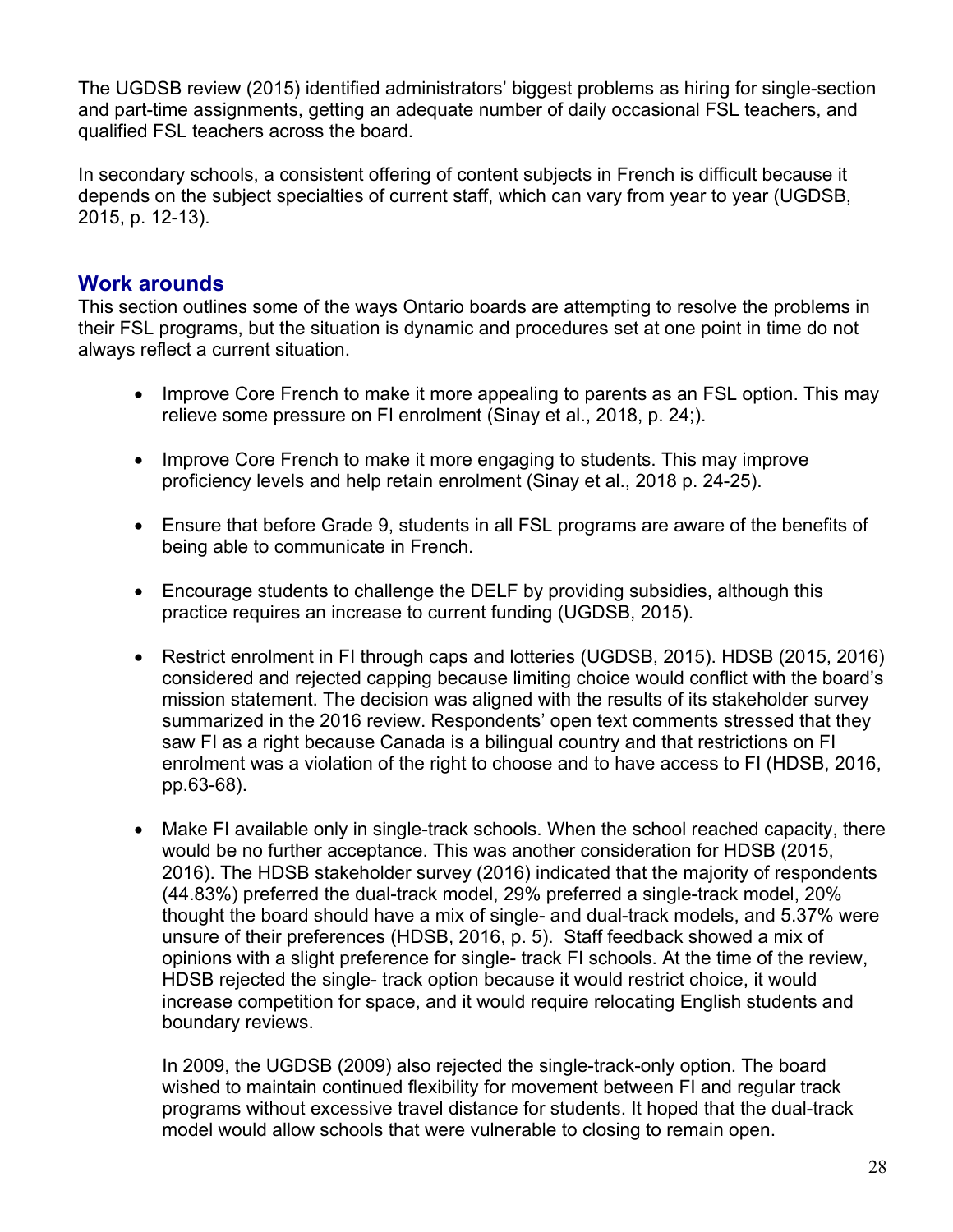- Set later entry points to FI. For example, the UGDSB (2015) considered delaying entry until Grade 1. The HDSB (2015, 2016) considered delaying entry to Grade 4 for dualtrack schools thinking it would maintain viability of early elementary English classes. The HDSB Special Education Committee recommended a slightly later FI entry (around Grade 1 or 2) to give teachers and families more time to understand the children's learning profiles and to organize appropriate accommodations. HDSB's stakeholder survey (2016) found that 77% of respondents preferred early entry (K-Grade 3) for FI; 15.68% favored mid entry (Grade 4-6) and 7.5% favored a later entry (Grade 7-8). The preferences of the staff, the Halton School Council and the Student Senate mirrored those of the survey respondents. In 2016, HDSB agreed to a Grade 2 entry, a dualtrack model with high intensity FSL instruction.
- Hold firm on one single entry point to FI (UGDSB, 2015). Apply strict criteria for exceptions (e.g., a newcomer to a board).
- Curtail FI enrolment by not providing transportation as the TDSB and the Dufferin-Peel Catholic District School Board (DPCDSB) have done.
- Integrate FI & Core with content subjects (CPF, 2019; Sinay et al., 2018, p. 23) to provide a more authentic context for language use and to promote transfer of skills.
- Allocate more support staff to support students with learning needs (UGDSB, 2015) and develop support services such as a homework helpline.
- Set higher and more consistent levels of proficiency for educators and students through the adoption of CEFR and DELF.
- Implement more aggressive recruitment strategies to attract FSL educators. Retain FSL educators by requiring a five-year commitment (PDSB, 2012; UGDSB, 2015, 2017).
- Look more closely at qualifications of existing staff members and encourage their shift into FSL programs (UGDSB, 2015, p. 14).
- Provide rich and relevant professional development opportunities to existing FSL educators and provide incentives for participation (UGDSB, 2015, p. 14). Most FSL teachers have only one to 10 years of experience and could benefit from capacity building opportunities.
- Direct funding towards pedagogical resources, technology and outside classroom support (e.g., homework helpline) for students and parents.
- Rather than having individual teachers or administrators purchase learning resources, have a well-informed francophone consultant purchase materials centrally. In addition, ensure that resources meet diverse student needs (Sinay et al., 2018).
- Encourage and subsidize authentic culturally-enriching experiences such as school exchanges and job fairs. The Dufferin-Peel Catholic District School Board (DPCDSB)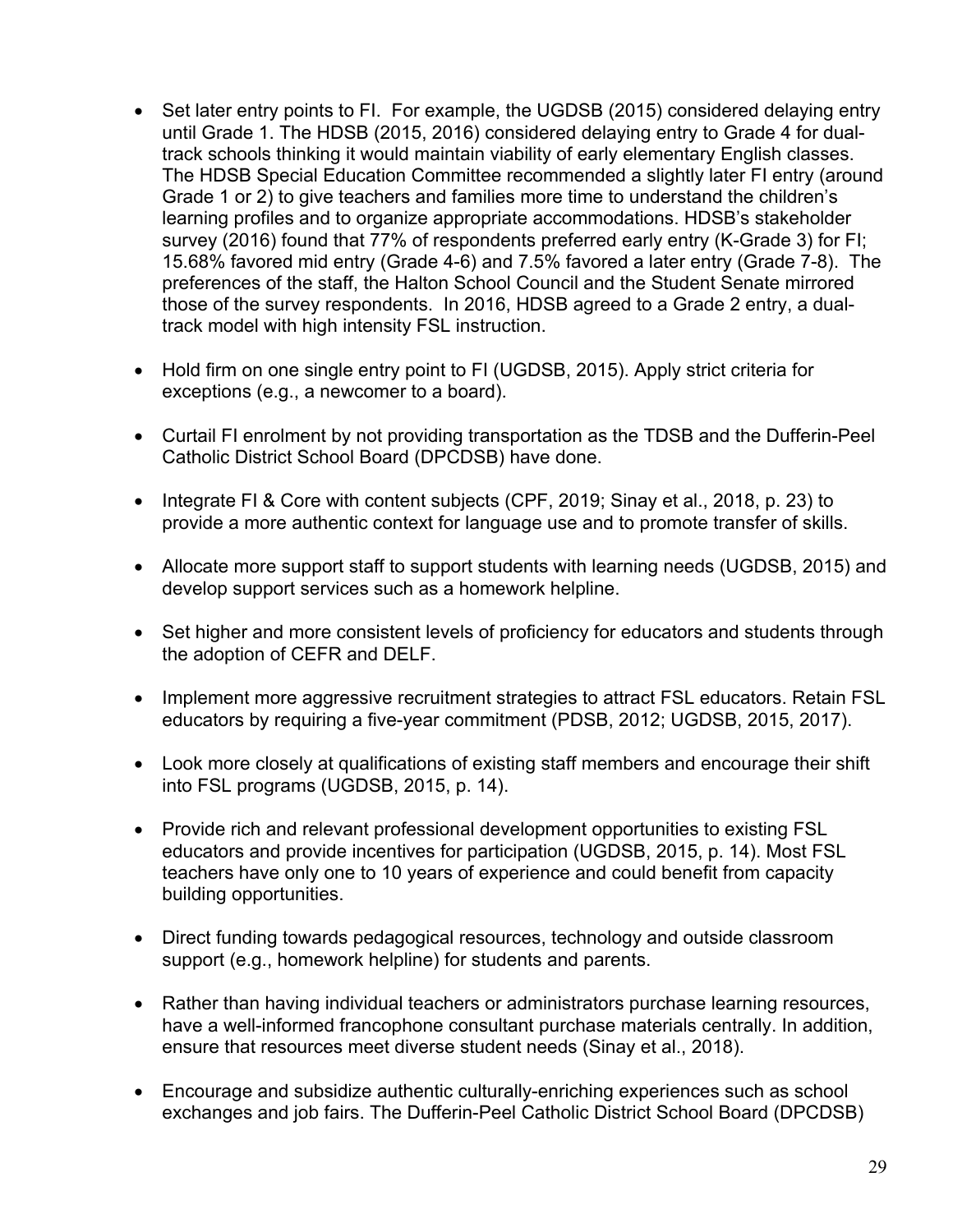offers Camp Tournesol. It is designed to enrich language skills for Core French students and/or to prepare them for entry into the Extended French program.

• Encourage greater community awareness of FSL programs and their attendant issues. Encourage the formation of FSL committees and provide more informational and pedagogical resources to parents.

# **Conclusion**

Many Ontario school boards are facing the challenges expressed by the OCDSB in its 2019 review of FSL programs: "There are persistent challenges tied to the growth of the FI programs and correlating decrease in ENG programs" (OCDSB, 2019, p. 9). The conclusion of the report summarized the dilemma of rising FI enrolment and its impact on equity and high quality education:

To generate potential solutions associated with ENG programming and to plan the next steps, there must be some certainty in understanding the presenting problems: program viability; student success rates in some schools; inequity of program opportunities and a number of operational issues (staffing, timetabling) have been identified. While the quality of the ENG program and instruction is high, there exist structural impediments based on dwindling numbers of students in the program. (p. 9)

A key priority for the DDSB is student success (Durham District School Board, 2020). Given the results of the DELF exam, it seems clear that students in the board's FSL programs are achieving success in French. However, the DDSB may want to consider the discrepancy between FI and English-track students noted by other boards. For example, OCDSB students in English programs are less likely to take academic courses that lead to university compared to their FI counterparts (OCDSB, 2019).

In 2017-18, 98 per cent of students in French immersion in Grade 8 took academic English in Grade 9, and 93 per cent took academic math. In contrast, among English-program students, 64 per cent took academic English in Grade 9 and only 50 per cent took academic math. (Miller, 2019a)

The report suggests possible reasons (e.g., parental and peer influence, teacher recommendation) but the statistical contrast implies a contrast in academic confidence and perhaps achievement.

Another key priority for DDSB (Durham District School Board, 2020) is the desire to "increase equitable outcomes for all by identifying and addressing barriers to success and engagement". A discretionary program, namely FI, may be undermining resource availability for mandatory English programs.

In company with other school boards across Canada, the DDSB must consider difficult options in planning in light of its strategic priorities. In returning to the overarching question of this review, how should DDSB best move forward to meet the Ontario Ministry of Education goals of FSL programming while ensuring high quality inclusive education for *all* students?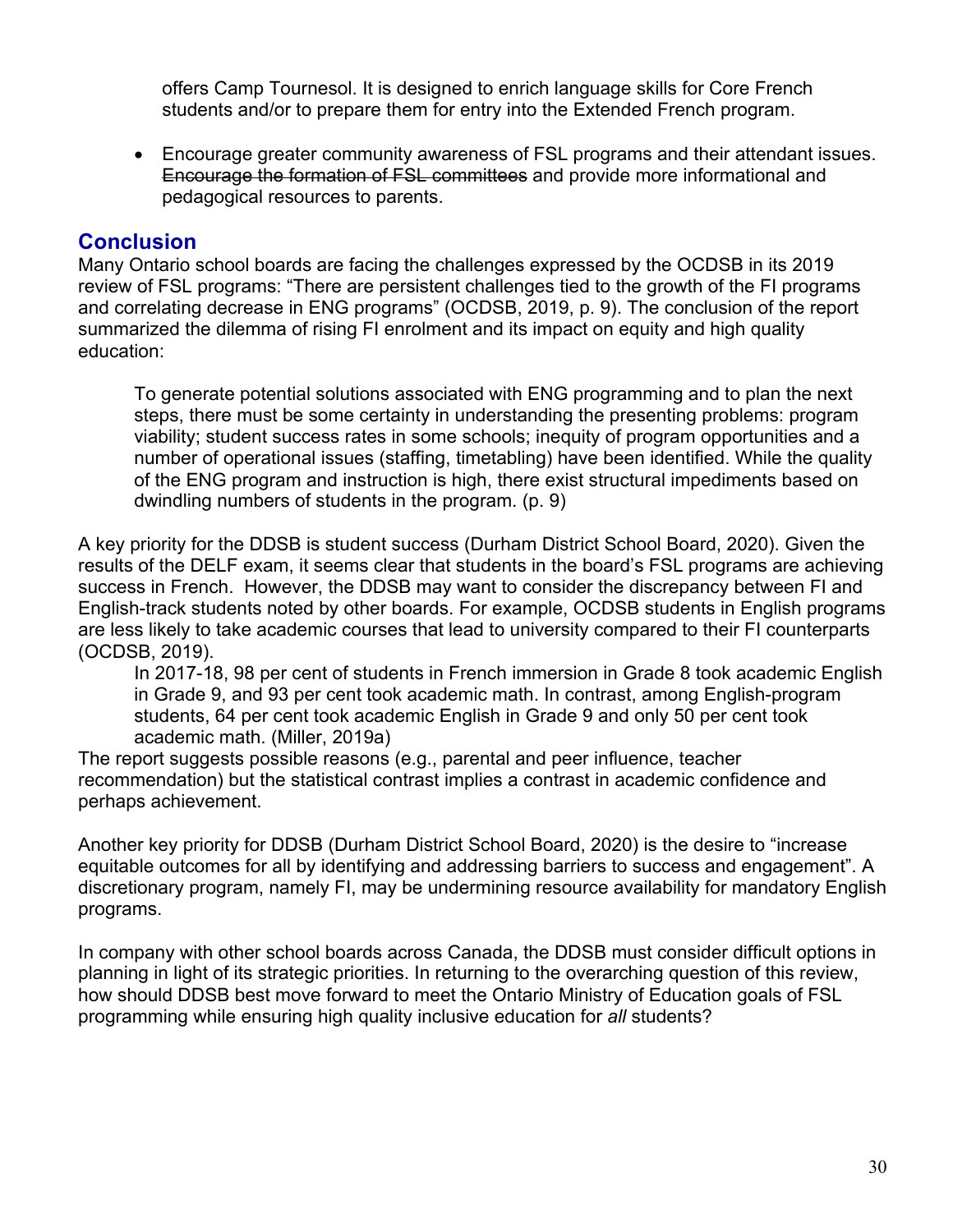# **REFERENCES**

Adams, J., Oracheski, J., & MacDonald, S. (2007, September). *Final report: Review of French as a second language programs, elementary phase*. Ottawa, ON: Ottawa-Carleton District School Board.

Alberta Education. (2014). Handbook for French Immersion Administrators. Edmonton, AB, Canada.

https://education.alberta.ca/media/3115178/frimmhandbook.pdf

Arnett, K. (2013). French Second Language Exemptions. *EdCan Network*, *April 2*. https://www.edcan.ca/articles/french-second-language-exemptions/

Arnett, K., & Mady, C. (2010). A critically conscious examination of special education within FSL and its relevance to FSL teacher education programs. *Canadian Journal of Applied Linguistics, 13*(1)*,* 19-36*.*

Arnott, S. & Lapkin, S. (2019). Focus on core French. In Canadian Parents for French. (2019). *The State of French Second Language Education in Canada 2019*, pp. 8-9. https://cpf.ca/en/files/The-State-of-FSL-Education-in-Canada-2019-1.pdf

Arnott. S. & Masson, M. (2019) Trends and lessons to be learned from 21<sup>st</sup> century research on Canadian French second language programs. In Canadian Parents for French. (2019). *The State of French Second Language Education in Canada 2019,* pp. 2-6. https://cpf.ca/en/files/The-State-of-FSL-Education-in-Canada-2019-1.pdf

Baker, C. (2006). *Foundations of bilingual education and bilingualism*. (4th ed.). Clevedon, UK: Multilingual Matters.

Bourhis, R. (2020). Québec's Bill 40 further undermines the province's English-language school system. *The Conversation, February 24.*

*https://theconversation.com/quebecs-bill-40-further-undermines-the-provinces-english-languageschool-system-131595*

Brown, R. & Bennett, K. (2017, November). *Elementary French Immersion Program Review.*  Mississauga, ON: Peel District School Board.

Canadian Association of Immersion Professionals. (2018). Final report Canada-wide consultation. *Immersion Journal, 40*(2 Spring). https://www.acpi.ca/documents/evenements/Vol40\_n1\_Printemps\_2018\_final\_en\_web.pdf

Campbell, C. (2017). Developing Teachers' Professional Learning: Canadian Evidence and Experiences in a World of Educational Improvement. *Canadian Journal of Education, 40*(2), 1 – 33.

Canadian Parents for French. (2018). *French as a Second Language Enrolment Statistics 2012- 2013 to 2016-2017* https://cpf.ca/en/files/Enrolement-Stats-2018-web-1.pdf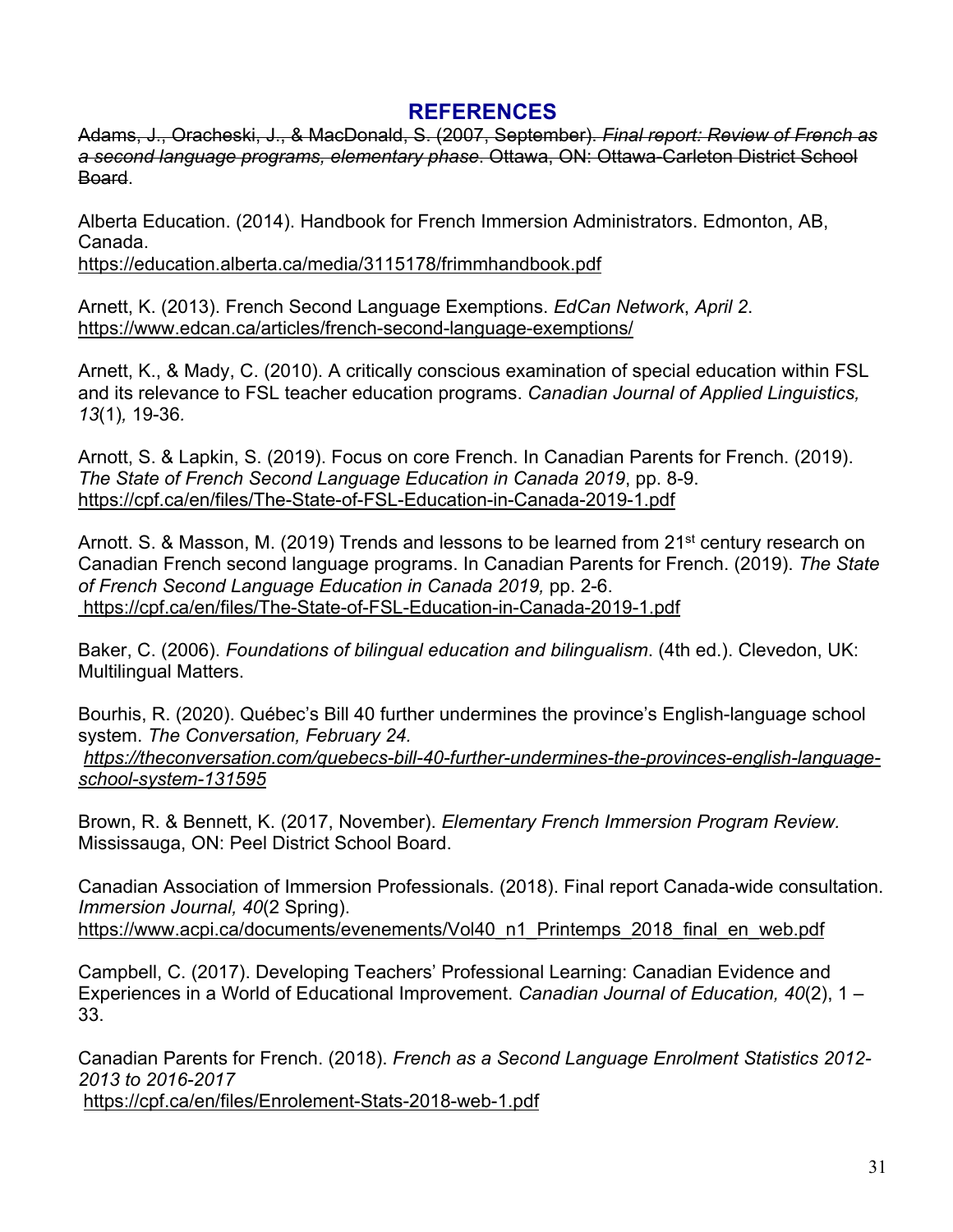Canadian Parents for French. (2017). *The State of French Second Language Education in Canada 2017: Focus on French Language Students*. https://cpf.ca/en/files/State-of-FSL-Education-Report-2017-Final-Web.pdf

Canadian Parents for French. (2019). *The State of French Second Language Education in Canada 2019. Focus on French Second Language Programs* https://cpf.ca/en/files/The-State-of-FSL-Education-in-Canada-2019-1.pdf

Canadian Parents for French Ontario. (2019). *The State of French Second Language Education in Ontario. Focus on French Second Language Teachers* https://on.cpf.ca/wp-content/blogs.dir/1/files/State-of-FSL-Education-in-Ontario-November-2019- 6.pdf

Carr, W. (2019). Assessing language proficiency in French second language programs DELF update. In Canadian Parents for French. (2019). *The State of French Second Language Education in Canada 2019*, p. 14. https://cpf.ca/en/files/The-State-of-FSL-Education-in-Canada-2019-1.pdf

Carr, W. (2010). Intensive French in British Columbia: Student and parent perspectives and ESL student performance. *The Canadian Modern Language Review 65*(5), 787-815.

Chouinard, S. et al. (2018). Les nouveaux habits de la francophobie. *Le Droit* (November 16). https://www.ledroit.com/opinions/votre-opinion/les-nouveaux-habits-de-la-francophobie-391b93d4531d52852816675358e64aa2

Cooke, M. (2010). A collision of culture, values and education policy Scrapping early French immersion in New Brunswick*. Education Canada, 49*(2). www.cea-ace.ca https://www.edcan.ca/wp-content/uploads/EdCan-2009-v49-n2-Cooke.pdf

Council of Europe. (n.d.). *Common European Framework of Reference for Languages.* https://www.coe.int/en/web/common-european-framework-reference-languages/level-descriptions

Crawford, D. (1978). Parts of a whole: Building a shared school culture in dual-track immersion schools. *Le Journal de l'immersion, 18*(3), 28-30.

Cummins, J. (1979). Linguistic interdependence and the educational development of bilingual children. *Review of Educational Research*, *49*(2), 222-251.

Cummins, J. (2007, June). *Promoting literacy in multilingual contexts.* Research monograph 5. Toronto: OISE/University of Toronto. www.edu.gov.on.ca/eng/literacynumeracy/inspire/research/Cummins.pdf.

Cummins, J. & Swain, M. (1986). *Bilingualism in Education: Aspects of Theory, Research, and Practice.* New York: Longman.

Genesee, F. (1987). *Learning Through Two Languages: Studies of Immersion and Bilingual Education*. Cambridge, MA: Newsbury House.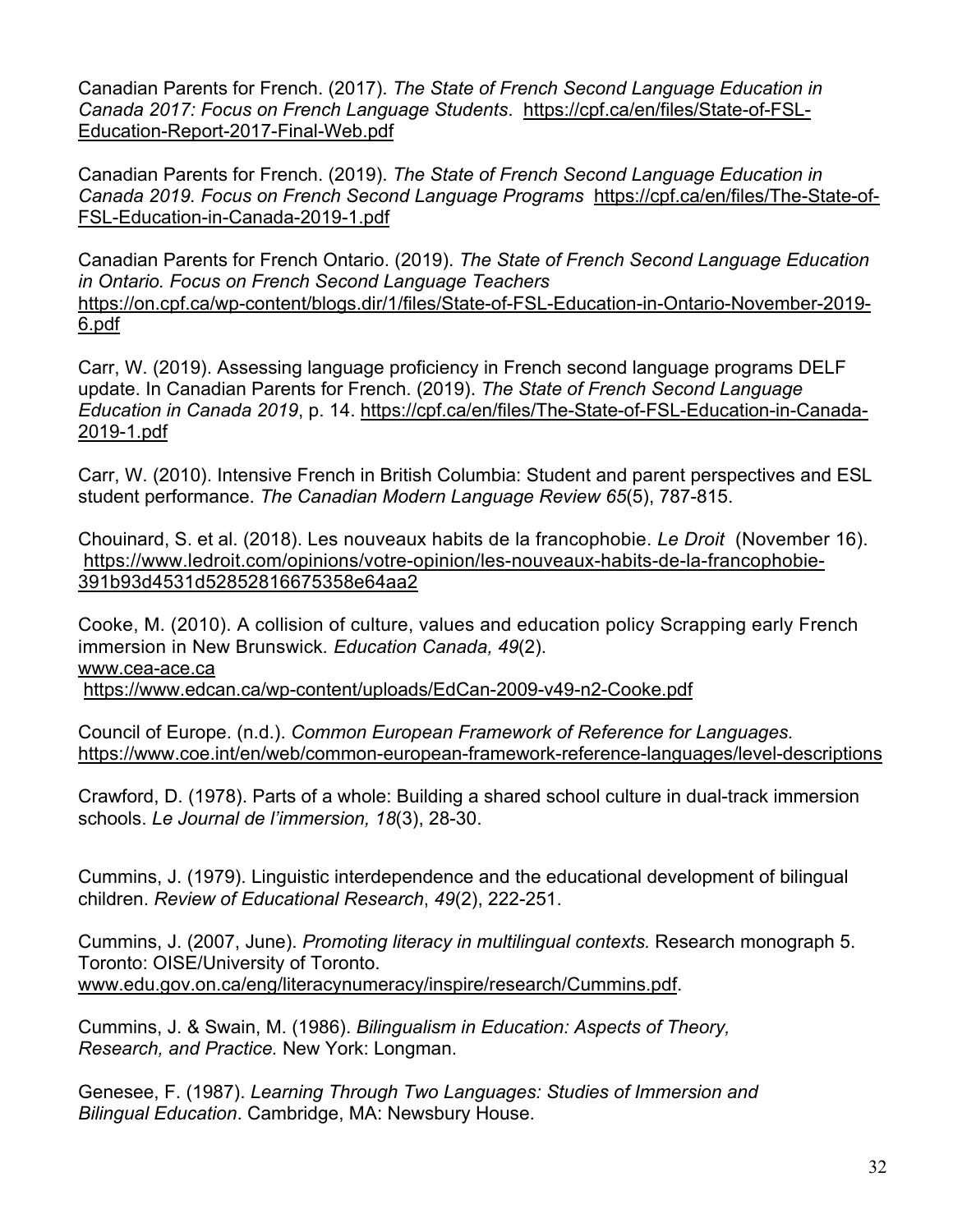Desgroseilliers, P. (2017). BC students speak up about Core French. In Canadian Parents for French. (2017). *The state of French-second-language education in Canada 2017: Focus on French Language Students*, p. 12-13 https://cpf.ca/en/files/State-of-FSL-Education-Report-Final-Web.pdf

Doell, L. (2011a). *Difference in setting: Compiled research of the comparison in academic achievement between dual-track and single-track French immersion programs*. Vancouver, BC: Canadian Parents for French.

Doell, L. (2011b). Comparing dual-track and single-track French immersion programs: Does setting matter? *The ACIE Newsletter, 14*(4).

Dufferin Peel Catholic District School Board. (n.d.). *French Immersion.* https://www.dpcdsb.org/programs-services/languages/french-immersion

Durham District School Board, (2020). *Draft #4 Board Report-District FSL Review Date March 2, 2020.*

Edwards, H. P., McCarrey, H. A. & Fu, L. (1980). *Evaluation of Second Language Program Extension Offered in Grades 3, 4 and 5: Final Report 1979-80*. Ottawa: Ottawa Roman Catholic Separate School Board.

Genesee, F. (1987). *Learning Through Two Languages: Studies of Immersion and Bilingual Education*. Cambridge, MA: Newsbury House.

Genesee, F. (2007). French Immersion and at-risk students: A review of research evidence. *The Canadian Modern Language Review/La revue canadienne des langues vivantes, 63*(5), 655–687.

Halton District School Board. (2015). *Report Number 15081, June 10.* https://www.hdsb.ca/schools/Documents/FLP-Report-15081.pdf#search=French%20immersion%20report

Halton District School Board. (2016). *Report Number 16096, May 27.* https://www.hdsb.ca/schools/Documents/16096-complete.pdf

Hurley, S. (2016). There's more to the French immersion challenge than meets the eye. *EdCAnada Network*, January 27.

https://www.edcan.ca/articles/theres-more-to-the-french-immersion-challenge-than-meets-theeye/

Hutchins, A. (2015). Just say "non": The problem with French immersion. *Maclean's,* March 22. https://www.macleans.ca/education/just-say-non-the-problem-with-french-immersion/

Joy, R. & Murphy, E. (2012). The Inclusion of children with special education needs in an intensive French as a second language program: From theory to practice. *Canadian Journal of Education, 35*(1), 102-119.

Karsenti, T. & Collin, S. (2013). Why are new teachers leaving the profession? Results of a Canada-wide survey. *Education 2013*(3): 141-149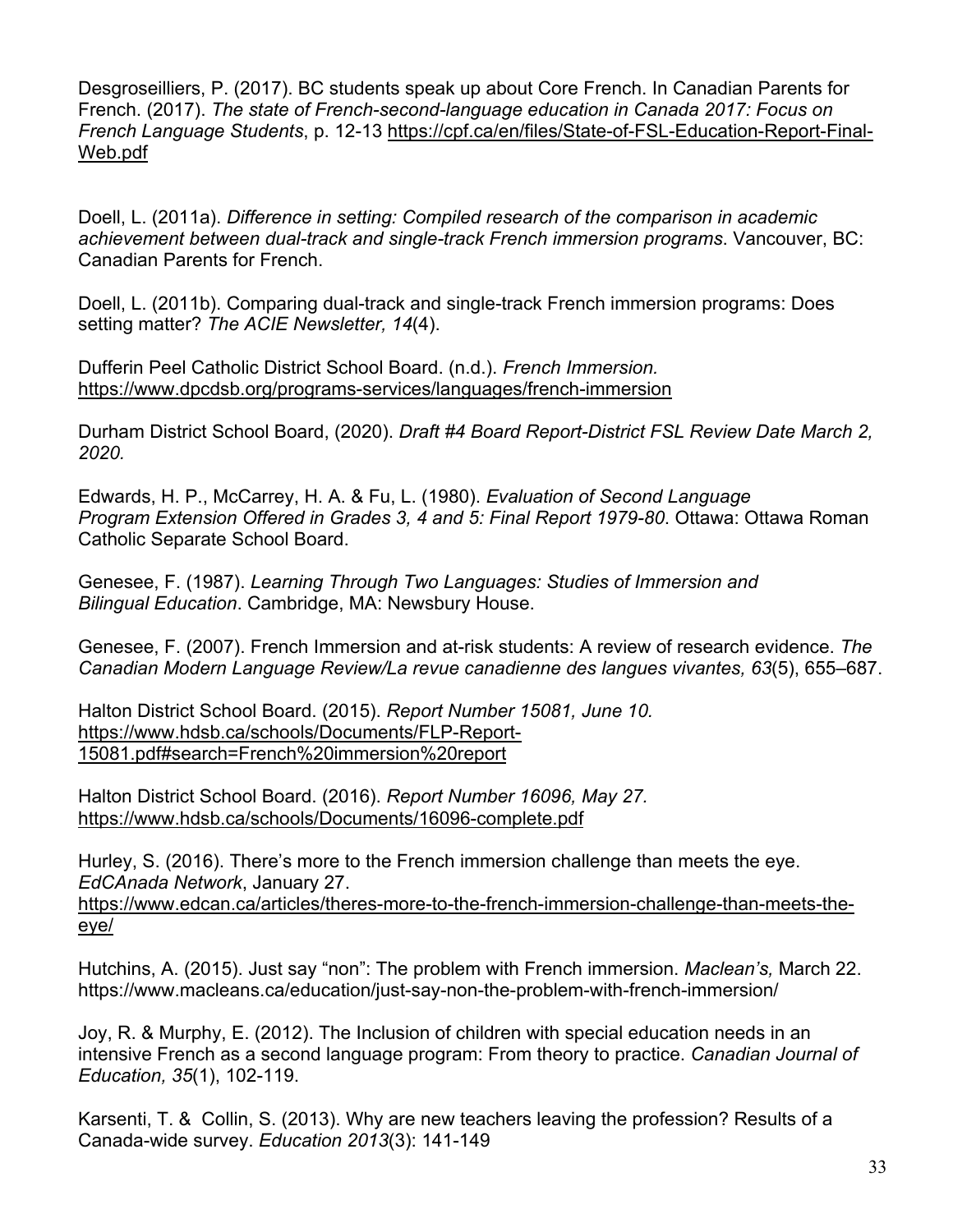#### DOI: 10.5923/j.edu.20130303.01 http://article.sapub.org/10.5923.j.edu.20130303.01.html

Kissau, S. (2003). The relationship between school environment and effectiveness in French immersion. *Canadian Journal of Applied Linguistics*, *6*(1), 87-104.

Krashen, S. (1981). *Second language acquisition and second language learning*. Oxford: Pergamon Press.

Ladyman Consulting Inc. (2011). *French immersion program review: School district no. 68 (Nanaimo-Ladysmith).* Nanaimo, BC: Nanaimo-Ladysmith Public Schools. https://bc-yk.cpf.ca/wp-content/blogs.dir/1/files/FrenchImmersionReviewNov302011.pdf

Lang Committee. (2013). *The State of French second-language education programs in Canada.*  Lang Committee Report. https://www.ourcommons.ca/DocumentViewer/en/41-2/LANG/report-1/page-45#8

Lapkin, S., Andrew, C. M., Harley, B., Swain, M., & Kamin, J. (1981). The immersion centre and the dual-track school: A study of the relationship between school environment and achievement in a French immersion program. *Canadian Journal of Education, 6*(3), 68-90.

Lapkin, S., Hart, D., & Swain, M. (1992). Early and middle French immersion programs: French language outcomes. *Canadian Modern Language Review*, *48*(1), 11-40.

Lapkin, S., Mady, C., & Arnott, S. (2009). Research perspectives on core French. A literature review. *Canadian Journal of Applied Linguistics / Revue canadienne de linguistique appliquée, 12*(2), 6-30.

Lazaruk, W. (2007). Linguistic, academic, and cognitive benefits of French immersion. *The Canadian Modern Language Review*, *63*(5), 605-628.

Lepage, J. & Corbeil, J. (2013). *The evolution of English-French bilingualism in Canada from 1961 to 2011*. Ottawa, ON: Statistics Canada.

Leung, W. (2020). New research suggests being bilingual may be able to delay symptoms of Alzheimer's disease. *The Globe and Mail*, March 1. https://www.theglobeandmail.com/life/health-and-fitness/article-can-being-bilingual-delaysymptoms-of-alzheimers/

Lewis, C. (2016). Multiple Pathways to Second Language Competence *EdCan Network*, April 26. https://www.edcan.ca/articles/multiple-pathways-to-second-language-competence/

Lyster, R. (2019). Focus on French Immersion. In Canadian Parents for French. (2019). *The State of French Second Language Education in Canada 2019*, pp.12-13.

Mady, C. & Arnett, K. (2009). Inclusion in French immersion in Canada: One parent's perspective. *Exceptionality Education International 19*(2), 37–49.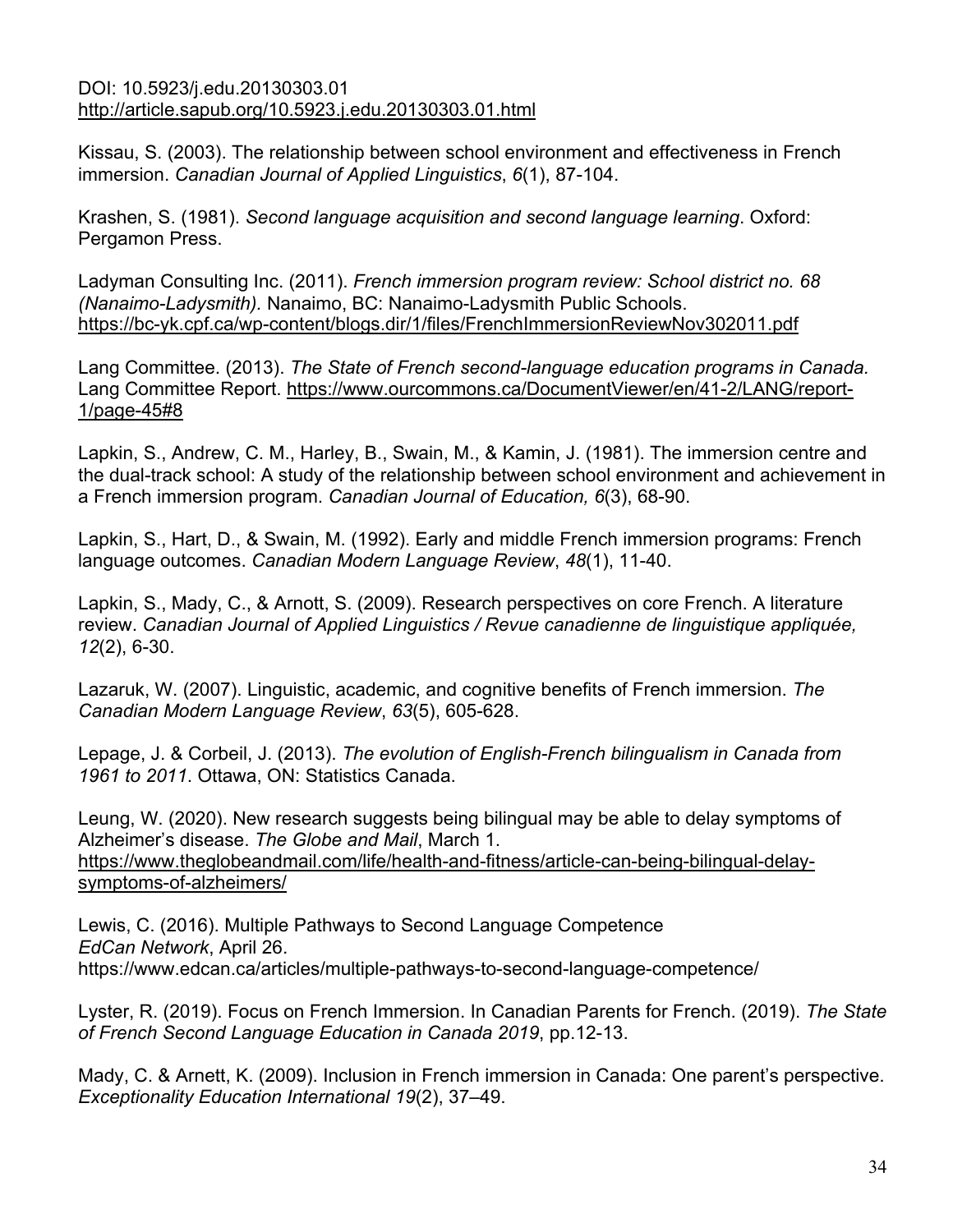Manitoba Education, Citizen and Youth. (2007). *French immersion in Manitoba: A handbook for school leaders.* Winnipeg, MB.

McIntyre, F., Tallo, D., & Malczak, E. (2020). New era uncertainties. *Professionally Speaking, March,* 36-38.

Miller, J. (2019a). Data reveal issues with newcomers, low-income kids in Ottawa streaming into English, not French immersion. *Ottawa Citizen*, October 30. https://ottawacitizen.com/news/local-news/data-reveal-issues-with-newcomers-low-income-kidsin-ottawa-streaming-into-english-not-french-immersion/

Miller, J. (2019b). French immersion may be hampering English program, board trustee says. *Ottawa Citizen*, June 4. https://ottawacitizen.com/news/local-news/french-immersion-2/

Muhling, S. & Mady, S. (2017). Inclusion of students with special education needs in French as a second language programs: A review of Canadian policy and resource documents. *Canadian Journal of Educational Administration and Policy, 183*, 15-29.

Murphy, E. (2001). The relationship of starting time and cumulative time to second language acquisition and proficiency. *The Morning Watch: Education and Social Analysis, 28*(3-4). St. John's NL: Memorial University of Newfoundland.

Netten, J. (2007). Optimal entry point for French immersion. *Revue de l'Universite de Moncton*, 27-35.

Netten, J., & Germain, C. (2005, Fall). Pedagogy and second-language learning: Lessons learned from intensive French. *Canadian Journal of Applied Linguistics / Revue canadienne de linguistique appliquée, 8*(2*), 183-210.*

O'Brien, M. (2017). *Literature review on the impact of second language learning*. Second Languages and Intercultural Council of The Alberta Teachers' Association (ATA) and the Canadian Association of Second Language Teachers (CASLT). https://www.caslt.org/files/media/news/Lit-review-Impact-L2-Learning.pdf

Office of the Commissioner of Official Languages. (2019). *Accessing Opportunity A Study on Challenges in French-as-a-second-language education teacher supply and demand in Canada*, February.

https://www.clo-ocol.gc.ca/sites/default/files/accessing-opportunity-fsl.pdf

Ontario Ministry of Education. (2014a). *Equity and Inclusive Education in Ontario Schools: Guidelines for Policy Development and Implementation*. Toronto, ON: Queen's Printer. http://www.edu.gov.on.ca/eng/policyfunding/inclusiveguide.pdf

Ontario Ministry of Education. (2013a). *A Framework for French as a Second Language in Ontario Schools, Kindergarten to Grade 12.* Toronto, ON: Queen's Printer. http://www.edu.gov.on.ca/eng/amenagement/frameworkFLS.pdf

Ontario Ministry of Education. (2013b). *French as a Second Language: Core, Grades 4-8; Extended, Grades 4-8; Immersion, Grades 1-8*. Toronto, ON: Queen's Printer.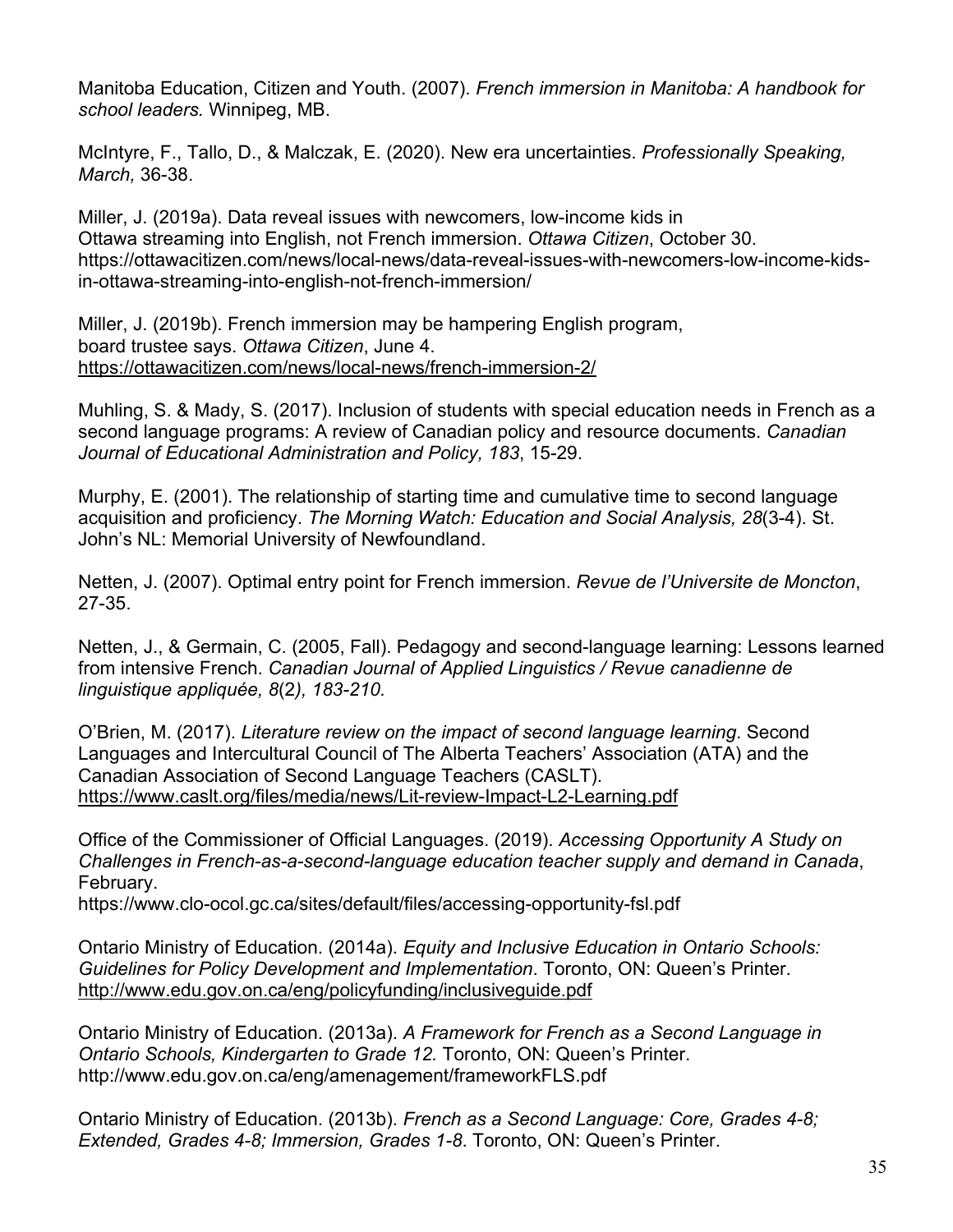http://www.edu.gov.on.ca/eng/curriculum/elementary/fsl18-2013curr.pdf

Ontario Ministry of Education. (2013c). *Learning for all: A guide to effective assessment and instruction for all students, Kindergarten to Grade 12*. Toronto, ON: Queen's Printer.

Ontario Ministry of Education. (2015). *Including Students with Special Education Needs in French as a Second Language Programs*. Toronto, ON: Queen's Printer.

Ontario Ministry of Education. *(2014b), A Parent Guide on Supporting your Child's Success in French Immersion and Extended French* and *Kindergarten in a French Immersion Setting.*  Toronto, ON: Queen's Printer.

Ontario Ministry of Education. (2018). *Parents: French as a second language*. http://www.edu.gov.on.ca/eng/amenagement/FLS.html

Ontario Ministry of Education. (2016). *Welcoming English Language Learners into French as a Second Language programs*. http://www.edu.gov.on.ca/eng/amenagement/welcoming.pdf

Ontario Public School Boards' Association. (2018). Meeting Labour Market Needs for French as a Second Language Instruction in Ontario *Understanding Perspectives Regarding the French as a Second Language Teacher Labour Market Issue* Report of the French as a Second Language Ontario Labour Market Partnership Project.

https://www.opsba.org/SiteCollectionDocuments/FSL-OLMP%20Year%20End%20Report.pdf

Ontario Public School Boards' Association. (2019). Meeting Labour Market Needs for French as a Second Language Instruction in *Ontario Moving Forward with Understanding Perspectives Regarding the French as a Second Language Labour Market Issue Phase II Final Report FSL* - Labour Market Partnership Project.

https://www.opsba.org/SiteCollectionDocuments/FSL%20FULL%20REPORT%202019\_INTERAC TIVE.pdf

Ottawa-Carlton District School Board. (2019, November 5). *Report No.19-109 Status of English with Core French Program.*  https://pub-ocdsb.escribemeetings.com/filestream.ashx?DocumentId=5482

Ottawa-Carlton District School Board. (n.d.). *OCDSB Grade 12 French Proficiency Test.* https://ocdsb.ca/cms/One.aspx?portalId=55478&pageId=1721497

Peel District School Board. (2012, September). *Final report of the French immersion review committee elementary.* Mississauga, ON. http://www.peelschools.org/Documents/Final%20Report%20of%20the%20French%20Immersion %20Review%20Committee.pdf#search=Review%20French

Salvatori, M. (2008). The Core of the matter. *Professionally Speaking*, (December). https://professionallyspeaking.oct.ca/december\_2008/core\_part1.asp

Saskatchewan Ministry of Education. (2015). *Handbook for leaders of French as a second language (FSL) programs.* Student Achievement and Supports Branch, Regina, SK. https://www.edonline.sk.ca/bbcswebdav/xid-858306\_1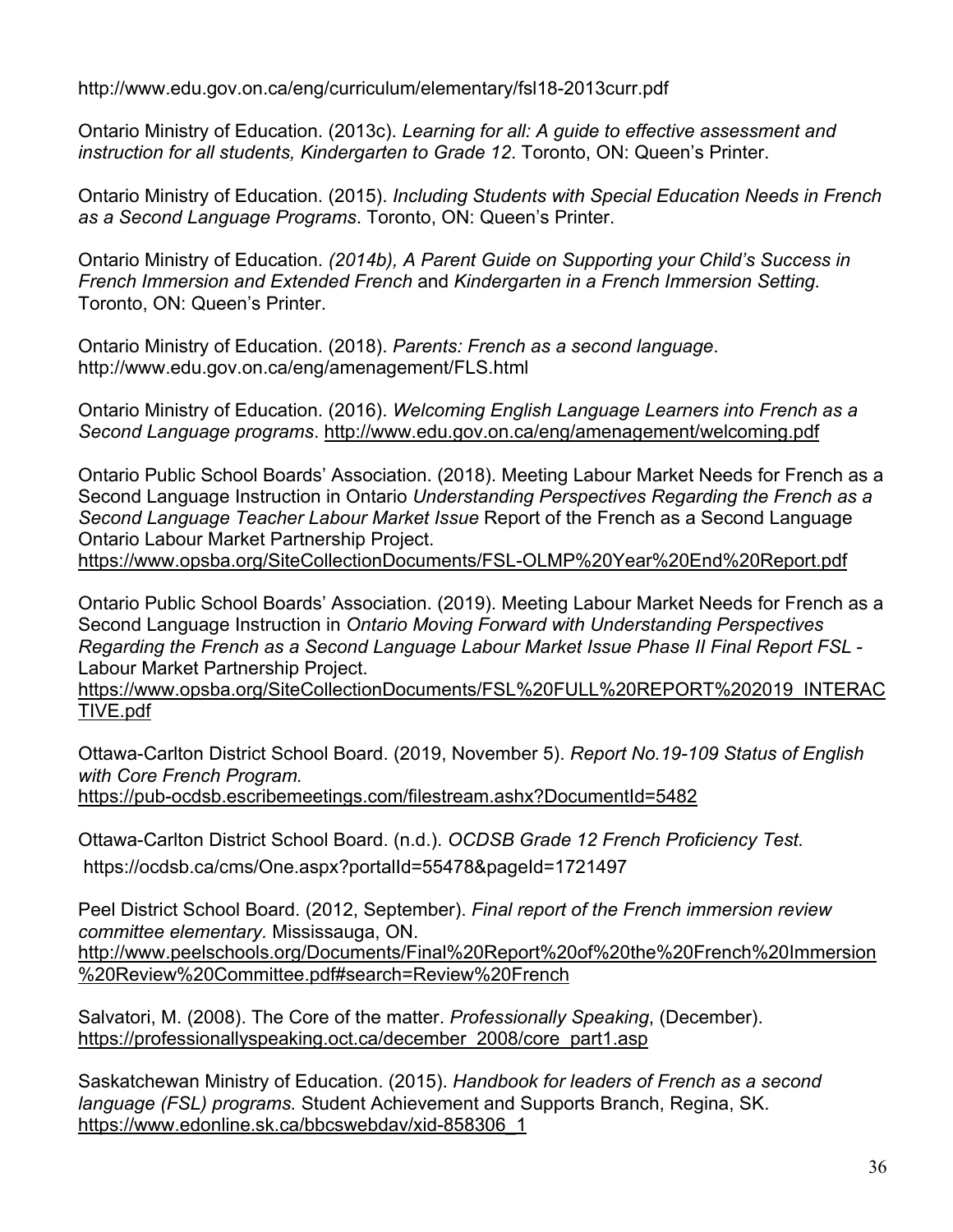Sinay, E., Presley, A., Armson, S., Tam, G., Ryan, T. G., Burchell, D., & Barron, C. (2018). *Toronto District School Board French as a second language program review: Developmental evaluation. (Research Report No. 18/19-03).* Toronto, Ontario, Canada: Toronto District School Board.

Smythe, P. C., Stennett, R. G., & Gardner, R. C. (1974). *The best age for beginning foreign language training: Issues, opinions, and facts.* Research Bulletin. London, ON: University of Western Ontario.

Snowdon, F. (2020). Parents cautiously optimistic after DDSB defers French immersion decision in Pickering. *Global News*, January 22. https://globalnews.ca/news/6448380/ddsb-french-immersion-pickering/

Swain, M., & Lapkin, S. (2000). Task-based second language learning: The uses of the first language. *Language Teaching Research*, *4(*3), 251-274.

Thames Valley District School Board. (2015). *French Immersion Program Review*, February. https://drive.google.com/file/d/1hPfHo5ZCV9YQlguElbLEVz5rr\_9lAaSh/view

Turnbull, M., Lapkin, S., Hart, D., & Swain, M. (1998). Time on task and immersion graduates' French proficiency. In S. Lapkin (Ed.), *French as a second language education in Canada: Recent empirical studies* (pp. 31-55). Toronto, ON: University of Toronto Press.

Upper Grand District School Board. (2017a). *Elementary French Review-Final Approved Recommendations May 2016*. Guelph, ON.

https://www.ugdsb.ca/wp-content/uploads/2017/07/Elementary-French-Review-Final-Approved-Recommendations-.pdf

Upper Grand District School Board. (2016). *Report of the French review committee 2015.* Guelph, ON.

https://www.ugdsb.ca/programs/french-as-a-second-language-fsl-at-ugdsb/ugdsb-elementaryfrench-review/

Upper Grand District School Board. (2017b). *Report of the Secondary FSL Review Committee - 2016/2017 Memo 2017-004, June 13, 2017*. *.* Guelph, ON. https://www.ugdsb.ca/wp-content/uploads/2017/07/Report-of-the-Secondary-FSL-Review-Committee-2017-06-13-3.pdf

Upper Grand District School Board. (2009). *Report on Upper Grand District School Board French Immersion Program Delivery File Code: C01 PGM: 2009-20,* November 24.

Waddell, D. (2017). Area school boards get creative to meet demands for French immersion. *Windsor Star.* November 9.

https://windsorstar.com/news/local-news/area-school-boards-get-creative-to-meet-demands-forfrench-immersion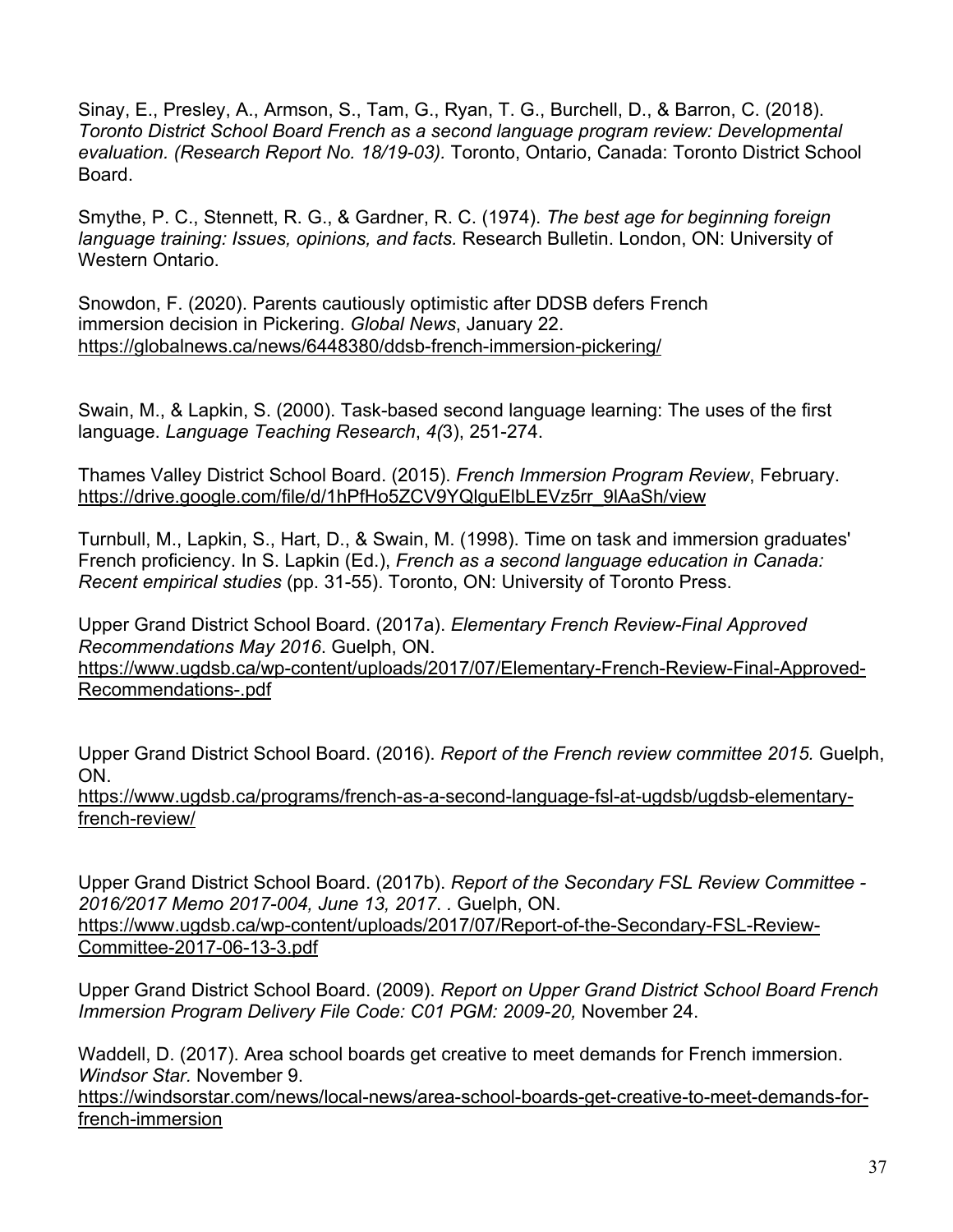Willms, J. D. (2008). *The Case for Universal French Instruction, (April 2008)* Canadian Research Institute for Social Policy, University of New Brunswick. http://www.unb.ca/crisp/pdf/pbrief\_case\_for\_french\_instruction\_(28\_Apr\_2008).pdf, 2